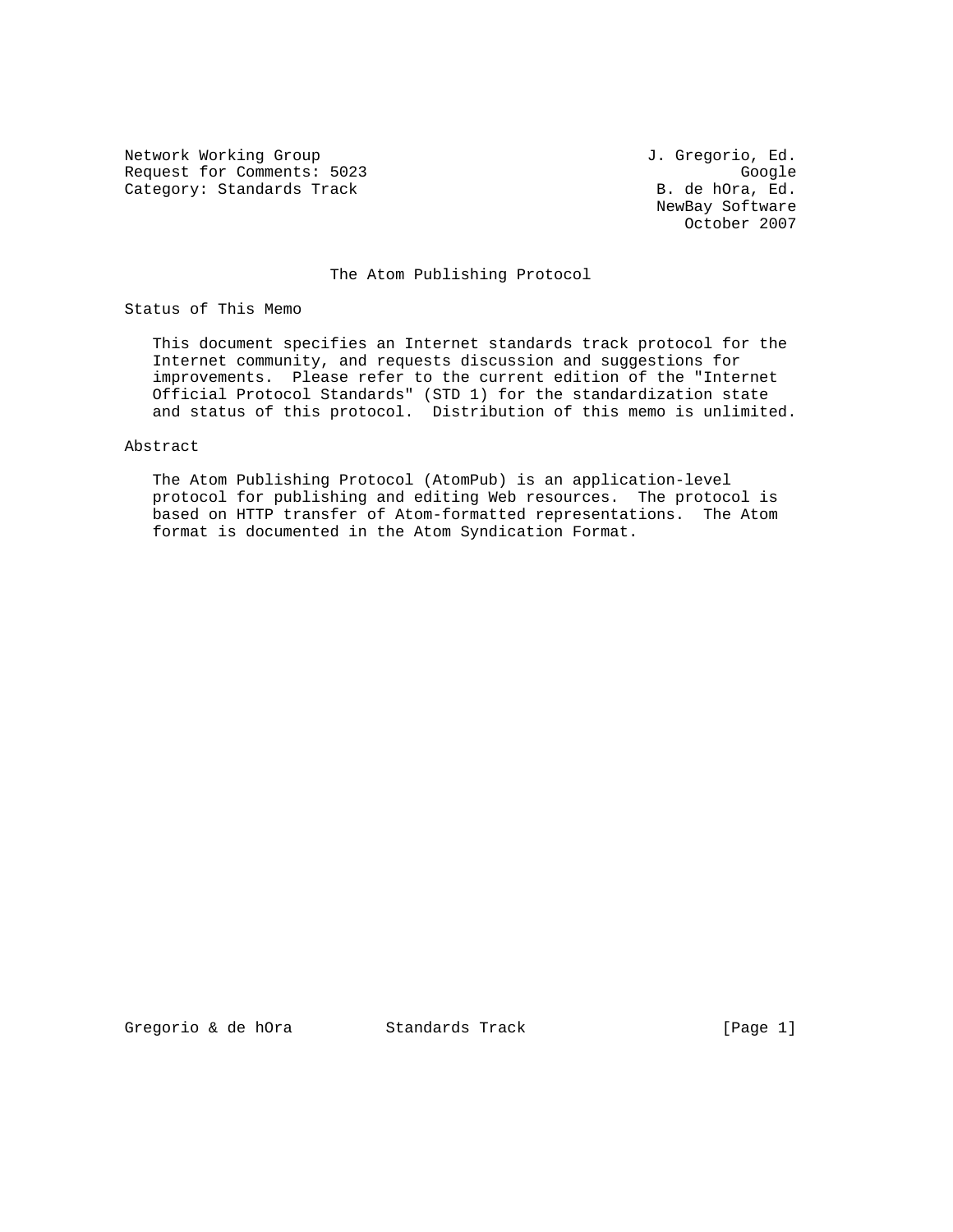Table of Contents

|  | 2.1.1. Referring to Information Items 4     |
|--|---------------------------------------------|
|  |                                             |
|  | $2.1.3.$ Use of "xml:base" and "xml:lang" 5 |
|  |                                             |
|  |                                             |
|  |                                             |
|  |                                             |
|  |                                             |
|  |                                             |
|  |                                             |
|  |                                             |
|  |                                             |
|  |                                             |

|  | 5.1. Retrieving a Service Document 10  |
|--|----------------------------------------|
|  |                                        |
|  |                                        |
|  |                                        |
|  | 5.4.1. Retrieving a Resource 11        |
|  | 5.4.2. Editing a Resource 12           |
|  | 5.4.3. Deleting a Resource 12          |
|  | 5.5. Use of HTTP Response Codes 12     |
|  |                                        |
|  |                                        |
|  |                                        |
|  |                                        |
|  |                                        |
|  |                                        |
|  | 7.2.1. The "app:categories" Element 14 |
|  |                                        |
|  |                                        |
|  |                                        |
|  |                                        |
|  | 8.3.1. The "app:service" Element 17    |
|  | 8.3.2. The "app:workspace" Element 18  |
|  | 8.3.3. The "app:collection" Element 18 |
|  | 8.3.4. The "app:accept" Element 19     |
|  | 8.3.5. Usage in Atom Feed Documents 19 |
|  | 8.3.6. The "app:categories" Element 20 |
|  |                                        |
|  |                                        |
|  |                                        |
|  |                                        |
|  | 9.3. Editing Resources with PUT 22     |
|  | 9.4. Deleting Resources with DELETE 22 |
|  |                                        |
|  |                                        |

Gregorio & de hOra Standards Track [Page 2]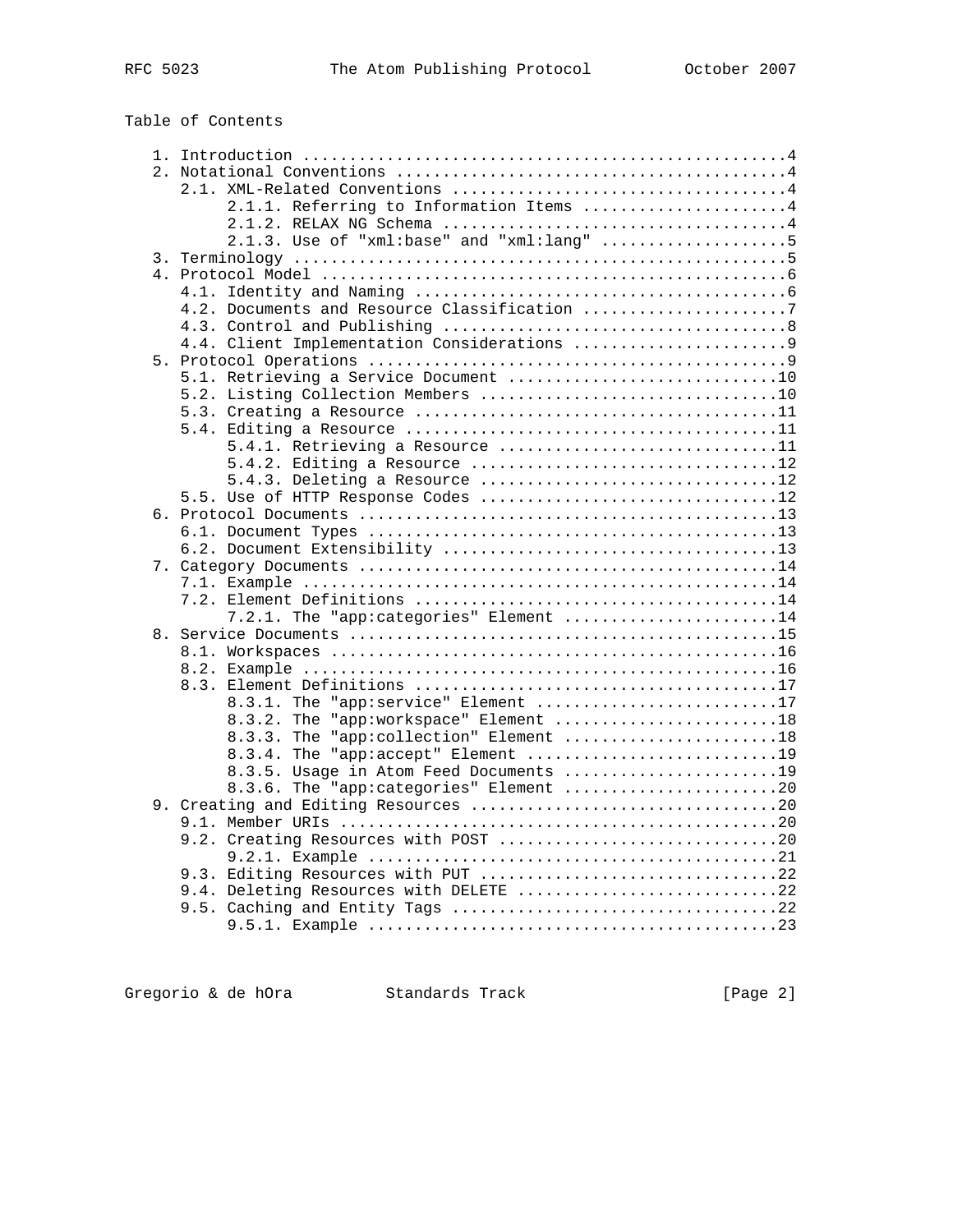| 9.6. Media Resources and Media Link Entries 25                   |  |
|------------------------------------------------------------------|--|
|                                                                  |  |
|                                                                  |  |
|                                                                  |  |
|                                                                  |  |
|                                                                  |  |
|                                                                  |  |
| 10.2. The "app:edited" Element 33                                |  |
| 11. Atom Format Link Relation Extensions 34                      |  |
|                                                                  |  |
| 11.2. The "edit-media" Link Relation 34                          |  |
| 12. The Atom Format Type Parameter 34                            |  |
|                                                                  |  |
|                                                                  |  |
|                                                                  |  |
| 13.1. The "app:control" Element 35                               |  |
| 13.1.1. The "app:draft" Element 36                               |  |
| 14. Securing the Atom Publishing Protocol 36                     |  |
|                                                                  |  |
|                                                                  |  |
|                                                                  |  |
|                                                                  |  |
|                                                                  |  |
| 15.5. Digital Signatures and Encryption 38                       |  |
|                                                                  |  |
| 15.7. Code Injection and Cross Site Scripting 39                 |  |
|                                                                  |  |
| 16.1. Content-Type Registration for 'application/atomcat+xml' 39 |  |
| 16.2. Content-Type Registration for 'application/atomsvc+xml' 40 |  |
| 16.3. Header Field Registration for 'SLUG' 42                    |  |
| 16.4. The Link Relation Registration "edit" 42                   |  |
| 16.5. The Link Relation Registration "edit-media" 42             |  |
| 16.6. The Atom Format Media Type Parameter 43                    |  |
|                                                                  |  |
|                                                                  |  |
|                                                                  |  |
|                                                                  |  |
| Appendix B. RELAX NG Compact Schema 46                           |  |

Gregorio & de hOra Standards Track [Page 3]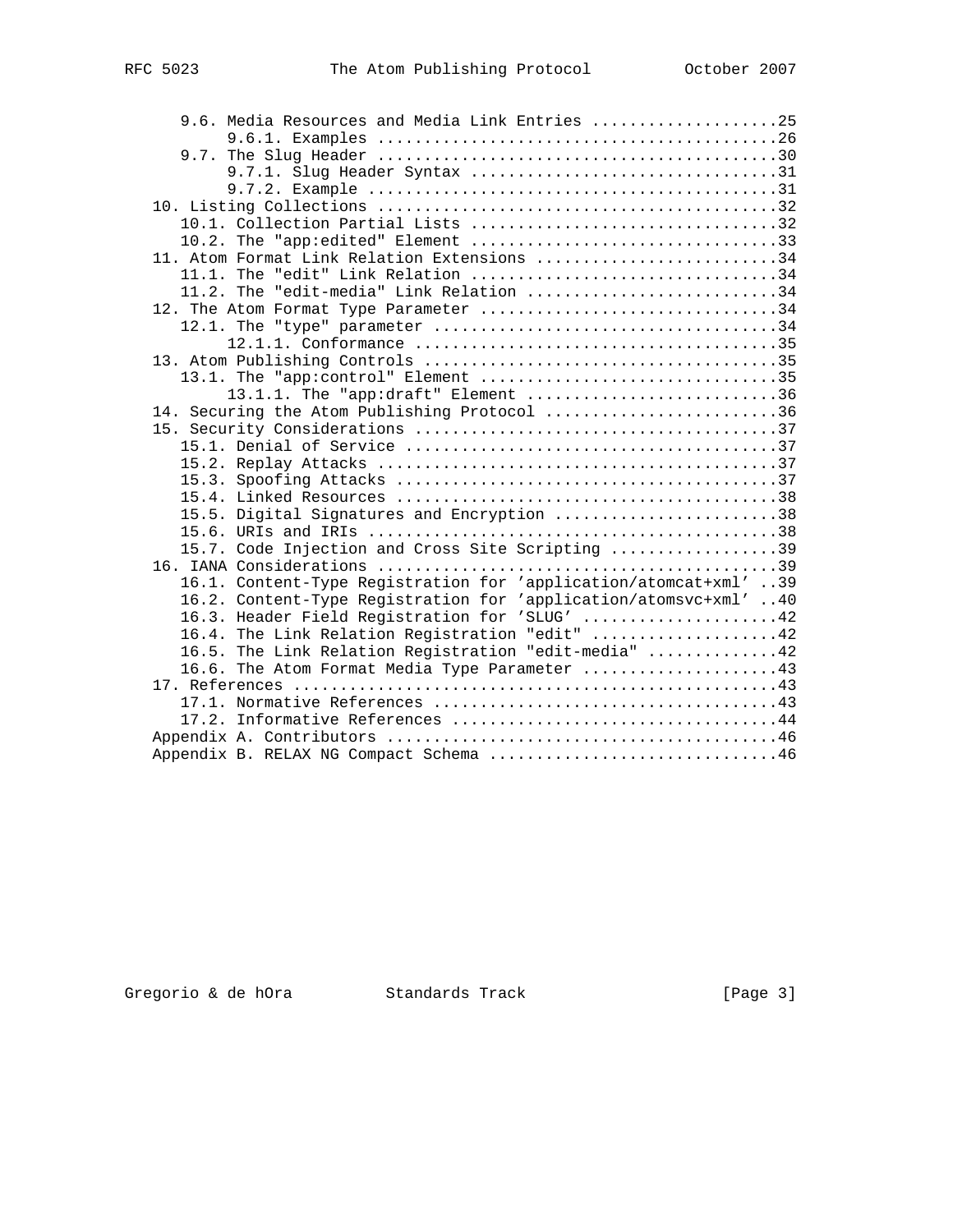## 1. Introduction

 The Atom Publishing Protocol is an application-level protocol for publishing and editing Web Resources using HTTP [RFC2616] and XML 1.0 [REC-xml]. The protocol supports the creation of Web Resources and provides facilities for:

- o Collections: Sets of Resources, which can be retrieved in whole or in part.
- o Services: Discovery and description of Collections.
- o Editing: Creating, editing, and deleting Resources.

 The Atom Publishing Protocol is different from many contemporary protocols in that the server is given wide latitude in processing requests from clients. See Section 4.4 for more details.

2. Notational Conventions

 The key words "MUST", "MUST NOT", "REQUIRED", "SHALL", "SHALL NOT", "SHOULD", "SHOULD NOT", "RECOMMENDED", "MAY", and "OPTIONAL" in this document are to be interpreted as described in [RFC2119].

- 2.1. XML-Related Conventions
- 2.1.1. Referring to Information Items

 Atom Protocol Document formats are specified in terms of the XML Information Set [REC-xml-infoset], serialized as XML 1.0 [REC-xml].

 The Infoset terms "Element Information Item" and "Attribute Information Item" are shortened to "element" and "attribute" respectively. Therefore, when this specification uses the term "element", it is referring to an Element Information Item, and when it uses the term "attribute", it is referring to an Attribute Information Item.

# 2.1.2. RELAX NG Schema

 Some sections of this specification are illustrated with fragments of a non-normative RELAX NG Compact schema [RNC]. However, the text of this specification provides the definition of conformance. Complete schemas appear in Appendix B.

Gregorio & de hOra  $S$  Standards Track [Page 4]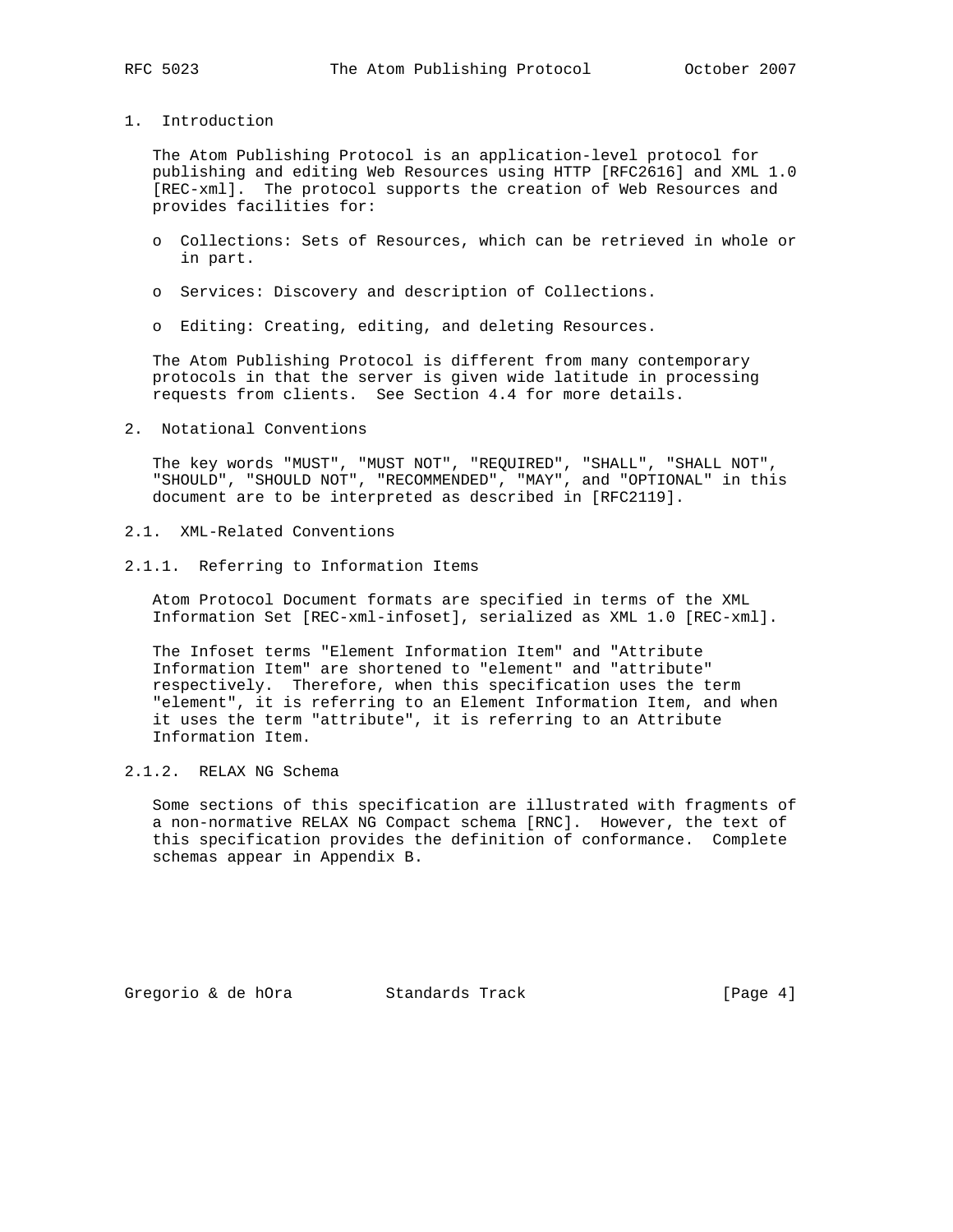## 2.1.3. Use of "xml:base" and "xml:lang"

 XML elements defined by this specification MAY have an "xml:base" attribute [REC-xmlbase]. When xml:base is used, it serves the function described in Section 5.1.1 of URI Generic Syntax [RFC3986], by establishing the base URI (or IRI, Internationalized Resource Identifier [RFC3987]) for resolving relative references found within the scope of the "xml:base" attribute.

 Any element defined by this specification MAY have an "xml:lang" attribute, whose content indicates the natural language for the element and its descendants. Requirements regarding the content and interpretation of "xml:lang" are specified in Section 2.12 of XML 1.0 [REC-xml].

3. Terminology

 For convenience, this protocol can be referred to as the "Atom Protocol" or "AtomPub". The following terminology is used by this specification:

- o URI A Uniform Resource Identifier as defined in [RFC3986]. In this specification, the phrase "the URI of a document" is shorthand for "a URI which, when dereferenced, is expected to produce that document as a representation".
- o IRI An Internationalized Resource Identifier as defined in [RFC3987]. Before an IRI found in a document is used by HTTP, the IRI is first converted to a URI. See Section 4.1.
- o Resource A network-accessible data object or service identified by an IRI, as defined in [RFC2616]. See [REC-webarch] for further discussion on Resources.
- o relation (or "relation of") Refers to the "rel" attribute value of an atom:link element.
- o Representation An entity included with a request or response as defined in [RFC2616].
- o Collection A Resource that contains a set of Member Resources. Collections are represented as Atom Feeds. See Section 9.

Gregorio & de hOra Standards Track [Page 5]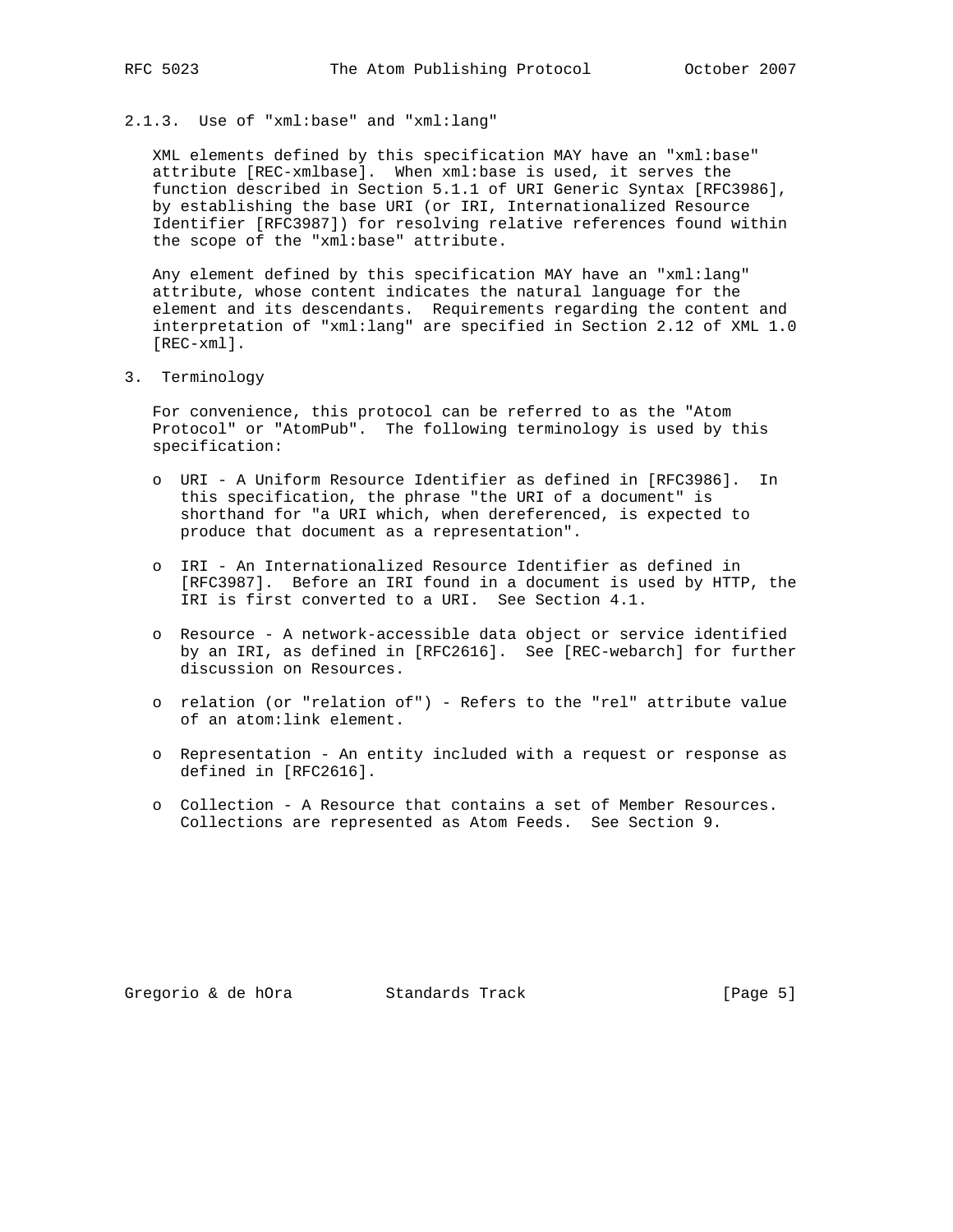- o Member (or Member Resource) A Resource whose IRI is listed in a Collection by an atom:link element with a relation of "edit" or "edit-media". See Section 9.1. The protocol defines two kinds of Members:
	- \* Entry Resource Members of a Collection that are represented as Atom Entry Documents, as defined in [RFC4287].
	- \* Media Resource Members of a Collection that have representations other than Atom Entry Documents.
- o Media Link Entry An Entry Resource that contains metadata about a Media Resource. See Section 9.6.
- o Workspace A named group of Collections. See Section 8.1.
- o Service Document A document that describes the location and capabilities of one or more Collections, grouped into Workspaces. See Section 8.
- o Category Document A document that describes the categories allowed in a Collection. See Section 7.
- 4. Protocol Model

 The Atom Protocol specifies operations for publishing and editing Resources using HTTP. It uses Atom-formatted representations to describe the state and metadata of those Resources. It defines how Collections of Resources can be organized, and it specifies formats to support their discovery, grouping and categorization.

4.1. Identity and Naming

 Atom Protocol documents allow the use of IRIs [RFC3987] as well as URIs [RFC3986] to identify Resources. Before an IRI in a document is used by HTTP, the IRI is first converted to a URI according to the procedure defined in Section 3.1 of [RFC3987]. In accordance with that specification, the conversion SHOULD be applied as late as possible. Conversion does not imply Resource creation -- the IRI and the URI into which it is converted identify the same Resource.

 While the Atom Protocol specifies the formats of the representations that are exchanged and the actions that can be performed on the IRIs embedded in those representations, it does not constrain the form of the URIs that are used. HTTP [RFC2616] specifies that the URI space of each server is controlled by that server, and this protocol imposes no further constraints on that control.

Gregorio & de hOra Standards Track [Page 6]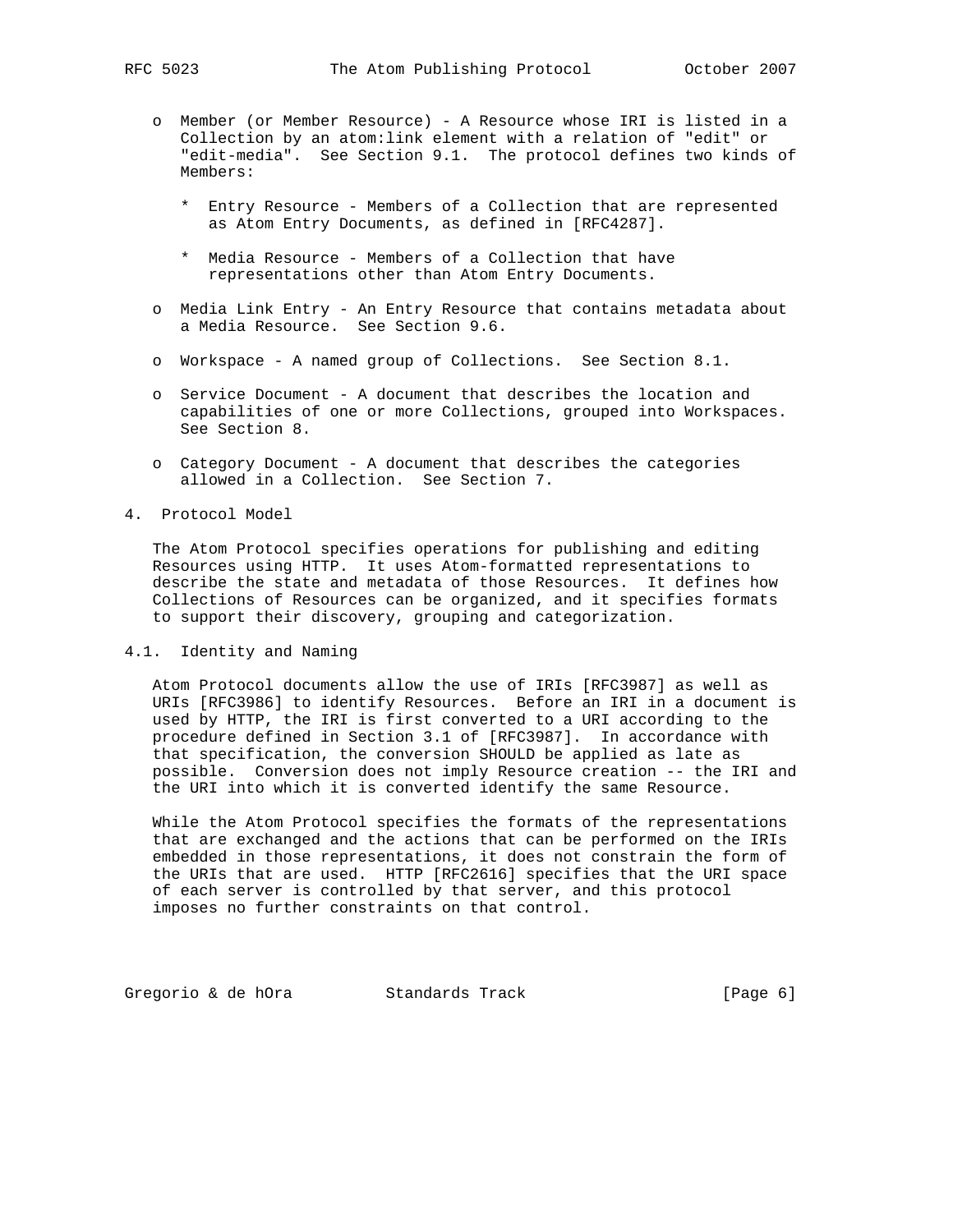## 4.2. Documents and Resource Classification

 A Resource whose IRI is listed in a Collection is called a Member Resource. The protocol defines two kinds of Member Resources -- Entry Resources and Media Resources. Entry Resources are represented as Atom Entry Documents [RFC4287]. Media Resources can have representations in any media type. A Media Resource is described within a Collection using an Entry called a Media Link Entry. This diagram shows the classification of Resources within the Atom Protocol:



 The Atom Protocol defines Collection Resources for managing and organizing both kinds of Member Resource. A Collection is represented by an Atom Feed Document. A Collection Feed's Entries contain the IRIs of, and metadata about, the Collection's Member Resources. A Collection Feed can contain any number of Entries, which might represent all the Members of the Collection, or an ordered subset of them (see Section 10.1). In the diagram of a Collection below, there are two Entries. The first contains the IRI of an Entry Resource. The second contains the IRIs of both a Media Resource and a Media Link Entry, which contains the metadata for that Media Resource:

 Collection | o- Entry | | | o- Member Entry IRI (Entry Resource) | o- Entry | o- Member Entry IRI (Media Link Entry) | o- Media IRI (Media Resource)

 The Atom Protocol does not make a distinction between Feeds used for Collections and other Atom Feeds. The only mechanism that this specification supplies for indicating that a Feed is a Collection Feed is the presence of the Feed's IRI in a Service Document.

Gregorio & de hOra Standards Track [Page 7]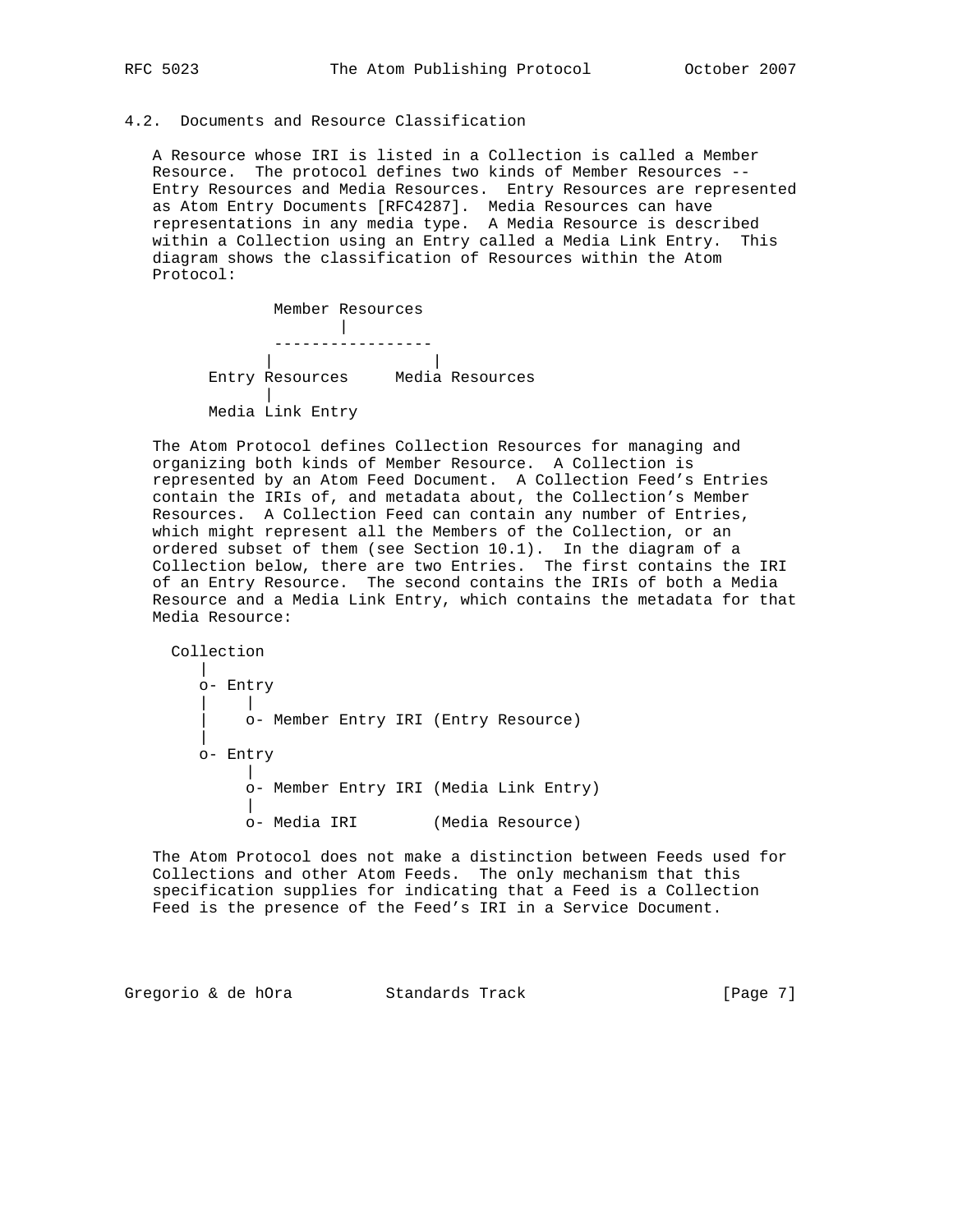Service Documents represent server-defined groups of Collections, and are used to initialize the process of creating and editing Resources. These groups of Collections are called Workspaces. Workspaces have names, but no IRIs, and no specified processing model. The Service Document can indicate which media types, and which categories, a Collection will accept. In the diagram below, there are two Workspaces each describing the IRIs, acceptable media types, and categories for a Collection:

```
 Service
       o- Workspace
 | |
           | o- Collection
 | |
                | o- IRI, categories, media types
 |
       o- Workspace
          \blacksquare o- Collection
 |
                o- IRI, categories, media types
```

```
4.3. Control and Publishing
```
 The Atom Publishing Protocol uses HTTP methods to author Member Resources as follows:

- o GET is used to retrieve a representation of a known Resource.
- o POST is used to create a new, dynamically named, Resource. When the client submits non-Atom-Entry representations to a Collection for creation, two Resources are always created -- a Media Entry for the requested Resource, and a Media Link Entry for metadata about the Resource that will appear in the Collection.
- o PUT is used to edit a known Resource. It is not used for Resource creation.
- o DELETE is used to remove a known Resource.

 The Atom Protocol only covers the creating, editing, and deleting of Entry and Media Resources. Other Resources could be created, edited, and deleted as the result of manipulating a Collection, but the number of those Resources, their media types, and effects of Atom Protocol operations on them are outside the scope of this specification.

Gregorio & de hOra Standards Track [Page 8]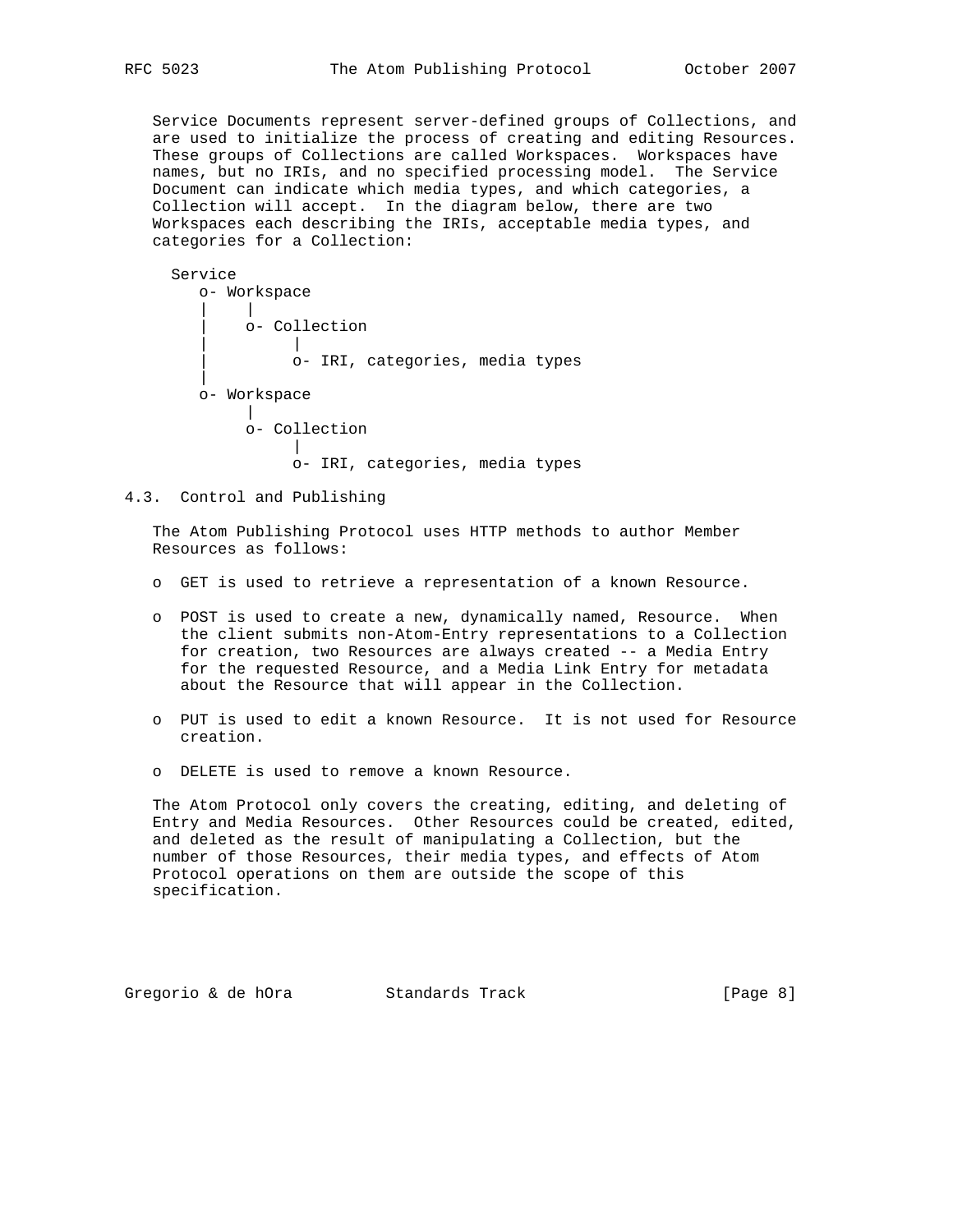Since all aspects of client-server interaction are defined in terms of HTTP, [RFC2616] should be consulted for any areas not covered in this specification.

4.4. Client Implementation Considerations

 The Atom Protocol imposes few restrictions on the actions of servers. Unless a constraint is specified here, servers can be expected to vary in behavior, in particular around the manipulation of Atom Entries sent by clients. For example, although this specification only defines the expected behavior of Collections with respect to GET and POST, this does not imply that PUT, DELETE, PROPPATCH, and others are forbidden on Collection Resources -- only that this specification does not define what the server's response would be to those methods. Similarly, while some HTTP status codes are mentioned explicitly, clients ought to be prepared to handle any status code from a server. Servers can choose to accept, reject, delay, moderate, censor, reformat, translate, relocate, or re-categorize the content submitted to them. Only some of these choices are immediately relayed back to the client in responses to client requests; other choices may only become apparent later, in the feed or published entries. The same series of requests to two different publishing sites can result in a different series of HTTP responses, different resulting feeds, or different entry contents.

 As a result, client software has to be written flexibly to accept what the server decides are the results of its submissions. Any server response or server content modification not explicitly forbidden by this specification or HTTP [RFC2616] is therefore allowed.

5. Protocol Operations

 While specific HTTP status codes are shown in the interaction diagrams below, an AtomPub client should be prepared to handle any status code. For example, a PUT to a Member URI could result in the return of a "204 No Content" status code, which still indicates success.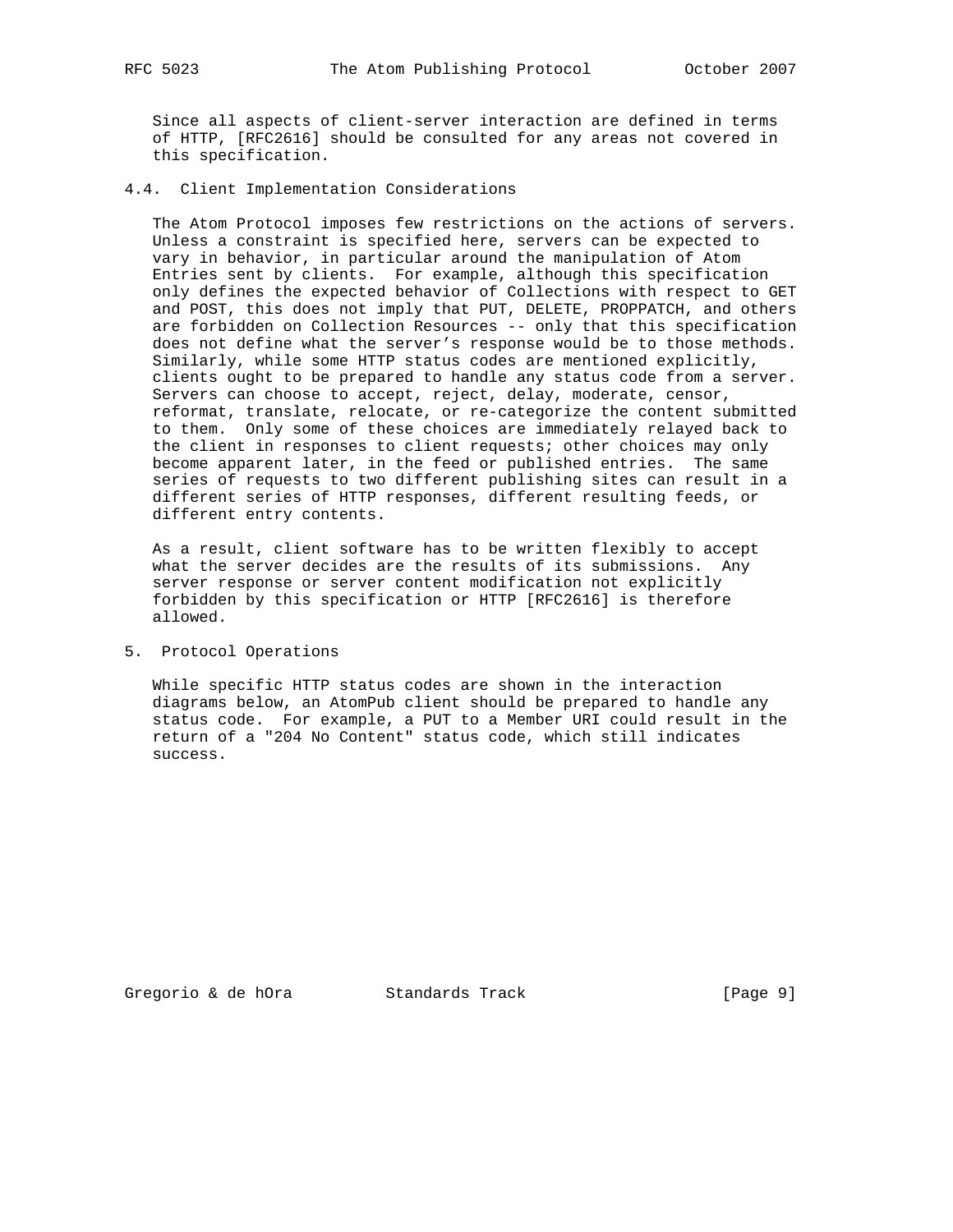## 5.1. Retrieving a Service Document

## Client Server

 | | 1.) GET to Service Document URI |------------------------------------------>| | | | 2.) 200 Ok | Service Document |<------------------------------------------| | |

- 1. The client sends a GET request to the URI of the Service Document.
- 2. The server responds with a Service Document enumerating the IRIs of a group of Collections and the capabilities of those Collections supported by the server. The content of this document can vary based on aspects of the client request, including, but not limited to, authentication credentials.
- 5.2. Listing Collection Members

 To list the Members of a Collection, the client sends a GET request to the URI of a Collection. An Atom Feed Document is returned whose Entries contain the IRIs of Member Resources. The returned Feed may describe all, or only a partial list, of the Members in a Collection (see Section 10).

Client Server | | 1.) GET to Collection URI |------------------------------->| | | | 2.) 200 Ok | Atom Feed Document |<-------------------------------| | |

- 1. The client sends a GET request to the URI of the Collection.
- 2. The server responds with an Atom Feed Document containing the IRIs of the Collection Members.

Gregorio & de hOra Standards Track [Page 10]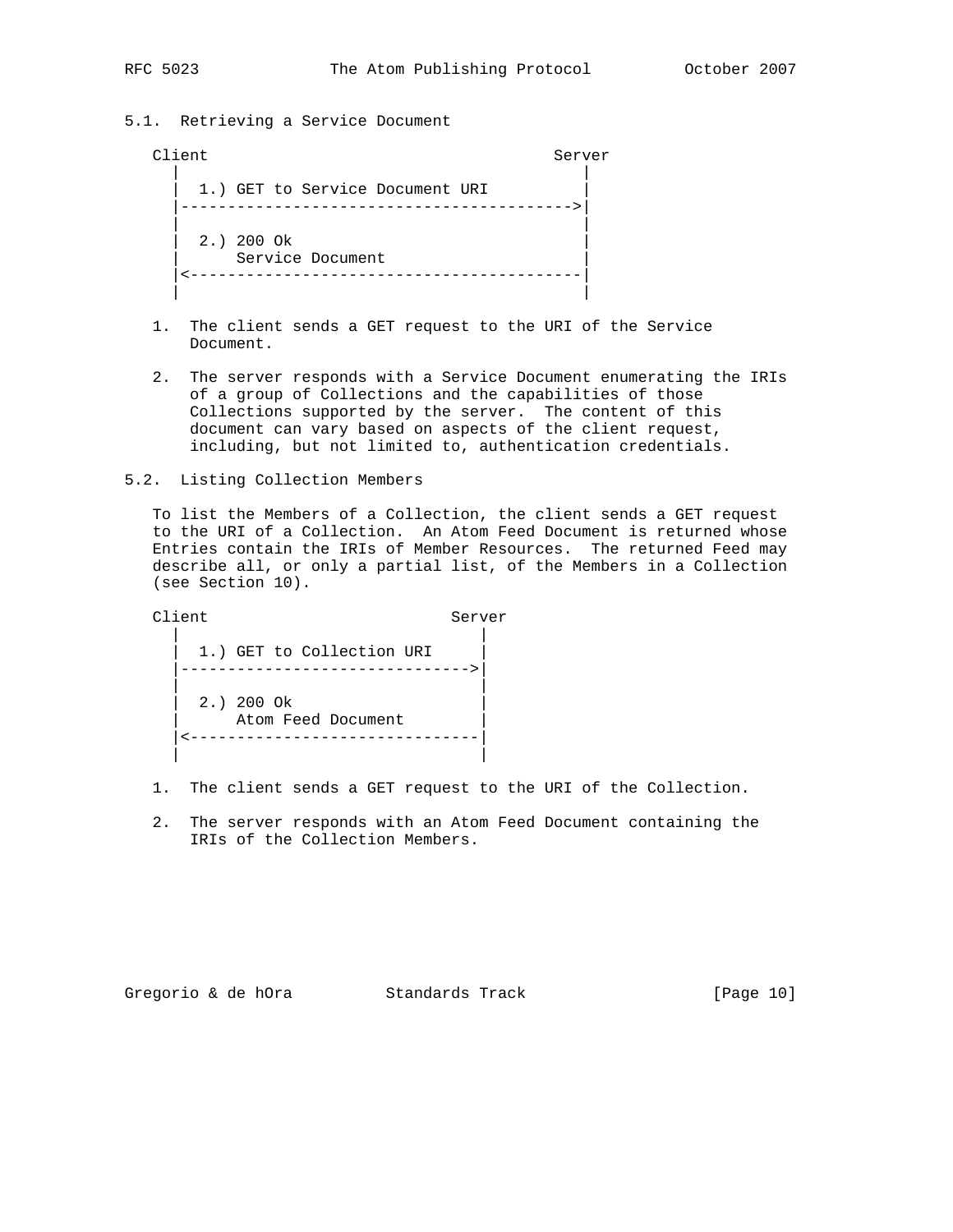## 5.3. Creating a Resource

## Client Server | | 1.) POST to Collection URI Member Representation |------------------------------------------>| | | 2.) 201 Created Location: Member Entry URI |<------------------------------------------| | |

- 1. The client POSTs a representation of the Member to the URI of the Collection.
- 2. If the Member Resource was created successfully, the server responds with a status code of 201 and a Location header that contains the IRI of the newly created Entry Resource. Media Resources could have also been created and their IRIs can be found through the Entry Resource. See Section 9.6 for more details.
- 5.4. Editing a Resource

 Once a Resource has been created and its Member URI is known, that URI can be used to retrieve, edit, and delete the Resource. Section 11 describes extensions to the Atom Syndication Format used in the Atom Protocol for editing purposes.

5.4.1. Retrieving a Resource

Client Server | | 1.) GET to Member URI |------------------------------------------>| | | 2.) 200 Ok Member Representation |<------------------------------------------| | |

- 1. The client sends a GET request to the URI of a Member Resource to retrieve its representation.
- 2. The server responds with the representation of the Member Resource.

Gregorio & de hOra Standards Track [Page 11]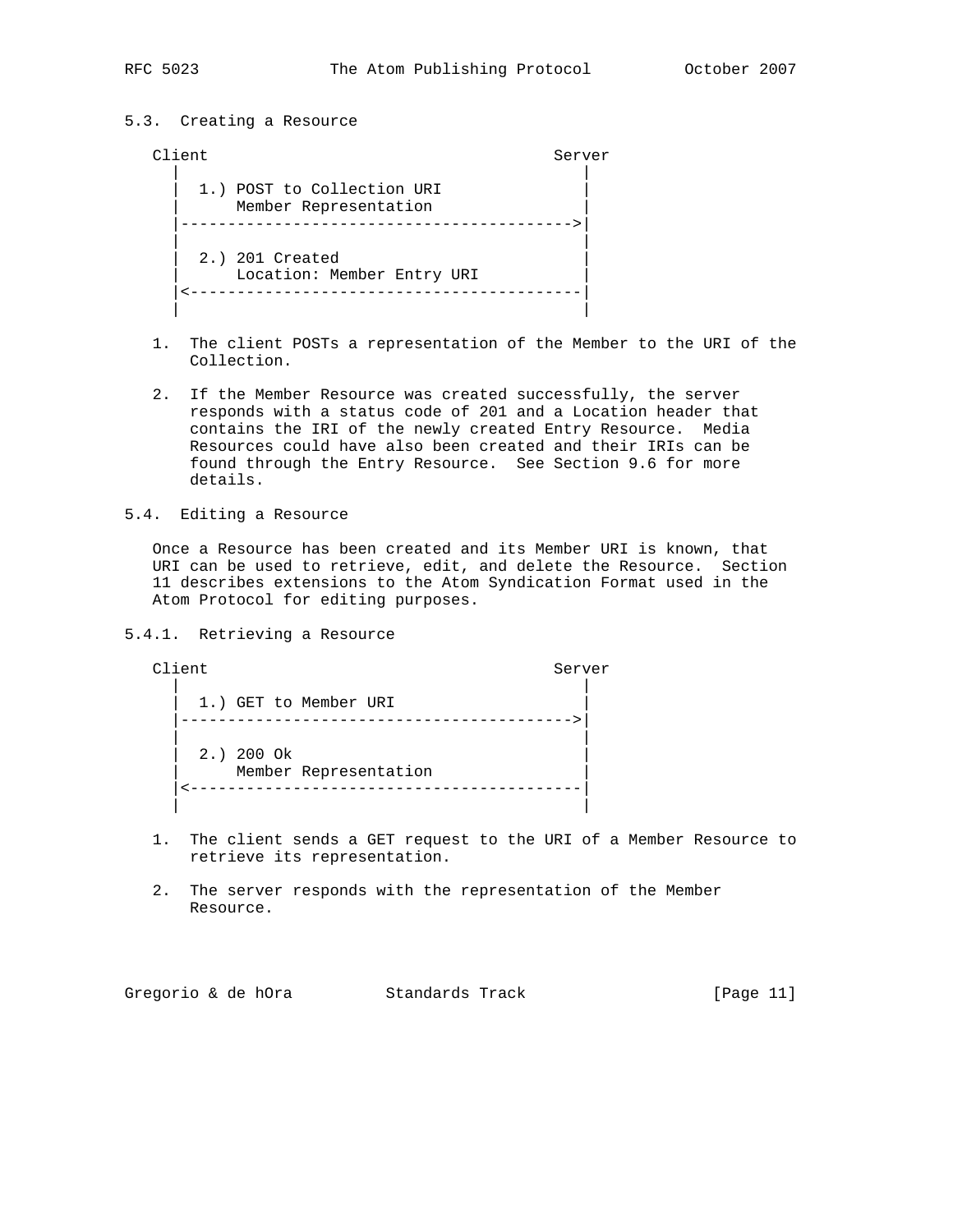## 5.4.2. Editing a Resource

## Client Server

 | | 1.) PUT to Member URI Member Representation |------------------------------------------>| | | 2.) 200 OK |<------------------------------------------|

- 1. The client sends a PUT request to store a representation of a Member Resource.
- 2. If the request is successful, the server responds with a status code of 200.

## 5.4.3. Deleting a Resource

Client Server | | 1.) DELETE to Member URI |------------------------------------------>| | | | 2.) 200 OK | |<------------------------------------------| | |

- 1. The client sends a DELETE request to the URI of a Member Resource.
- 2. If the deletion is successful, the server responds with a status code of 200.

 A different approach is taken for deleting Media Resources; see Section 9.4 for details.

5.5. Use of HTTP Response Codes

 The Atom Protocol uses the response status codes defined in HTTP to indicate the success or failure of an operation. Consult the HTTP specification [RFC2616] for detailed definitions of each status code.

 Implementers are asked to note that according to the HTTP specification, HTTP 4xx and 5xx response entities SHOULD include a human-readable explanation of the error.

Gregorio & de hOra Standards Track [Page 12]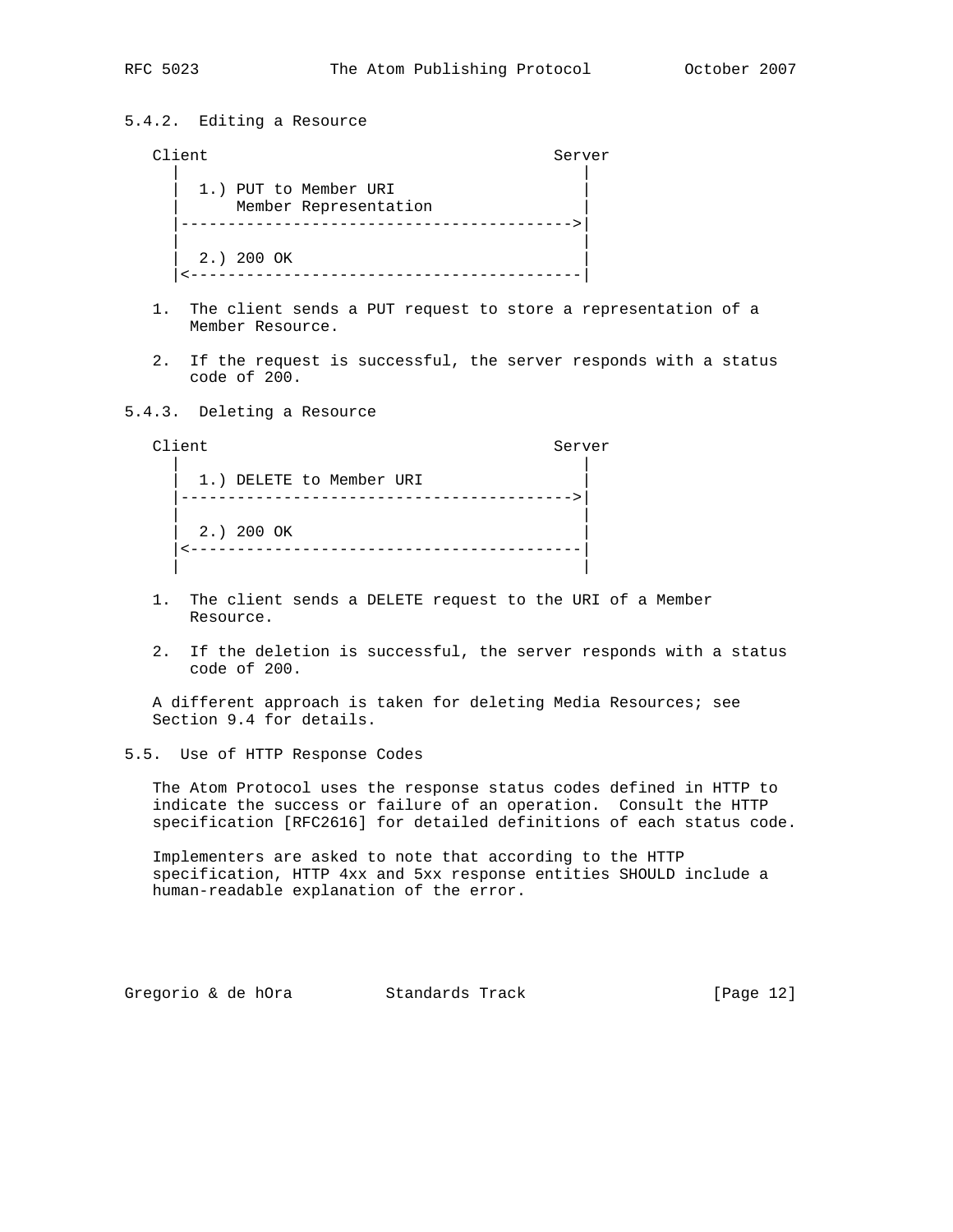## 6. Protocol Documents

6.1. Document Types

 This specification defines two kinds of documents -- Category Documents and Service Documents.

 A Category Document (Section 7) contains lists of categories specified using the "atom:category" element from the Atom Syndication Format (see Section 4.2.2 of [RFC4287]).

 A Service Document (Section 8) groups available Collections into Workspaces.

The namespace name [REC-xml-names] for either kind of document is:

http://www.w3.org/2007/app

 Atom Publishing Protocol XML Documents MUST be "namespace-well formed" as specified in Section 7 of [REC-xml-names].

 This specification uses the prefix "app:" for the namespace name. The prefix "atom:" is used for "http://www.w3.org/2005/Atom", the namespace name of the Atom Syndication Format [RFC4287]. These namespace prefixes are not semantically significant.

 This specification does not define any DTDs for Atom Protocol formats, and hence does not require them to be "valid" in the sense used by [REC-xml].

## 6.2. Document Extensibility

 Unrecognized markup in an Atom Publishing Protocol document is considered "foreign markup" as defined in Section 6 of the Atom Syndication Format [RFC4287]. Foreign markup can be used anywhere within a Category or Service Document unless it is explicitly forbidden. Processors that encounter foreign markup MUST NOT stop processing and MUST NOT signal an error. Clients SHOULD preserve foreign markup when transmitting such documents.

 The namespace name "http://www.w3.org/2007/app" is reserved for forward-compatible revisions of the Category and Service Document types. This does not exclude the addition of elements and attributes that might not be recognized by processors conformant to this specification. Such unrecognized markup from the "http://www.w3.org/2007/app" namespace MUST be treated as foreign markup.

Gregorio & de hOra Standards Track [Page 13]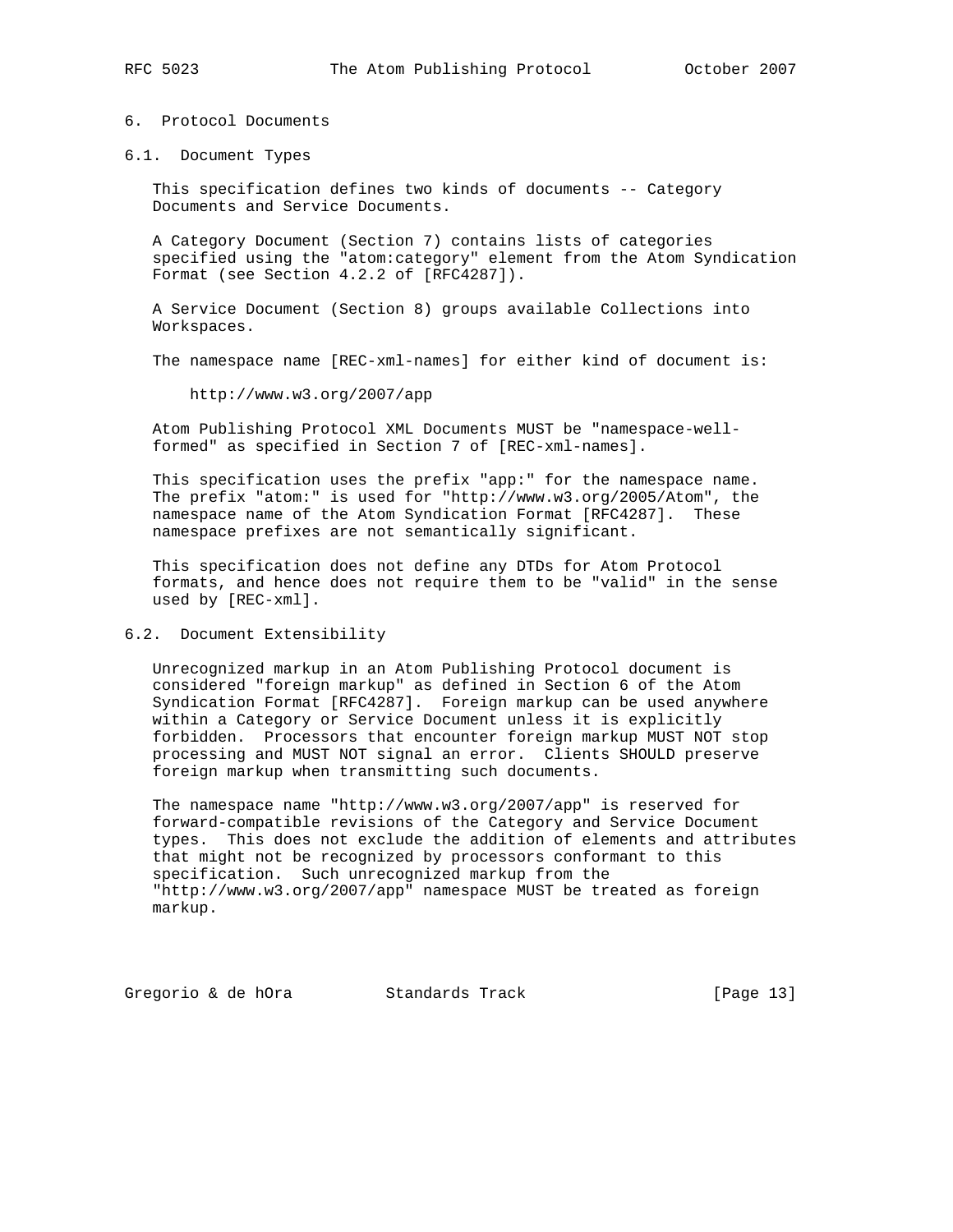#### 7. Category Documents

 Category Documents contain lists of categories described using the "atom:category" element from the Atom Syndication Format [RFC4287]. Categories can also appear in Service Documents, where they indicate the categories allowed in a Collection (see Section 8.3.6).

 Category Documents are identified with the "application/atomcat+xml" media type (see Section 16.1).

```
7.1. Example
```

```
 <?xml version="1.0" ?>
 <app:categories
     xmlns:app="http://www.w3.org/2007/app"
     xmlns:atom="http://www.w3.org/2005/Atom"
     fixed="yes" scheme="http://example.com/cats/big3">
   <atom:category term="animal" />
   <atom:category term="vegetable" />
   <atom:category term="mineral" />
 </app:categories>
```
 This Category Document contains atom:category elements, with the terms 'animal', 'vegetable', and 'mineral'. None of the categories use the "label" attribute defined in [RFC4287]. They all inherit the "http://example.com/cats/big3" "scheme" attribute declared on the app:categories element. Therefore if the 'mineral' category were to appear in an Atom Entry or Feed Document, it would appear as:

<atom:category scheme="http://example.com/cats/big3" term="mineral"/>

7.2. Element Definitions

7.2.1. The "app:categories" Element

 The root of a Category Document is the "app:categories" element. An app:categories element can contain zero or more atom:category elements from the Atom Syndication Format [RFC4287] namespace ("http://www.w3.org/2005/Atom").

 An atom:category child element that has no "scheme" attribute inherits the attribute from its app:categories parent. An atom: category child element with an existing "scheme" attribute does not inherit the "scheme" value of its app:categories parent element.

Gregorio & de hOra Standards Track [Page 14]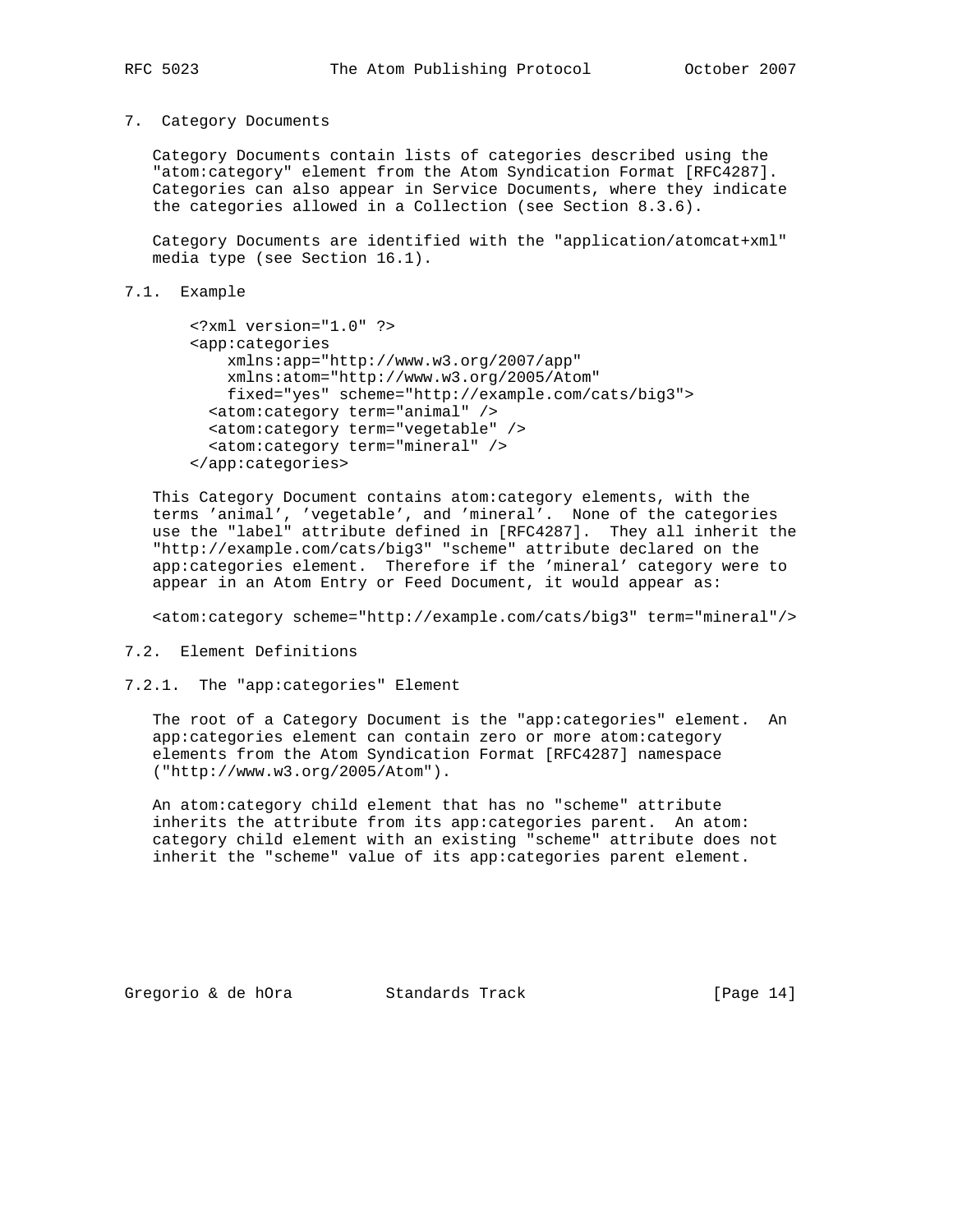```
 atomCategory =
     element atom:category {
        atomCommonAttributes,
        attribute term { text },
        attribute scheme { atomURI }?,
        attribute label { text }?,
        undefinedContent
     }
 appInlineCategories =
     element app:categories {
         attribute fixed { "yes" | "no" }?,
        attribute scheme { _{\text{atom}} atomURI }?,
         (atomCategory*,
         undefinedContent)
     }
 appOutOfLineCategories =
     element app:categories {
        attribute href { atomURI },
         undefinedContent
     }
```
appCategories = appInlineCategories | appOutOfLineCategories

```
7.2.1.1. Attributes of "app:categories"
```
 The app:categories element can contain a "fixed" attribute, with a value of either "yes" or "no", indicating whether the list of categories is a fixed or an open set. The absence of the "fixed" attribute is equivalent to the presence of a "fixed" attribute with a value of "no".

 Alternatively, the app:categories element MAY contain an "href" attribute, whose value MUST be an IRI reference identifying a Category Document. If the "href" attribute is provided, the app: categories element MUST be empty and MUST NOT have the "fixed" or "scheme" attributes.

8. Service Documents

 For authoring to commence, a client needs to discover the capabilities and locations of the available Collections. Service Documents are designed to support this discovery process.

 How Service Documents are discovered is not defined in this specification.

Gregorio & de hOra Standards Track [Page 15]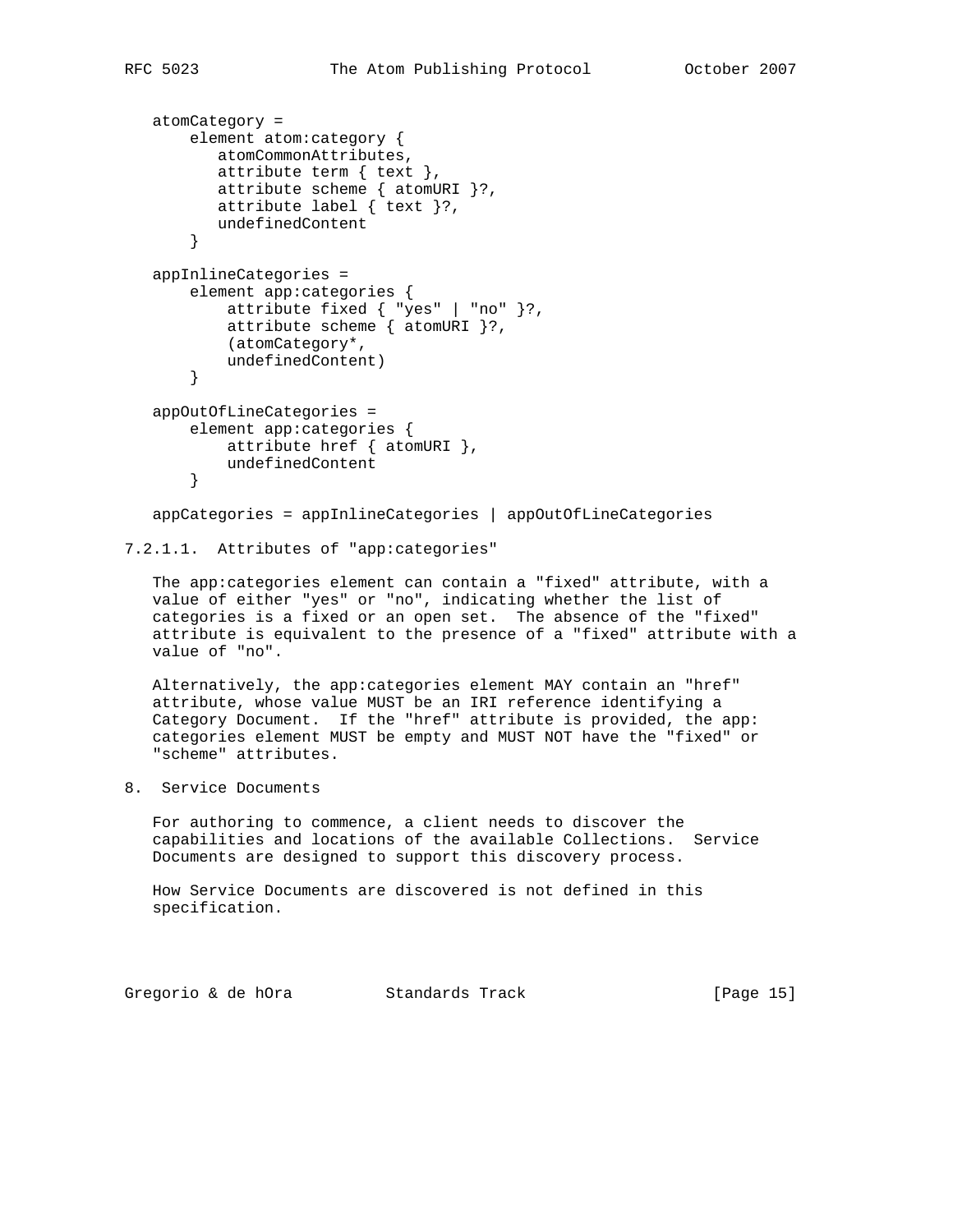Service Documents are identified with the "application/atomsvc+xml" media type (see Section 16.2).

8.1. Workspaces

 A Service Document groups Collections into Workspaces. Operations on Workspaces, such as creation or deletion, are not defined by this specification. This specification assigns no meaning to Workspaces; that is, a Workspace does not imply any specific processing assumptions.

 There is no requirement that a server support multiple Workspaces. In addition, a Collection MAY appear in more than one Workspace.

```
8.2. Example
```

```
 <?xml version="1.0" encoding='utf-8'?>
 <service xmlns="http://www.w3.org/2007/app"
          xmlns:atom="http://www.w3.org/2005/Atom">
   <workspace>
    <atom:title>Main Site</atom:title>
     <collection
         href="http://example.org/blog/main" >
       <atom:title>My Blog Entries</atom:title>
       <categories
          href="http://example.com/cats/forMain.cats" />
     </collection>
     <collection
         href="http://example.org/blog/pic" >
       <atom:title>Pictures</atom:title>
      <accept>image/png</accept>
       <accept>image/jpeg</accept>
       <accept>image/gif</accept>
     </collection>
   </workspace>
   <workspace>
     <atom:title>Sidebar Blog</atom:title>
     <collection
         href="http://example.org/sidebar/list" >
       <atom:title>Remaindered Links</atom:title>
       <accept>application/atom+xml;type=entry</accept>
       <categories fixed="yes">
         <atom:category
           scheme="http://example.org/extra-cats/"
           term="joke" />
         <atom:category
           scheme="http://example.org/extra-cats/"
           term="serious" />
```
Gregorio & de hOra Standards Track [Page 16]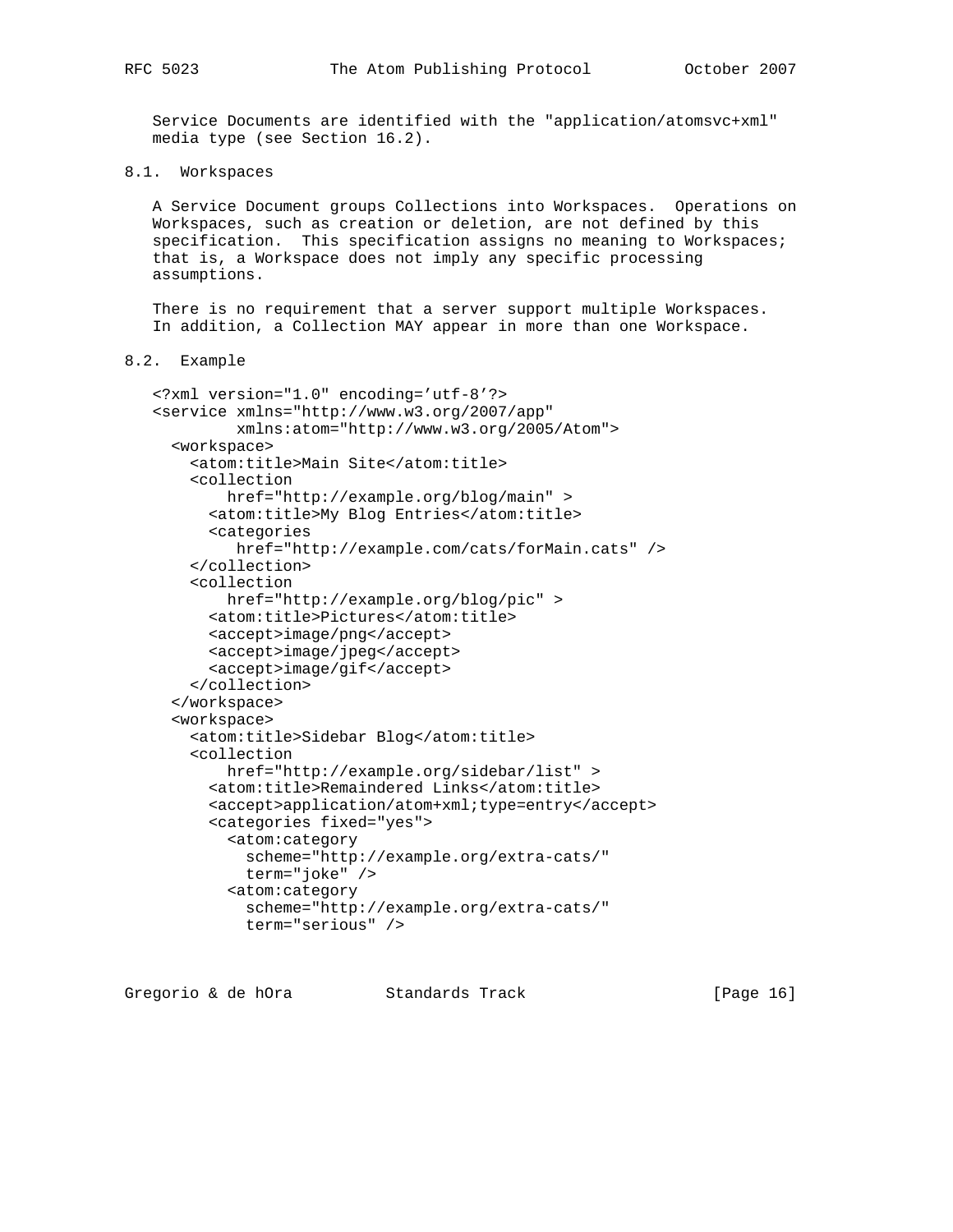</categories> </collection> </workspace> </service>

 The Service Document above describes two Workspaces. The first Workspace is called "Main Site", and has two Collections called "My Blog Entries" and "Pictures", whose IRIs are "http://example.org/blog/main" and "http://example.org/blog/pic" respectively. The "Pictures" Collection includes three "accept" elements indicating the types of image files the client can send to the Collection to create new Media Resources (entries associated with Media Resources are discussed in Section 9.6).

 The second Workspace is called "Sidebar Blog" and has a single Collection called "Remaindered Links" whose IRI is "http://example.org/sidebar/list". The Collection has an "accept" element whose content is "application/atom+xml;type=entry", indicating it will accept Atom Entries from a client.

 Within each of the two Entry Collections, the "categories" element provides a list of available categories for Member Entries. In the "My Blog Entries" Collection, the list of available categories is available through the "href" attribute. The "Sidebar Blog" Collection provides a category list within the Service Document, but states the list is fixed, signaling a request from the server that Entries be POSTed using only those two categories.

8.3. Element Definitions

8.3.1. The "app:service" Element

The root of a Service Document is the "app:service" element.

 The app:service element is the container for service information associated with one or more Workspaces. An app:service element MUST contain one or more app:workspace elements.

```
 namespace app = "http://www.w3.org/2007/app"
 start = appService
```

```
 appService =
    element app:service {
      appCommonAttributes,
      ( appWorkspace+
        & extensionElement* )
    }
```
Gregorio & de hOra Standards Track [Page 17]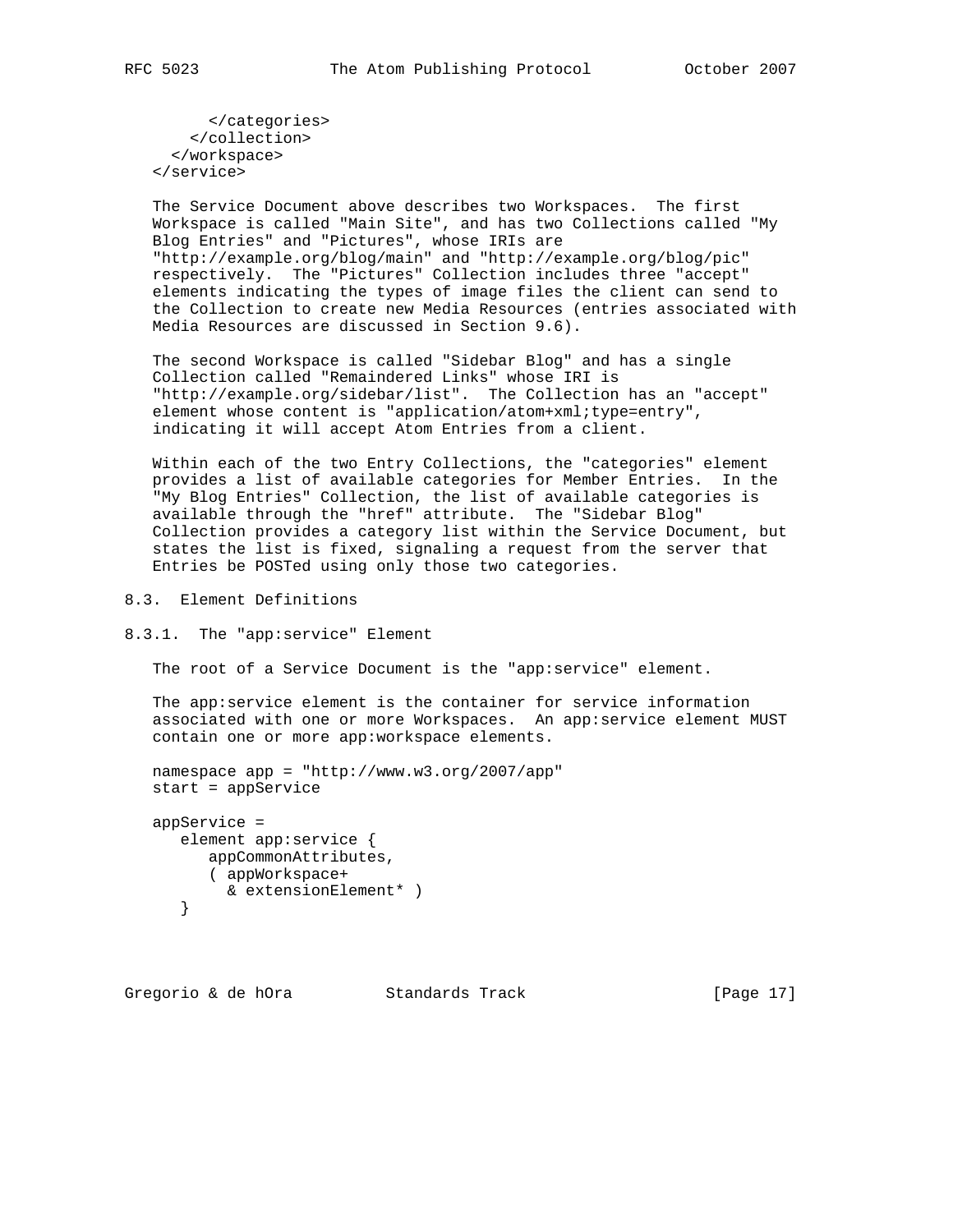8.3.2. The "app:workspace" Element

 Workspaces are server-defined groups of Collections. The "app: workspace" element contains zero or more app:collection elements describing the Collections of Resources available for editing.

```
 appWorkspace =
    element app:workspace {
       appCommonAttributes,
       ( atomTitle
         & appCollection*
         & extensionSansTitleElement* )
    }
```
atomTitle = element atom:title {  $atomic$  atomTextConstruct }

```
8.3.2.1. The "atom:title" Element
```
 The app:workspace element MUST contain one "atom:title" element (as defined in [RFC4287]), giving a human-readable title for the Workspace.

```
8.3.3. The "app:collection" Element
```
The "app:collection" element describes a Collection. The app: collection element MUST contain one atom:title element.

 The app:collection element MAY contain any number of app:accept elements, indicating the types of representations accepted by the Collection. The order of such elements is not significant.

 The app:collection element MAY contain any number of app:categories elements.

```
 appCollection =
    element app:collection {
       appCommonAttributes,
      attribute href \{ atomURI \},
       ( atomTitle
         & appAccept*
         & appCategories*
         & extensionSansTitleElement* )
    }
```
8.3.3.1. The "href" Attribute

 The app:collection element MUST contain an "href" attribute, whose value gives the IRI of the Collection.

Gregorio & de hOra Standards Track [Page 18]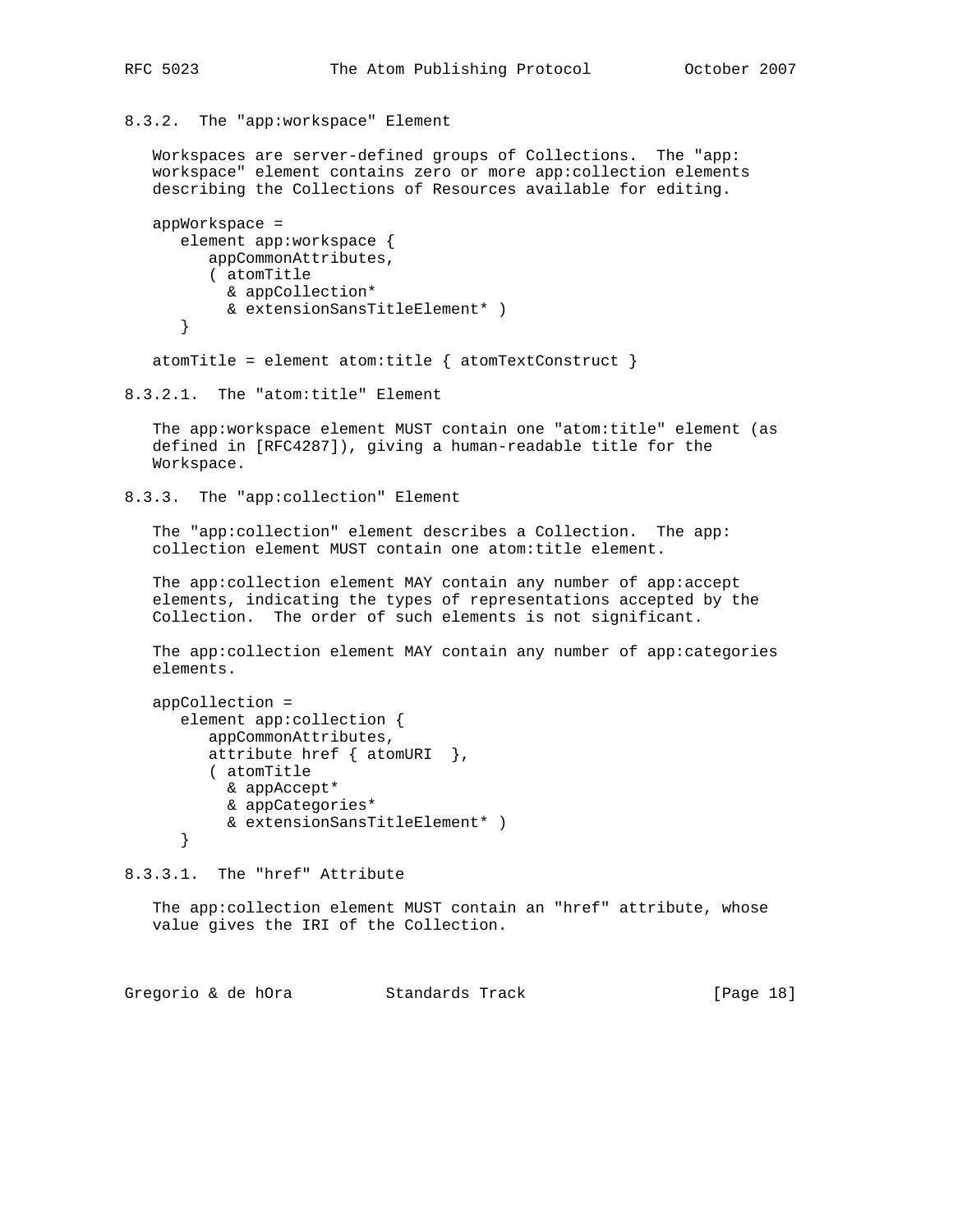## 8.3.3.2. The "atom:title" Element

 The "atom:title" element is defined in [RFC4287] and gives a human readable title for the Collection.

8.3.4. The "app:accept" Element

 The content of an "app:accept" element value is a media range as defined in [RFC2616]. The media range specifies a type of representation that can be POSTed to a Collection.

 The app:accept element is similar to the HTTP Accept request-header [RFC2616]. Media type parameters are allowed within app:accept, but app:accept has no notion of preference -- "accept-params" or "q" arguments, as specified in Section 14.1 of [RFC2616] are not significant.

 White space (as defined in [REC-xml]) around the app:accept element's media range is insignificant and MUST be ignored.

 A value of "application/atom+xml;type=entry" MAY appear in any app: accept list of media ranges and indicates that Atom Entry Documents can be POSTed to the Collection. If no app:accept element is present, clients SHOULD treat this as equivalent to an app:accept element with the content "application/atom+xml;type=entry".

 If one app:accept element exists and is empty, clients SHOULD assume that the Collection does not support the creation of new Entries.

```
 appAccept =
    element app:accept {
         appCommonAttributes,
          ( text? )
    }
```
8.3.5. Usage in Atom Feed Documents

 The app:collection element MAY appear as a child of an atom:feed or atom:source element in an Atom Feed Document. Its content identifies a Collection by which new Entries can be added to appear in the feed. When it appears in an atom: feed or atom: source element, the app: collection element is considered foreign markup as defined in Section 6 of [RFC4287].

Gregorio & de hOra Standards Track [Page 19]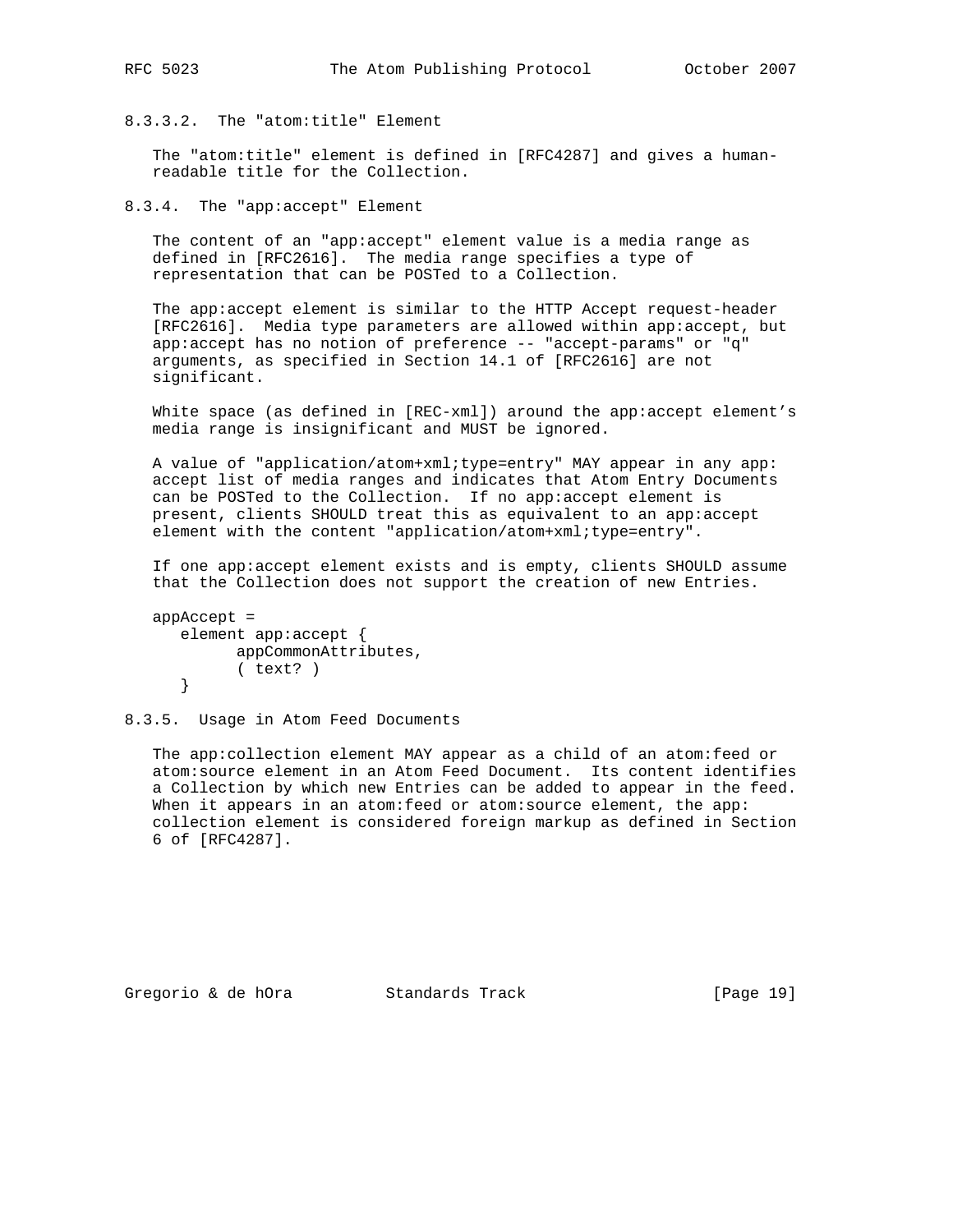#### 8.3.6. The "app:categories" Element

 The "app:categories" element provides a list of the categories that can be applied to the members of a Collection. See Section 7.2.1 for the detailed definition of app:categories.

 The server MAY reject attempts to create or store members whose categories are not present in its categories list. A Collection that indicates the category set is open SHOULD NOT reject otherwise acceptable members whose categories are not in its categories list. The absence of an app:categories element means that the category handling of the Collection is unspecified. A "fixed" category list that contains zero categories indicates the Collection does not accept category data.

- 9. Creating and Editing Resources
- 9.1. Member URIs

 The Member URI allows clients to retrieve, edit, and delete a Member Resource using HTTP's GET, PUT, and DELETE methods. Entry Resources are represented as Atom Entry documents.

 Member URIs appear in two places. They are returned in a Location header after successful Resource creation using POST, as described in Section 9.2 below. They can also appear in a Collection Feed's Entries, as atom:link elements with a link relation of "edit".

 A Member Entry SHOULD contain such an atom:link element with a link relation of "edit", which indicates the Member URI.

9.2. Creating Resources with POST

 To add members to a Collection, clients send POST requests to the URI of the Collection.

 Successful member creation is indicated with a 201 ("Created") response code. When the Collection responds with a status code of 201, it SHOULD also return a response body, which MUST be an Atom Entry Document representing the newly created Resource. Since the server is free to alter the POSTed Entry, for example, by changing the content of the atom:id element, returning the Entry can be useful to the client, enabling it to correlate the client and server views of the new Entry.

 When a Member Resource is created, its Member Entry URI MUST be returned in a Location header in the Collection's response.

Gregorio & de hOra Standards Track [Page 20]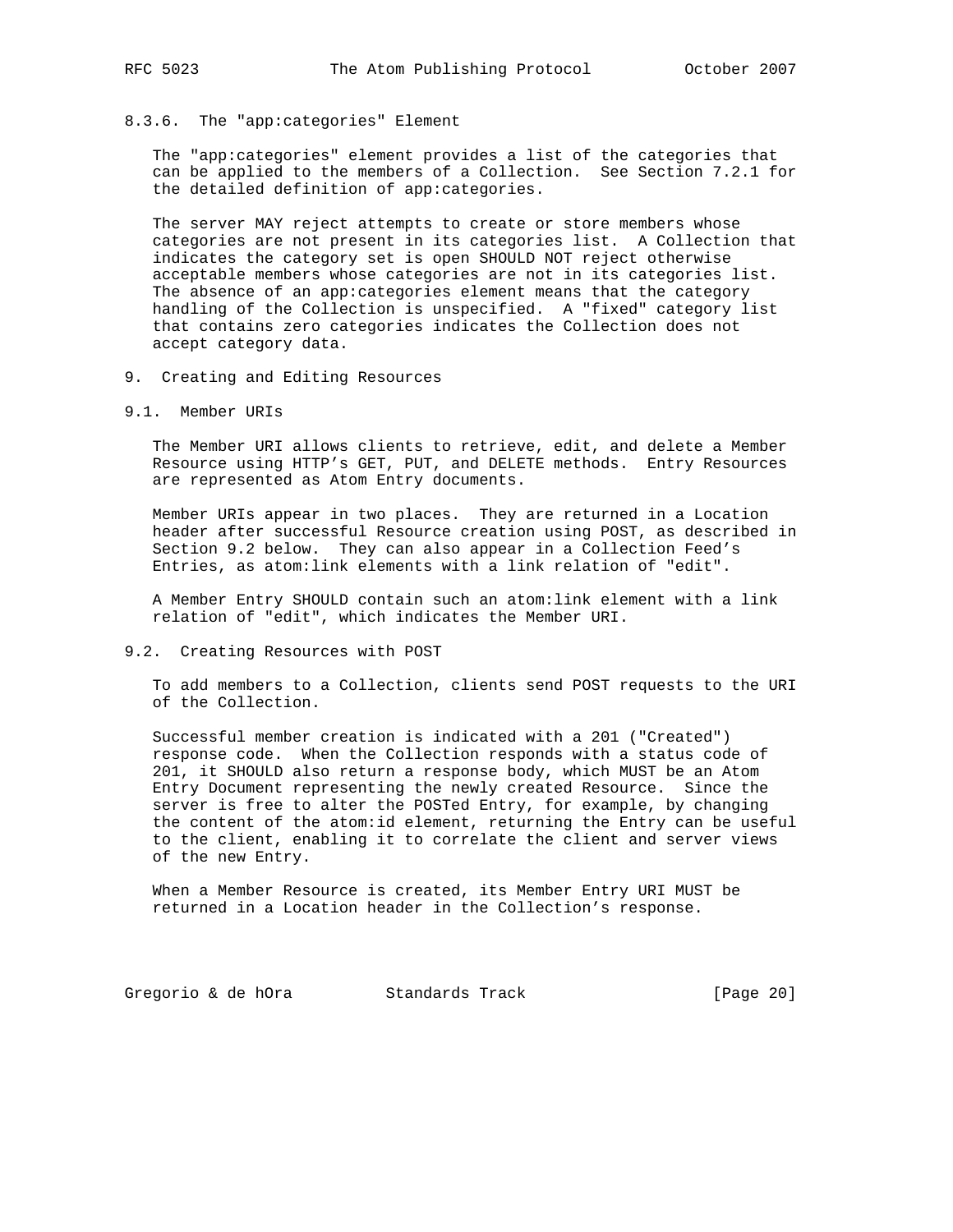If the creation request contained an Atom Entry Document, and the subsequent response from the server contains a Content-Location header that matches the Location header character-for-character, then the client is authorized to interpret the response entity as being a complete representation of the newly created Entry. Without a matching Content-Location header, the client MUST NOT assume the returned entity is a complete representation of the created Resource.

 The request body sent with the POST need not be an Atom Entry. For example, it might be a picture or a movie. Collections MAY return a response with a status code of 415 ("Unsupported Media Type") to indicate that the media type of the POSTed entity is not allowed or supported by the Collection. For a discussion of the issues in creating such content, see Section 9.6.

#### 9.2.1. Example

 Below, the client sends a POST request containing an Atom Entry representation using the URI of the Collection:

```
 POST /edit/ HTTP/1.1
 Host: example.org
 User-Agent: Thingio/1.0
 Authorization: Basic ZGFmZnk6c2VjZXJldA==
 Content-Type: application/atom+xml;type=entry
 Content-Length: nnn
 Slug: First Post
```

```
 <?xml version="1.0"?>
 <entry xmlns="http://www.w3.org/2005/Atom">
 <title>Atom-Powered Robots Run Amok</title>
  <id>urn:uuid:1225c695-cfb8-4ebb-aaaa-80da344efa6a</id>
  <updated>2003-12-13T18:30:02Z</updated>
  <author><name>John Doe</name></author>
   <content>Some text.</content>
 </entry>
```
 The server signals a successful creation with a status code of 201. The response includes a Location header indicating the Member Entry URI of the Atom Entry, and a representation of that Entry in the body of the response.

```
 HTTP/1.1 201 Created
 Date: Fri, 7 Oct 2005 17:17:11 GMT
 Content-Length: nnn
 Content-Type: application/atom+xml;type=entry;charset="utf-8"
 Location: http://example.org/edit/first-post.atom
 ETag: "c180de84f991g8"
```
Gregorio & de hOra Standards Track [Page 21]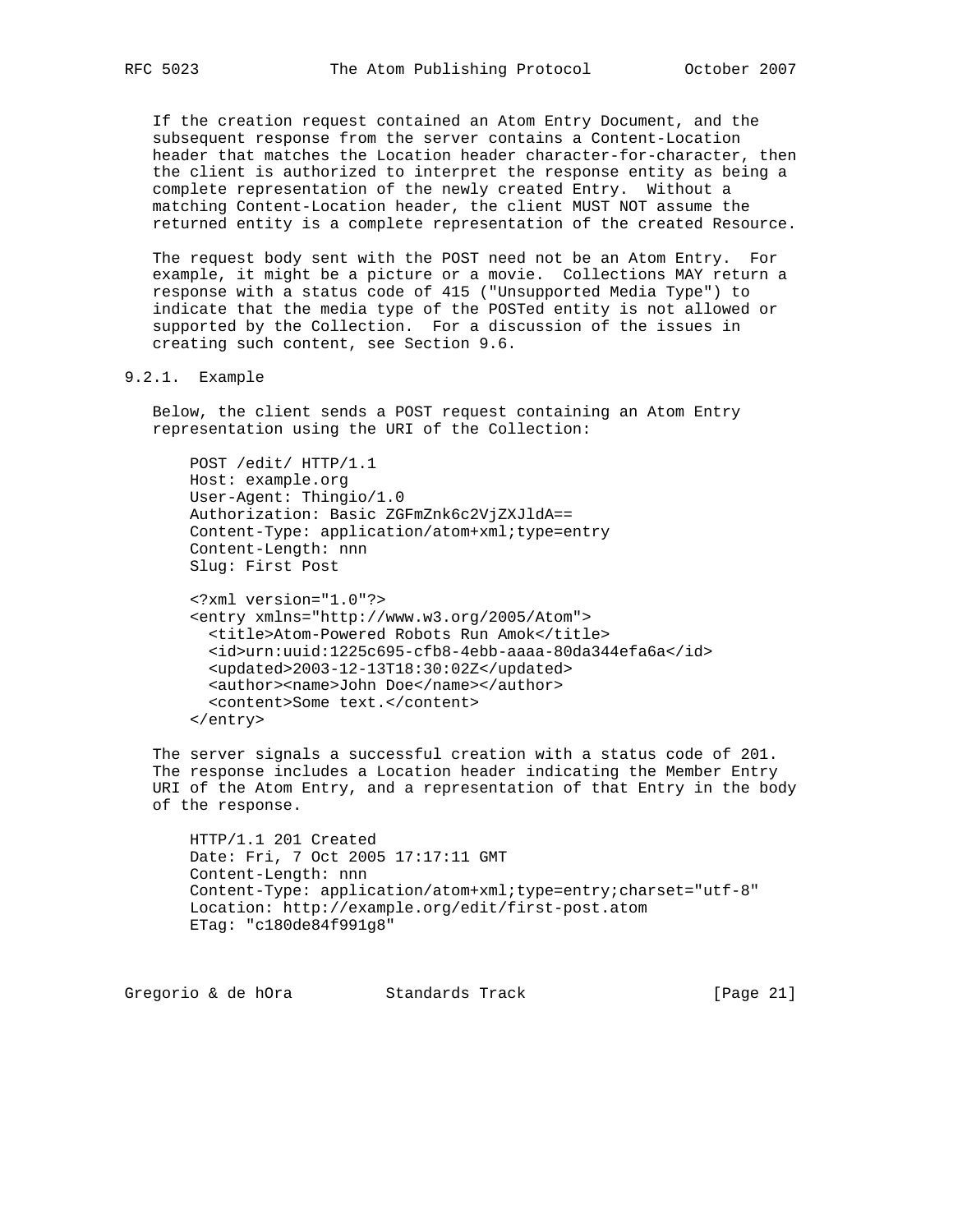```
 <?xml version="1.0"?>
 <entry xmlns="http://www.w3.org/2005/Atom">
   <title>Atom-Powered Robots Run Amok</title>
   <id>urn:uuid:1225c695-cfb8-4ebb-aaaa-80da344efa6a</id>
  <updated>2003-12-13T18:30:02Z</updated>
  <author><name>John Doe</name></author>
  <content>Some text.</content>
  <link rel="edit"
       href="http://example.org/edit/first-post.atom"/>
 </entry>
```
 The Entry created and returned by the Collection might not match the Entry POSTed by the client. A server MAY change the values of various elements in the Entry, such as the atom:id, atom:updated, and atom:author values, and MAY choose to remove or add other elements and attributes, or change element content and attribute values.

9.3. Editing Resources with PUT

 To edit a Member Resource, a client sends a PUT request to its Member URI, as specified in [RFC2616].

 To avoid unintentional loss of data when editing Member Entries or Media Link Entries, an Atom Protocol client SHOULD preserve all metadata that has not been intentionally modified, including unknown foreign markup as defined in Section 6 of [RFC4287].

9.4. Deleting Resources with DELETE

 To delete a Member Resource, a client sends a DELETE request to its Member URI, as specified in [RFC2616]. The deletion of a Media Link Entry SHOULD result in the deletion of the corresponding Media Resource.

9.5. Caching and Entity Tags

 Implementers are advised to pay attention to cache controls and to make use of the mechanisms available in HTTP when editing Resources, in particular, entity-tags as outlined in [NOTE-detect-lost-update]. Clients are not assured to receive the most recent representations of Collection Members using GET if the server is authorizing intermediaries to cache them.

Gregorio & de hOra Standards Track [Page 22]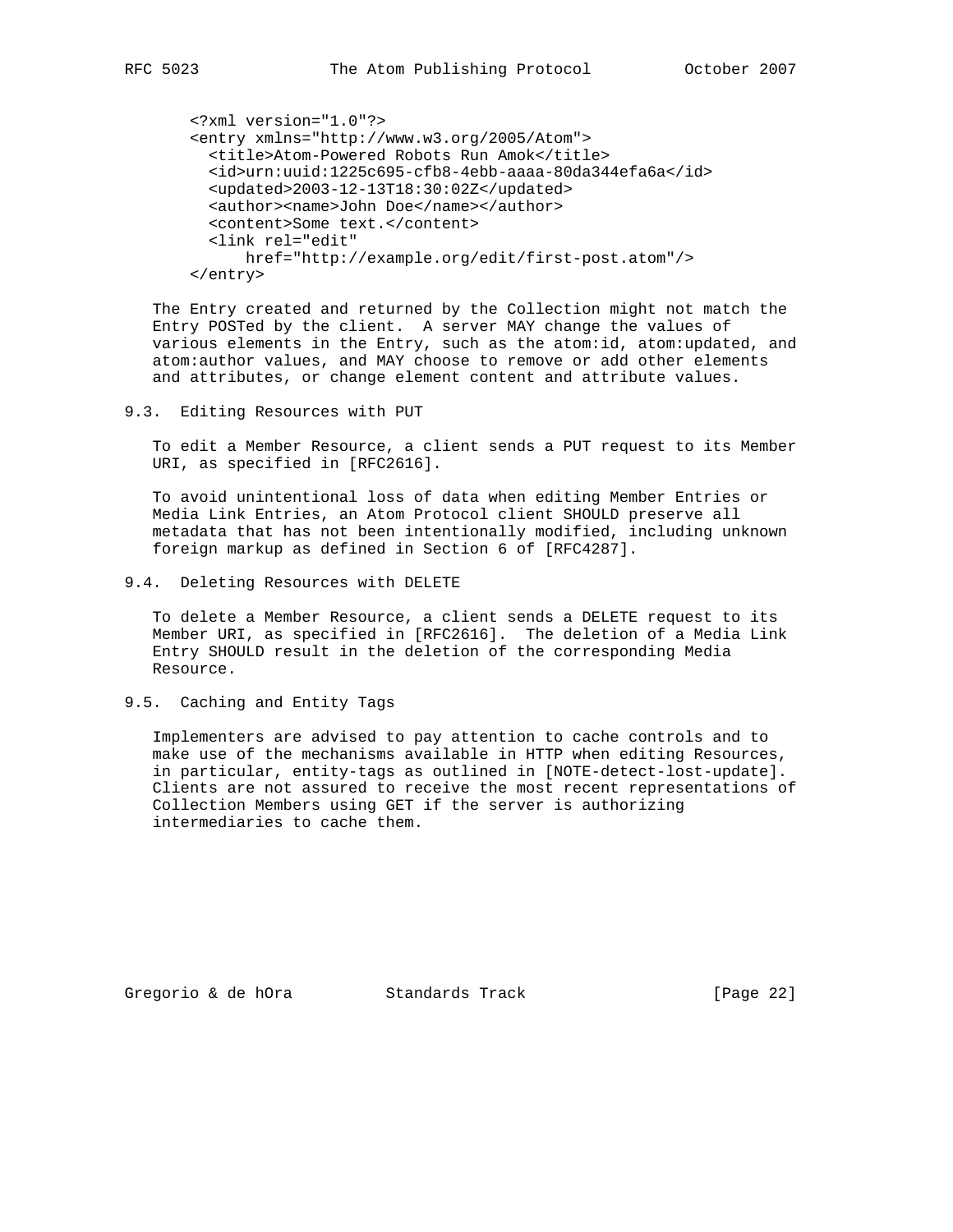## 9.5.1. Example

Below, the client creates a Member Entry using POST:

```
 POST /myblog/entries HTTP/1.1
 Host: example.org
 Authorization: Basic ZGFmZnk6c2VjZXJldA==
 Content-Type: application/atom+xml;type=entry
 Content-Length: nnn
 Slug: First Post
```

```
 <?xml version="1.0" ?>
 <entry xmlns="http://www.w3.org/2005/Atom">
   <title>Atom-Powered Robots Run Amok</title>
   <id>urn:uuid:1225c695-cfb8-4ebb-aaaa-80da344efa6a</id>
   <updated>2007-02-123T17:09:02Z</updated>
   <author><name>Captain Lansing</name></author>
   <content>It's something moving... solid metal</content>
 </entry>
```
 The server signals a successful creation with a status code of 201, and returns an ETag header in the response. Because, in this case, the server returned a Content-Location header and Location header with the same value, the returned Entry representation can be understood to be a complete representation of the newly created Entry (see Section 9.2).

```
 HTTP/1.1 201 Created
 Date: Fri, 23 Feb 2007 21:17:11 GMT
 Content-Length: nnn
 Content-Type: application/atom+xml;type=entry
 Location: http://example.org/edit/first-post.atom
 Content-Location: http://example.org/edit/first-post.atom
 ETag: "e180ee84f0671b1"
```

```
 <?xml version="1.0" ?>
 <entry xmlns="http://www.w3.org/2005/Atom">
  <title>Atom-Powered Robots Run Amok</title>
   <id>urn:uuid:1225c695-cfb8-4ebb-aaaa-80da344efa6a</id>
  <updated>2007-02-123T17:09:02Z</updated>
  <author><name>Captain Lansing</name></author>
  <content>It's something moving... solid metal</content>
 </entry>
```
 The client can, if it wishes, use the returned ETag value to later construct a "Conditional GET" as defined in [RFC2616]. In this case, prior to editing, the client sends the ETag value for the Member using the If-None-Match header.

Gregorio & de hOra Standards Track [Page 23]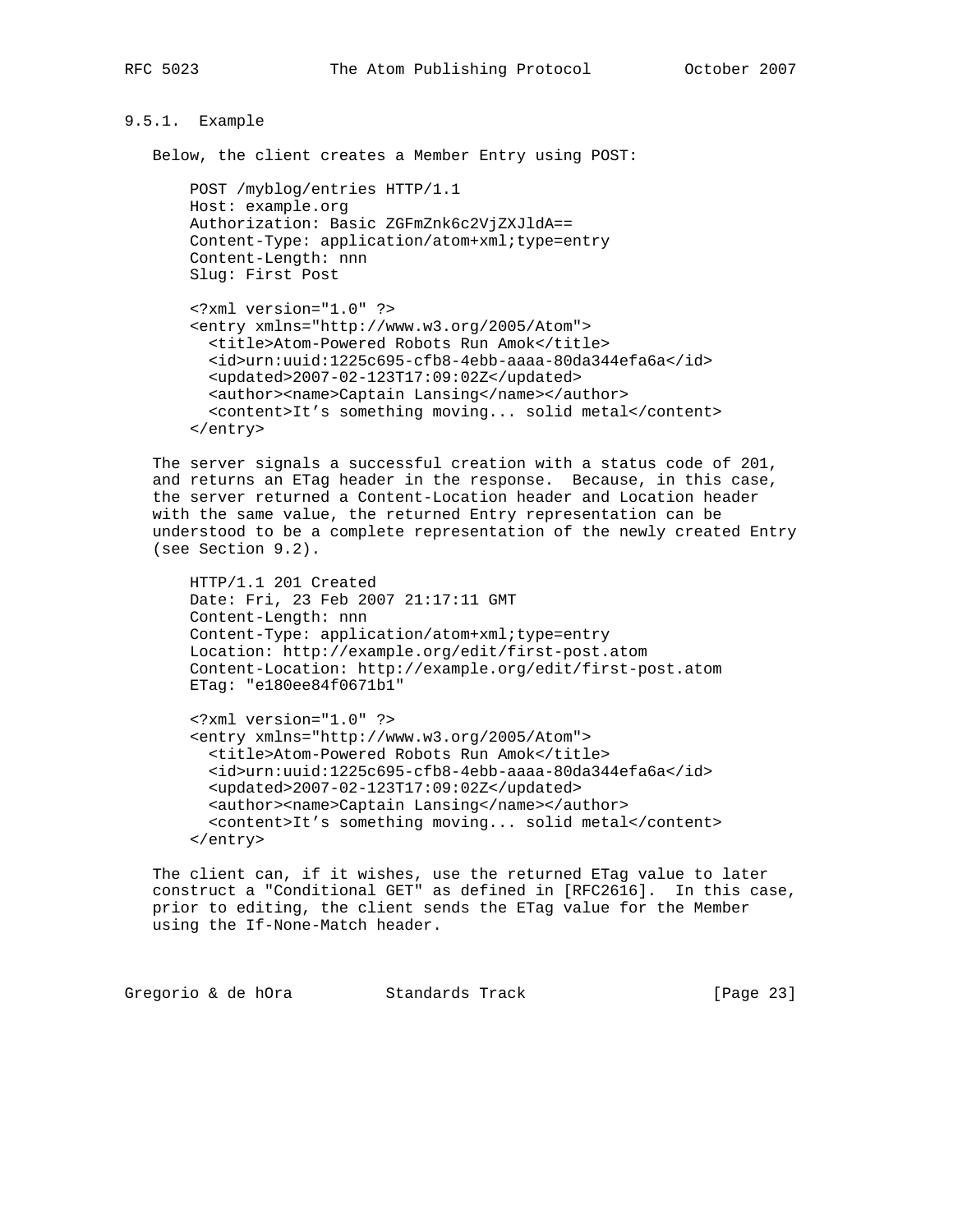GET /edit/first-post.atom HTTP/1.1 Host: example.org Authorization: Basic ZGFmZnk6c2VjZXJldA== If-None-Match: "e180ee84f0671b1"

 If the Entry has not been modified, the response will be a status code of 304 ("Not Modified"). This allows the client to determine whether it still has the most recent representation of the Entry at the time of editing.

 HTTP/1.1 304 Not Modified Date: Sat, 24 Feb 2007 13:17:11 GMT

 After editing, the client can PUT the Entry and send the ETag entity value in an If-Match header, informing the server to accept the entry on the condition that the entity value sent still matches the server's.

 PUT /edit/first-post.atom HTTP/1.1 Host: example.org Authorization: Basic ZGFmZnk6c2VjZXJldA== Content-Type: application/atom+xml;type=entry Content-Length: nnn If-Match: "e180ee84f0671b1"

 <?xml version="1.0" ?> <entry xmlns="http://www.w3.org/2005/Atom"> <title>Atom-Powered Robots Run Amok</title> <id>urn:uuid:1225c695-cfb8-4ebb-aaaa-80da344efa6a</id> <updated>2007-02-24T16:34:06Z</updated> <author><name>Captain Lansing</name></author> <content>Update: it's a hoax!</content> </entry>

 The server however has since received a more recent copy than the client's, and it responds with a status code of 412 ("Precondition Failed").

 HTTP/1.1 412 Precondition Failed Date: Sat, 24 Feb 2007 16:34:11 GMT

 This informs the client that the server has a more recent version of the Entry and will not allow the sent entity to be stored.

Gregorio & de hOra Standards Track [Page 24]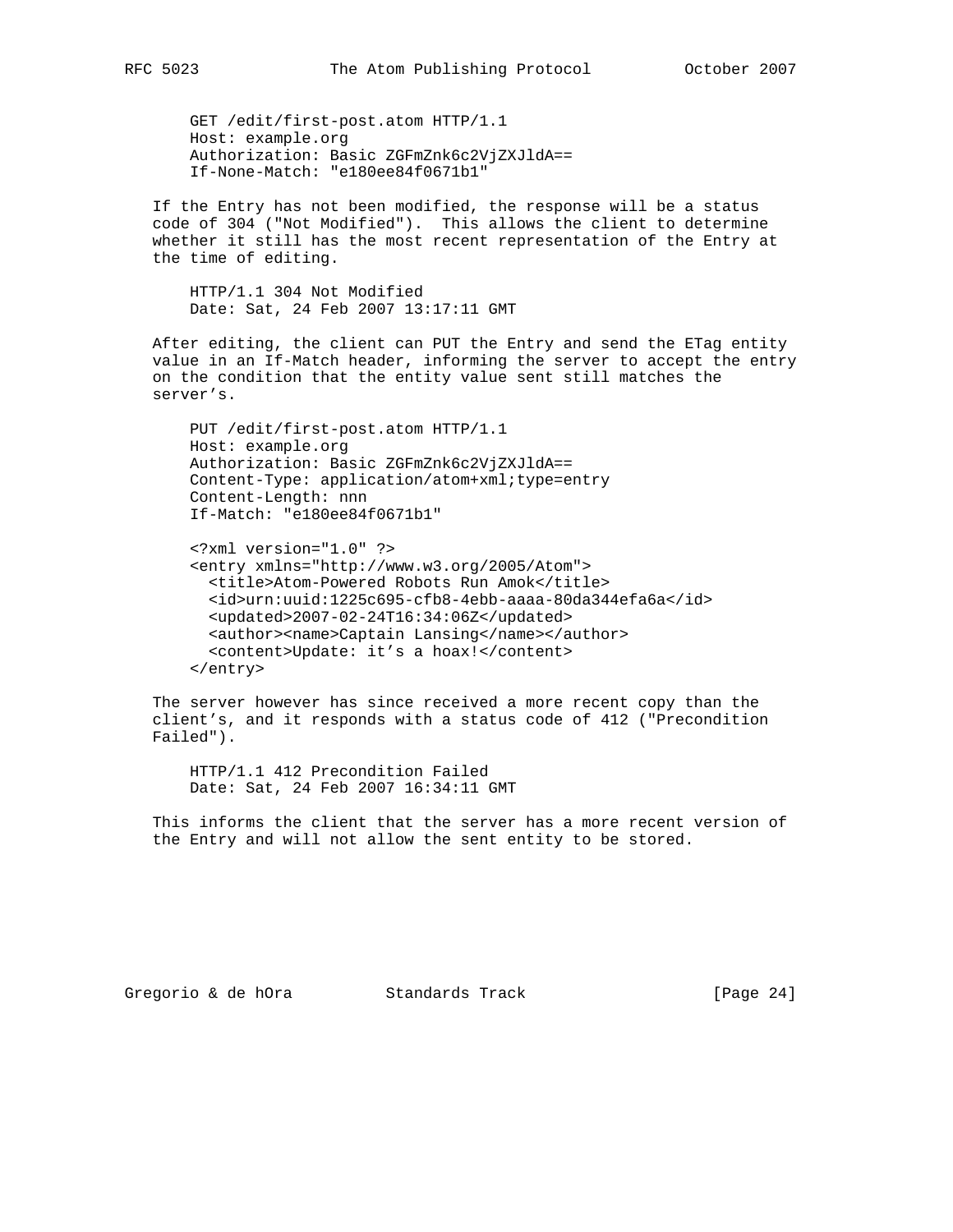#### 9.6. Media Resources and Media Link Entries

 A client can POST Media Resources as well as Entry Resources to a Collection. If a server accepts such a request, then it MUST create two new Resources -- one that corresponds to the entity sent in the request, called the Media Resource, and an associated Member Entry, called the Media Link Entry. Media Link Entries are represented as Atom Entries, and appear in the Collection.

 The Media Link Entry contains the metadata and IRI of the (perhaps non-textual) Media Resource. The Media Link Entry thus makes the metadata about the Media Resource separately available for retrieval and alteration.

 The server can signal the media types it will accept using the app: accept element in the Service Document, as specified in Section 8.3.4.

 Successful responses to creation requests MUST include the URI of the Media Link Entry in the Location header. The Media Link Entry SHOULD contain an atom:link element with a link relation of "edit-media" that contains the Media Resource IRI. The Media Link Entry MUST have an atom:content element with a "src" attribute. The value of the "src" attribute is an IRI for the newly created Media Resource. It is OPTIONAL that the IRI of the "src" attribute on the atom:content element be the same as the Media Resource IRI. For example, the "src" attribute value might instead be a link into a static cache or content distribution network and not the Media Resource IRI.

 Implementers are asked to note that [RFC4287] specifies that Atom Entries MUST contain an atom:summary element. Thus, upon successful creation of a Media Link Entry, a server MAY choose to populate the atom:summary element (as well as any other mandatory elements such as atom:id, atom:author, and atom:title) with content derived from the POSTed entity or from any other source. A server might not allow a client to modify the server-selected values for these elements.

 For Resource creation, this specification only defines cases where the POST body has an Atom Entry entity declared as an Atom media type ("application/atom+xml"), or a non-Atom entity declared as a non-Atom media type. When a client is POSTing an Atom Entry to a Collection, it may use a media type of either "application/atom+xml" or "application/atom +xml;type=entry". This specification does not specify any request semantics or server behavior in the case where the POSTed media type is "application/atom+xml" but the body is something other than an Atom Entry. In particular, what happens on POSTing an Atom Feed Document to a Collection using the "application/ atom+xml" media type is undefined.

Gregorio & de hOra Standards Track [Page 25]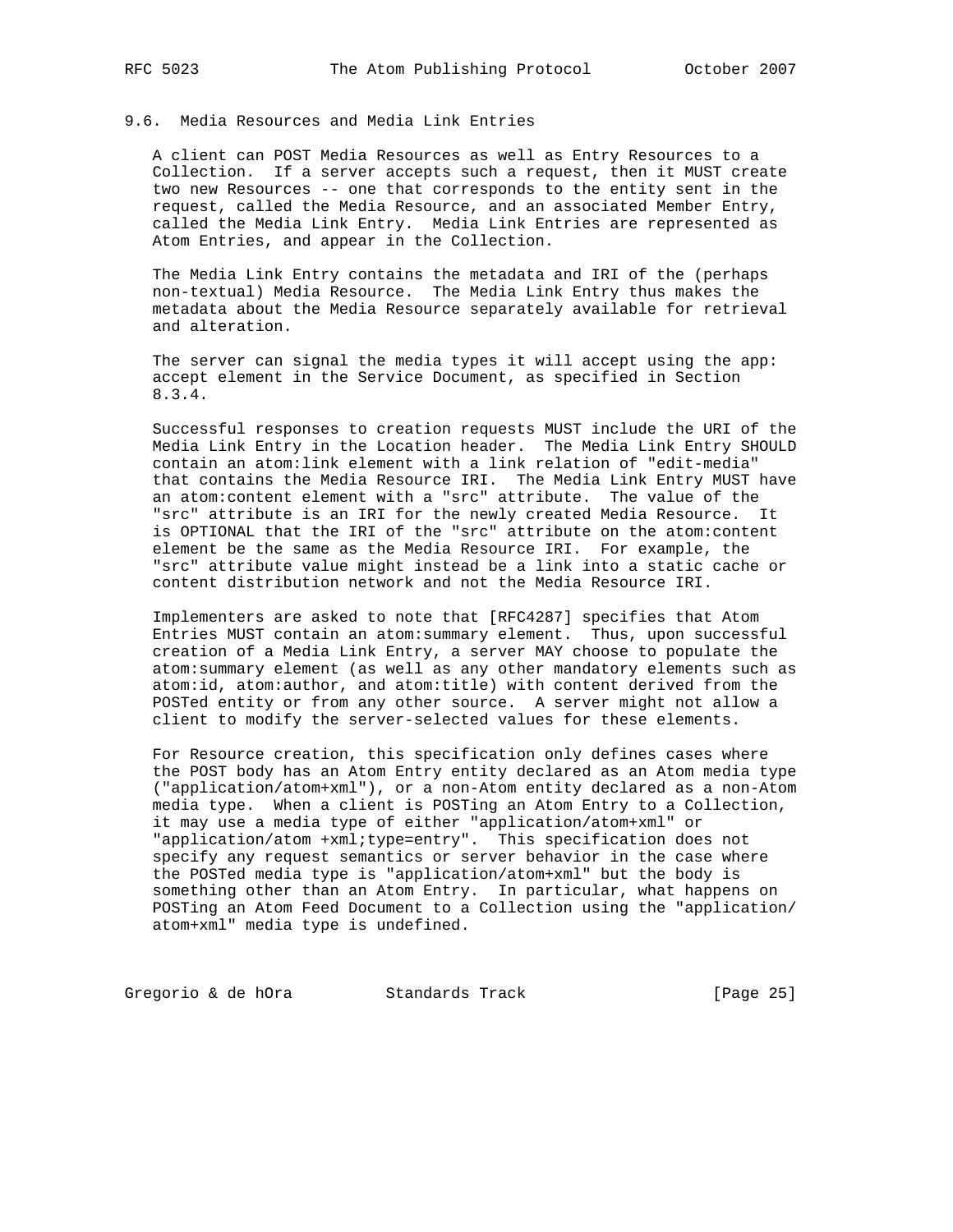The Atom Protocol does not specify a means to create multiple representations of the same Resource (for example, a PNG and a JPG of the same image) either on creation or editing.

9.6.1. Examples

 Below, the client sends a POST request containing a PNG image to the URI of a Collection that accepts PNG images:

 POST /edit/ HTTP/1.1 Host: media.example.org Content-Type: image/png Slug: The Beach Authorization: Basic ZGFmZnk6c2VjZXJldA== Content-Length: nnn

...binary data...

 The server signals a successful creation with a status code of 201. The response includes a Location header indicating the Member URI of the Media Link Entry and a representation of that entry in the body of the response. The Media Link Entry includes a content element with a "src" attribute. It also contains a link with a link relation of "edit-media", specifying the IRI to be used for modifying the Media Resource.

```
 HTTP/1.1 201 Created
 Date: Fri, 7 Oct 2005 17:17:11 GMT
 Content-Length: nnn
 Content-Type: application/atom+xml;type=entry;charset="utf-8"
 Location: http://example.org/media/edit/the_beach.atom
 <?xml version="1.0"?>
 <entry xmlns="http://www.w3.org/2005/Atom">
  <title>The Beach</title>
   <id>urn:uuid:1225c695-cfb8-4ebb-aaaa-80da344efa6a</id>
   <updated>2005-10-07T17:17:08Z</updated>
   <author><name>Daffy</name></author>
   <summary type="text" />
   <content type="image/png"
      src="http://media.example.org/the_beach.png"/>
   <link rel="edit-media"
      href="http://media.example.org/edit/the_beach.png" />
   <link rel="edit"
     href="http://example.org/media/edit/the_beach.atom" />
 </entry>
```
Gregorio & de hOra Standards Track [Page 26]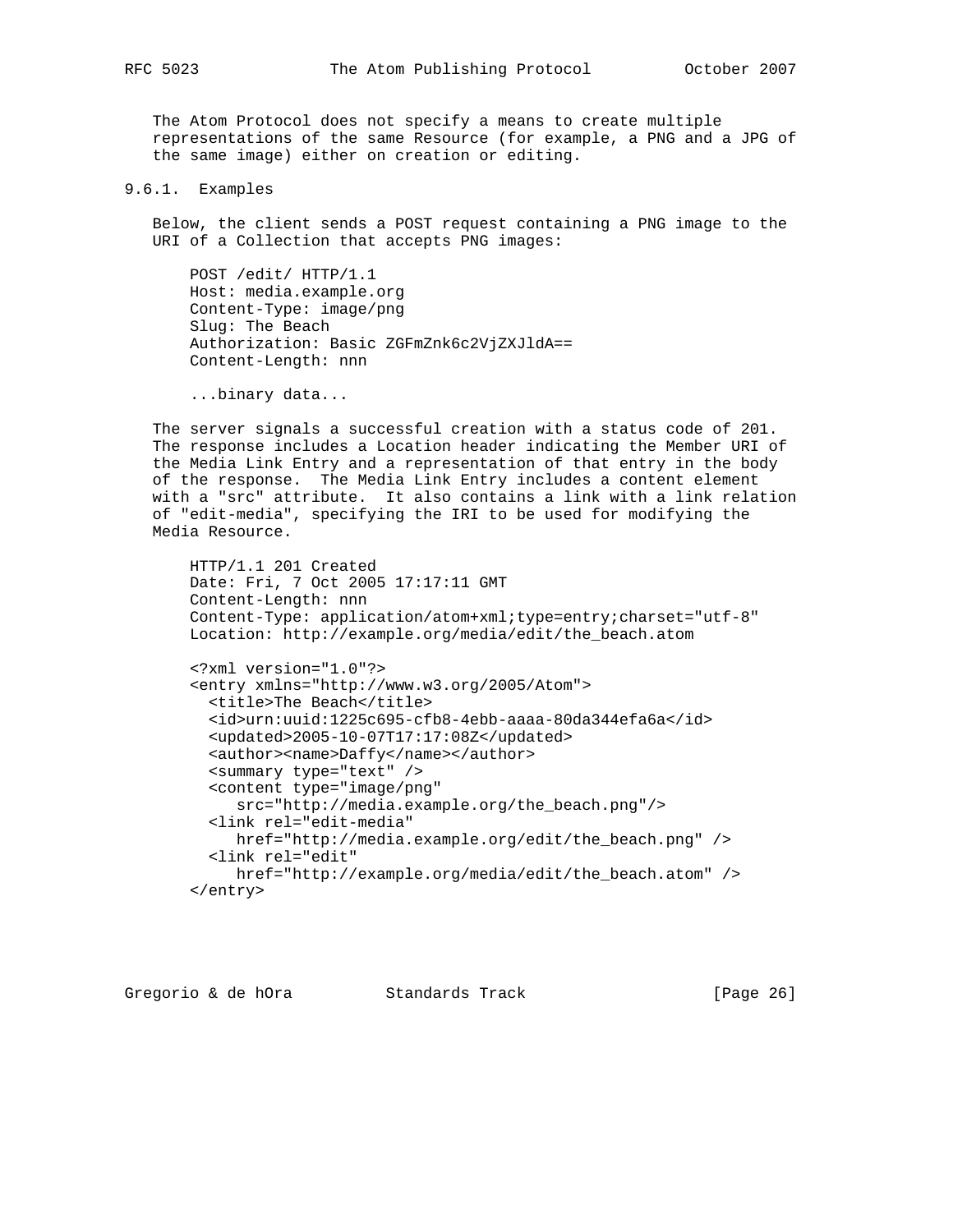Later, the client sends a PUT request containing the new PNG using the URI indicated in the Media Link Entry's "edit-media" link: PUT /edit/the\_beach.png HTTP/1.1 Host: media.example.org Content-Type: image/png Authorization: Basic ZGFmZnk6c2VjZXJldA== Content-Length: nnn ...binary data... The server signals a successful edit with a status code of 200. HTTP/1.1 200 Ok Date: Fri, 8 Oct 2006 17:17:11 GMT The client can edit the metadata for the picture. First GET the Media Link Entry: GET /media/edit/the\_beach.atom HTTP/1.1 Host: example.org Authorization: Basic ZGFmZnk6c2VjZXJldA== The Media Link Entry is returned. HTTP/1.1 200 Ok Date: Fri, 7 Oct 2005 17:18:11 GMT Content-Length: nnn Content-Type: application/atom+xml;type=entry;charset="utf-8" ETag: "c181bb840673b5" <?xml version="1.0"?> <entry xmlns="http://www.w3.org/2005/Atom"> <title>The Beach</title> <id>urn:uuid:1225c695-cfb8-4ebb-aaaa-80da344efa6a</id> <updated>2005-10-07T17:17:08Z</updated> <author><name>Daffy</name></author> <summary type="text" /> <content type="image/png" src="http://media.example.org/the\_beach.png"/> <link rel="edit-media" href="http://media.example.org/edit/the\_beach.png" /> <link rel="edit" href="http://example.org/media/edit/the\_beach.atom" /> </entry> The metadata can be updated, in this case to add a summary, and then PUT back to the server.

Gregorio & de hOra Standards Track [Page 27]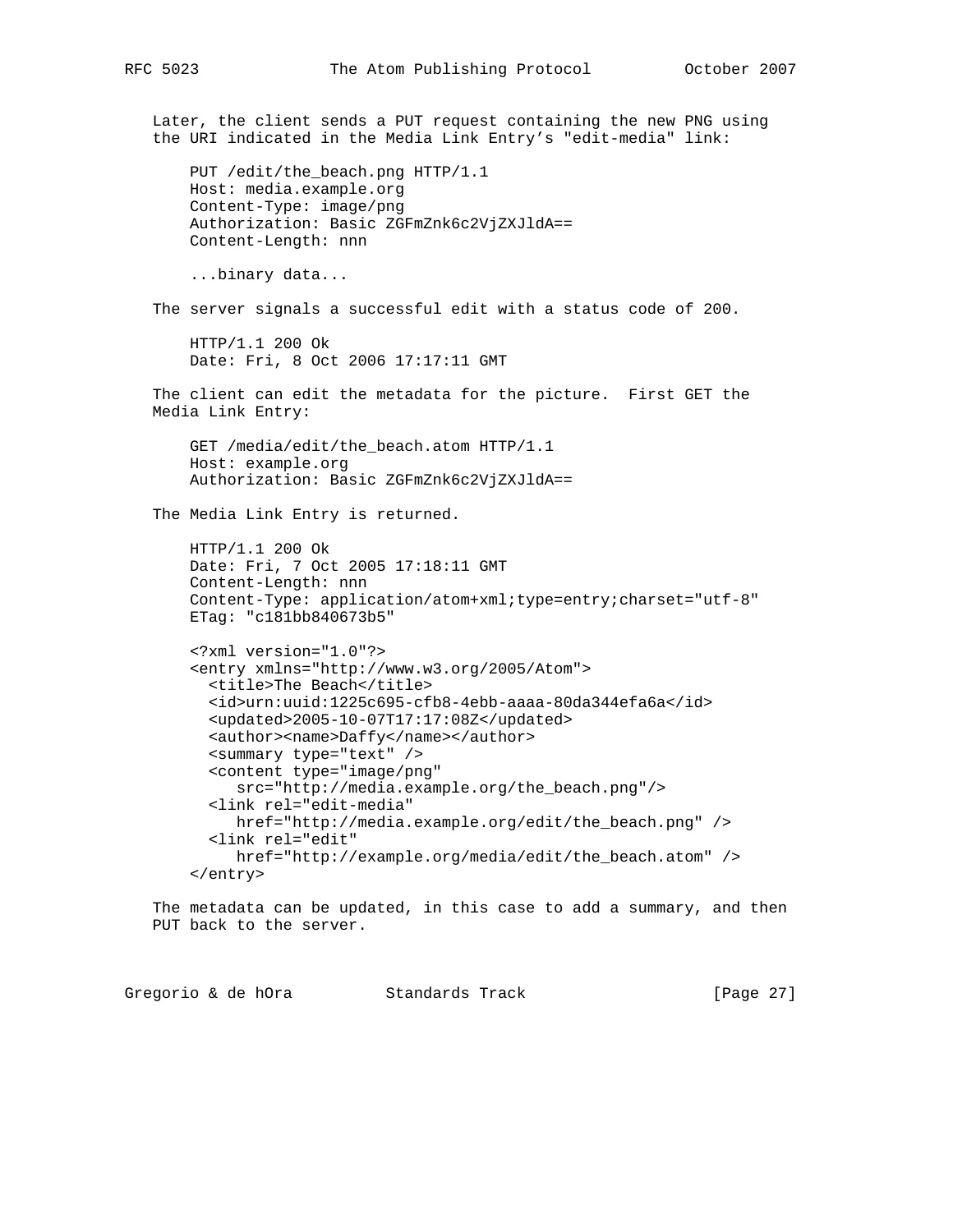```
 PUT /media/edit/the_beach.atom HTTP/1.1
    Host: example.org
    Authorization: Basic ZGFmZnk6c2VjZXJldA==
    Content-Type: application/atom+xml;type=entry
     Content-Length: nnn
     If-Match: "c181bb840673b5"
     <?xml version="1.0"?>
     <entry xmlns="http://www.w3.org/2005/Atom">
     <title>The Beach</title>
       <id>urn:uuid:1225c695-cfb8-4ebb-aaaa-80da344efa6a</id>
       <updated>2005-10-07T17:17:08Z</updated>
       <author><name>Daffy</name></author>
       <summary type="text">
           A nice sunset picture over the water.
       </summary>
       <content type="image/png"
          src="http://media.example.org/the_beach.png"/>
       <link rel="edit-media"
          href="http://media.example.org/edit/the_beach.png" />
       <link rel="edit"
          href="http://example.org/media/edit/the_beach.atom" />
     </entry>
 The update was successful.
     HTTP/1.1 200 Ok
    Date: Fri, 7 Oct 2005 17:19:11 GMT
    Content-Length: 0
 Multiple Media Resources can be added to the Collection.
     POST /edit/ HTTP/1.1
    Host: media.example.org
    Content-Type: image/png
     Slug: The Pier
     Authorization: Basic ZGFmZnk6c2VjZXJldA==
     Content-Length: nnn
     ...binary data...
 The Resource is created successfully.
     HTTP/1.1 201 Created
    Date: Fri, 7 Oct 2005 17:17:11 GMT
    Content-Length: nnn
    Content-Type: application/atom+xml;type=entry;charset="utf-8"
    Location: http://example.org/media/edit/the_pier.atom
```
Gregorio & de hOra Standards Track [Page 28]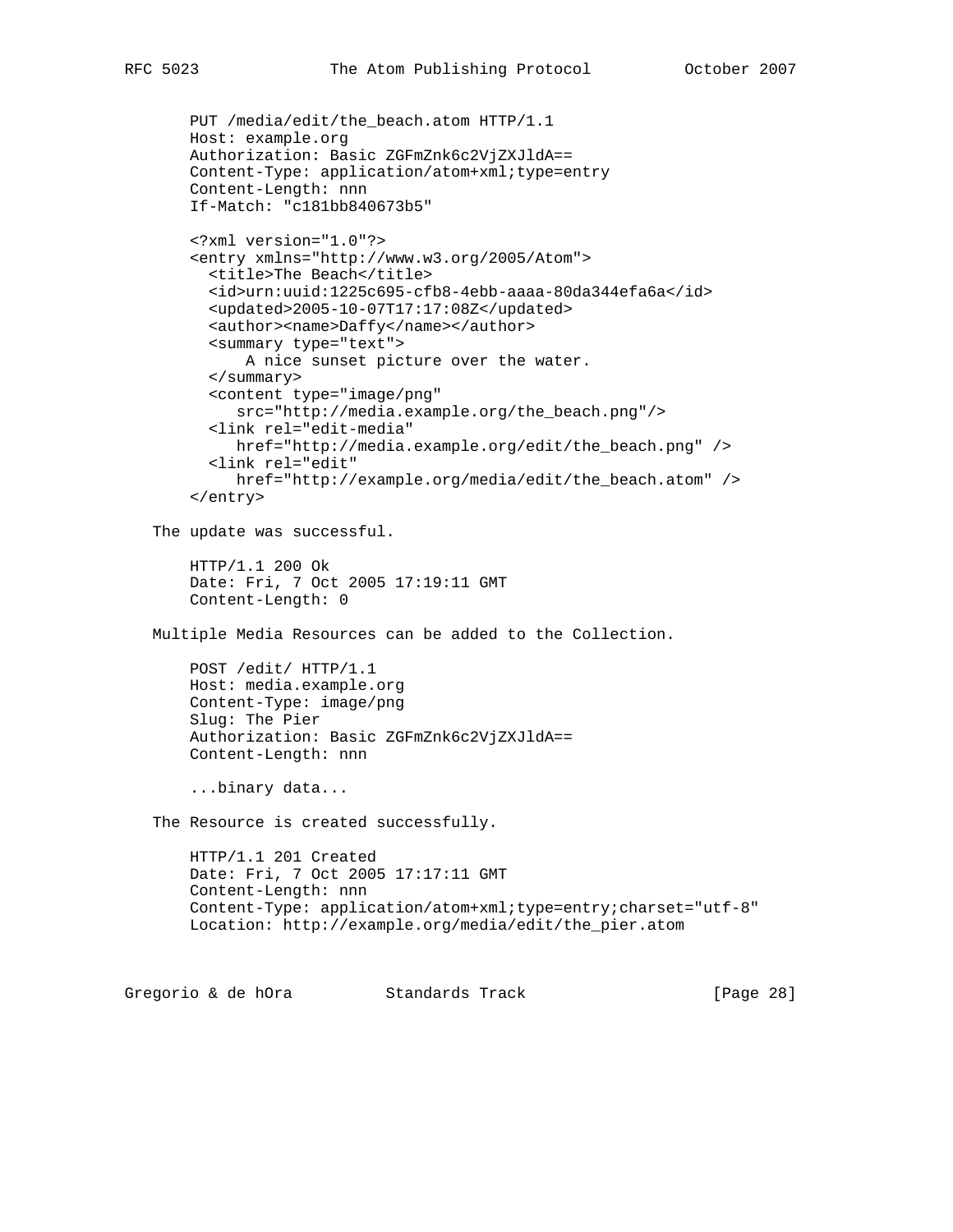```
 <?xml version="1.0"?>
 <entry xmlns="http://www.w3.org/2005/Atom">
   <title>The Pier</title>
   <id>urn:uuid:1225c695-cfb8-4ebb-aaaa-80da344efe6b</id>
  <updated>2005-10-07T17:26:43Z</updated>
 <author><name>Daffy</name></author>
  <summary type="text" />
   <content type="image/png"
      src="http://media.example.org/the_pier.png"/>
   <link rel="edit-media"
     href="http://media.example.org/edit/the_pier.png" />
   <link rel="edit"
     href="http://example.org/media/edit/the_pier.atom" />
```

```
 </entry>
```
 The client can now create a new Atom Entry in the blog Entry Collection that references the two newly created Media Resources.

```
 POST /blog/ HTTP/1.1
 Host: example.org
 Content-Type: application/atom+xml;type=entry
 Slug: A day at the beach
 Authorization: Basic ZGFmZnk6c2VjZXJldA==
 Content-Length: nnn
```
 <?xml version="1.0"?> <entry xmlns="http://www.w3.org/2005/Atom"> <title>A fun day at the beach</title> <id>urn:uuid:1225c695-cfb8-4ebb-aaaa-80da344efa6b</id> <updated>2005-10-07T17:40:02Z</updated> <author><name>Daffy</name></author> <content type="xhtml"> <xhtml:div xmlns:xhtml="http://www.w3.org/1999/xhtml"> <xhtml:p>We had a good day at the beach. <xhtml:img alt="the beach" src="http://media.example.org/the\_beach.png"/> </xhtml:p> <xhtml:p>Later we walked down to the pier. <xhtml:img alt="the pier" src="http://media.example.org/the\_pier.png"/> </xhtml:p> </xhtml:div> </content> </entry>

The Resource is created successfully.

Gregorio & de hOra Standards Track [Page 29]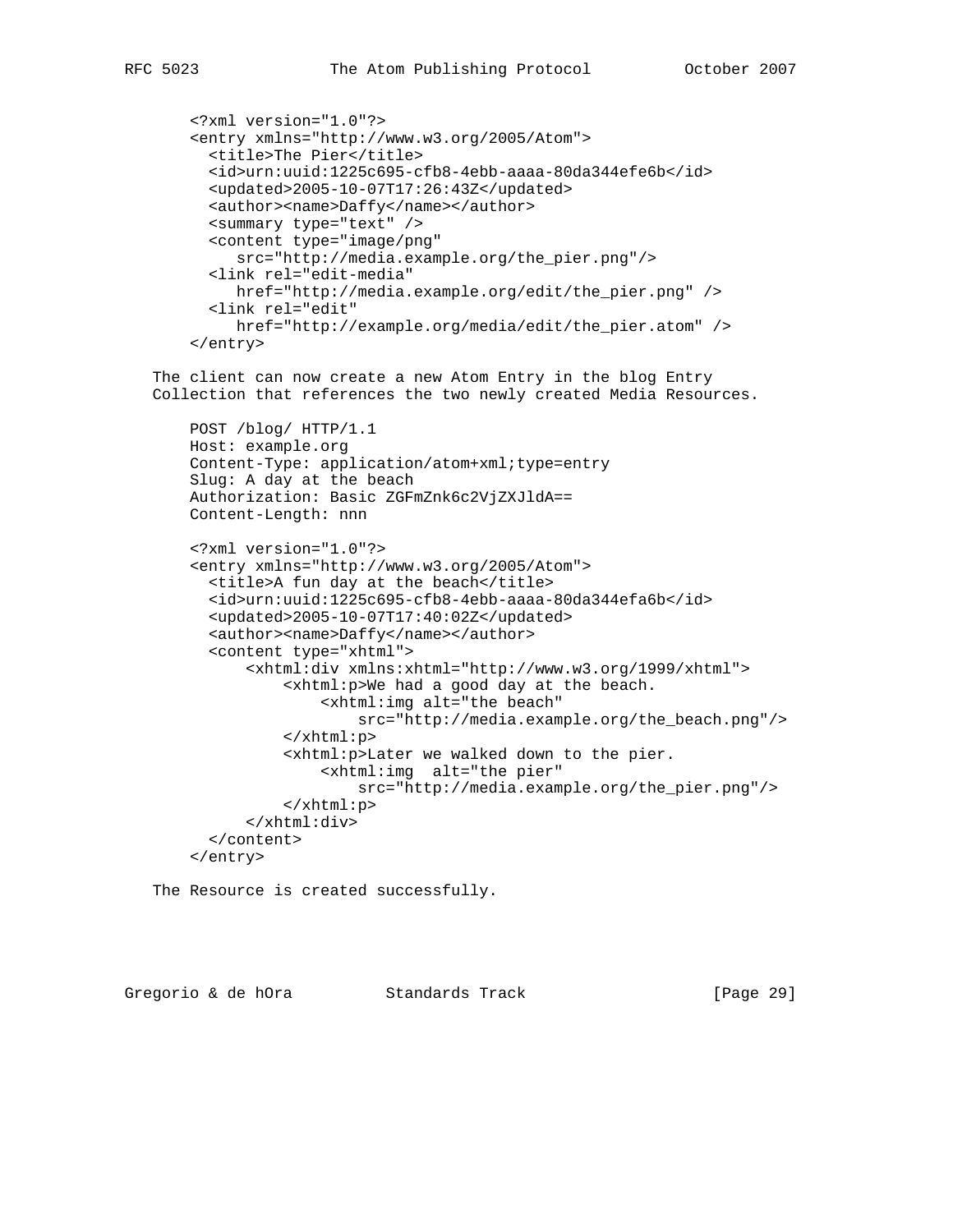```
 HTTP/1.1 200 Ok
 Date: Fri, 7 Oct 2005 17:20:11 GMT
 Content-Length: nnn
 Content-Type: application/atom+xml;type=entry;charset="utf-8"
 Location: http://example.org/blog/atom/a-day-at-the-beach.atom
 <?xml version="1.0"?>
 <entry xmlns="http://www.w3.org/2005/Atom">
  <title>A fun day at the beach</title>
   <id>http://example.org/blog/a-day-at-the-beach.xhtml</id>
   <updated>2005-10-07T17:43:07Z</updated>
   <author><name>Daffy</name></author>
   <content type="xhtml">
       <xhtml:div xmlns:xhtml="http://www.w3.org/1999/xhtml">
           <xhtml:p>We had a good day at the beach.
               <xhtml:img alt="the beach"
                  src="http://media.example.org/the_beach.png"/>
           </xhtml:p>
           <xhtml:p>Later we walked down to the pier.
               <xhtml:img alt="the pier"
                  src="http://media.example.org/the_pier.png"/>
           </xhtml:p>
       </xhtml:div>
   </content>
   <link rel="edit"
     href="http://example.org/blog/edit/a-day-at-the-beach.atom"/>
   <link rel="alternate" type="text/html"
     href="http://example.org/blog/a-day-at-the-beach.html"/>
 </entry>
```
 Note that the returned Entry contains a link with a relation of "alternate" that points to the associated HTML page that was created -- this is not required by this specification, but is included to show the kinds of changes a server can make to an Entry.

## 9.7. The Slug Header

 Slug is an HTTP entity-header whose presence in a POST to a Collection constitutes a request by the client to use the header's value as part of any URIs that would normally be used to retrieve the to-be-created Entry or Media Resources.

 Servers MAY use the value of the Slug header when creating the Member URI of the newly created Resource, for instance, by using some or all of the words in the value for the last URI segment. Servers MAY also use the value when creating the atom:id, or as the title of a Media Link Entry (see Section 9.6).

Gregorio & de hOra Standards Track [Page 30]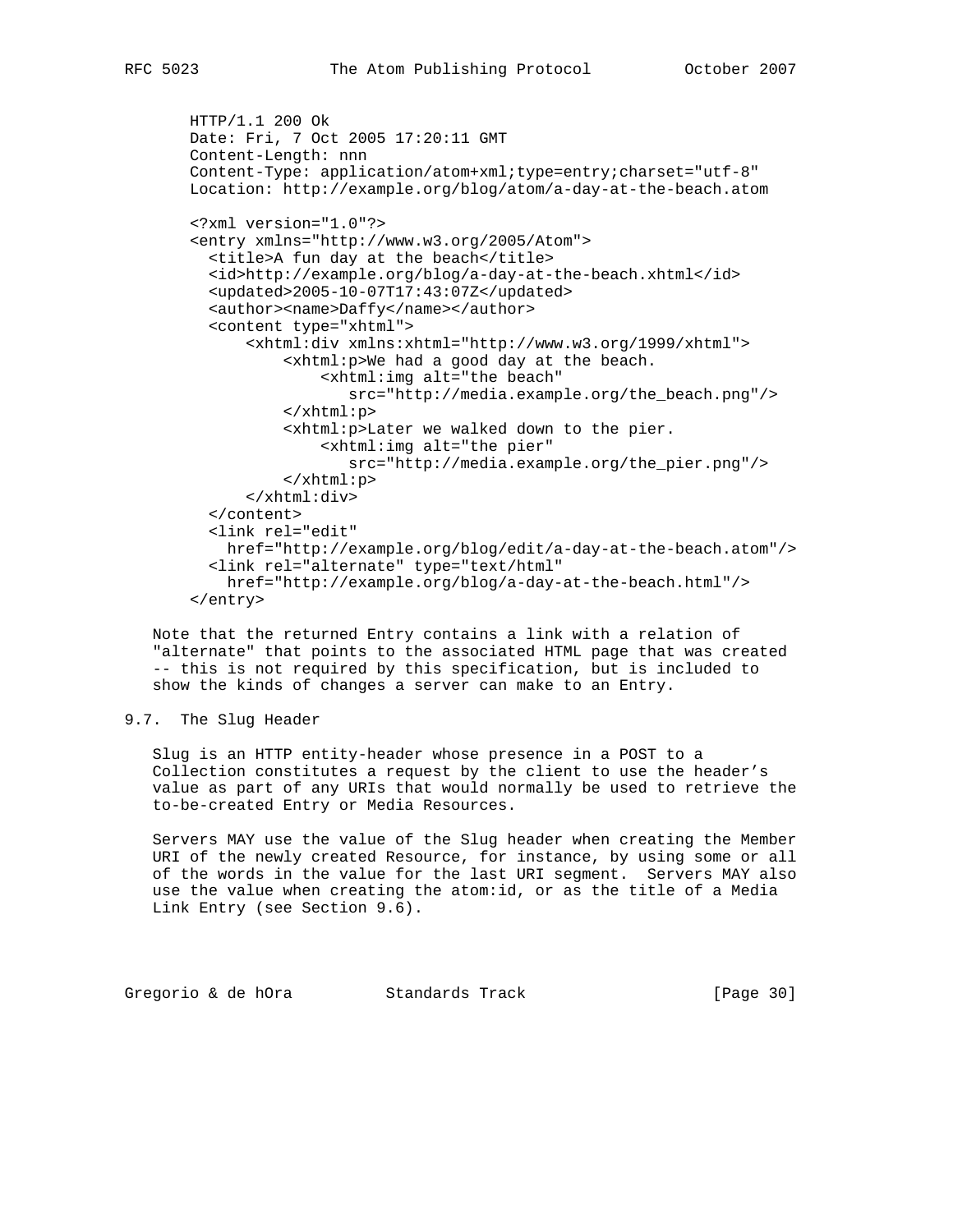Servers MAY choose to ignore the Slug entity-header. Servers MAY alter the header value before using it. For instance, a server might filter out some characters or replace accented letters with non accented ones, replace spaces with underscores, change case, and so on.

## 9.7.1. Slug Header Syntax

 The syntax of the Slug header is defined using the augmented BNF syntax defined in Section 2.1 of [RFC2616]:

 LWS = <defined in Section 2.2 of [RFC2616]>  $slugtext =  $8x20-7E$  | LWS$ Slug = "Slug" ":" \*slugtext

 The field value is the percent-encoded value of the UTF-8 encoding of the character sequence to be included (see Section 2.1 of [RFC3986] for the definition of percent encoding, and [RFC3629] for the definition of the UTF-8 encoding).

 Implementation note: to produce the field value from a character sequence, first encode it using the UTF-8 encoding, then encode all octets outside the ranges %20-24 and %26-7E using percent encoding (%25 is the ASCII encoding of "%", thus it needs to be escaped). To consume the field value, first reverse the percent encoding, then run the resulting octet sequence through a UTF-8 decoding process.

## 9.7.2. Example

 Here is an example of the Slug header that uses percent-encoding to represent the Unicode character U+00E8 (LATIN SMALL LETTER E WITH GRAVE):

 POST /myblog/entries HTTP/1.1 Host: example.org Content-Type: image/png Slug: The Beach at S%C3%A8te Authorization: Basic ZGFmZnk6c2VjZXJldA== Content-Length: nnn

...binary data...

 See Section 9.2.1 for an example of the Slug header applied to the creation of an Entry Resource.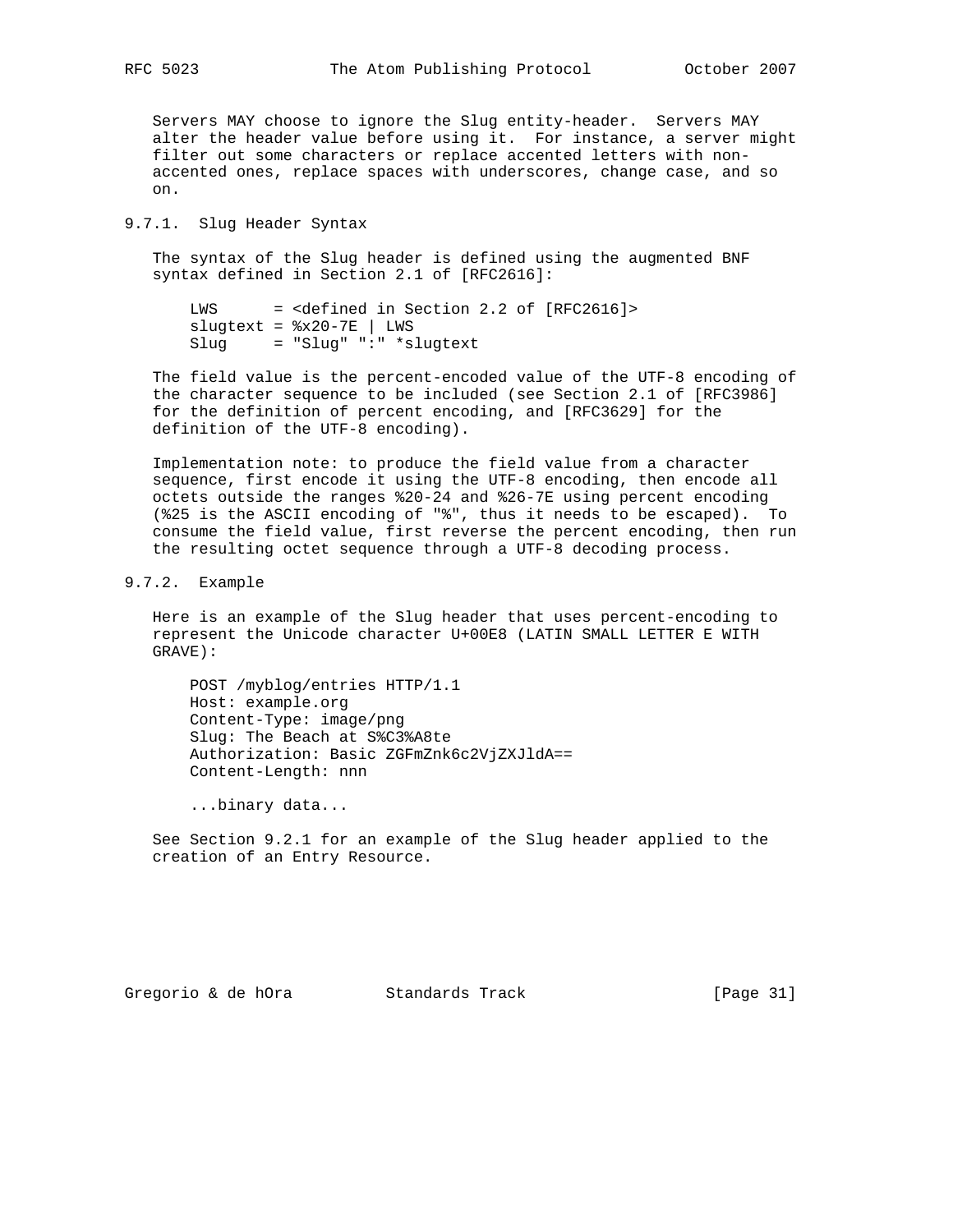#### 10. Listing Collections

 Collection Resources MUST provide representations in the form of Atom Feed Documents whose Entries contain the IRIs of the Members in the Collection. No distinction is made between Collection Feeds and other kinds of Feeds -- a Feed might act both as a 'public' feed for subscription purposes and as a Collection Feed.

 Each Entry in the Feed Document SHOULD have an atom:link element with a relation of "edit" (see Section 11.1).

 The Entries in the returned Atom Feed SHOULD be ordered by their "app:edited" property, with the most recently edited Entries coming first in the document order. The app:edited value is not equivalent to the HTTP Last-Modified header and cannot be used to determine the freshness of cached responses.

 Clients MUST NOT assume that an Atom Entry returned in the Feed is a full representation of an Entry Resource and SHOULD perform a GET on the URI of the Member Entry before editing it. See Section 9.5 for a discussion on the implications of cache control directives when obtaining entries.

## 10.1. Collection Partial Lists

 Collections can contain large numbers of Resources. A client such as a web spider or web browser might be overwhelmed if the response to a GET contained every Entry in a Collection -- in turn the server might also waste bandwidth and processing time on generating a response that cannot be handled. For this reason, servers MAY respond to Collection GET requests with a Feed Document containing a partial list of the Collection's members, and a link to the next partial list feed, if it exists. The first such partial list returned MUST contain the most recently edited member Resources and MUST have an atom:link with a "next" relation whose "href" value is the URI of the next partial list of the Collection. This next partial list will contain the next most recently edited set of Member Resources (and an atom:link to the following partial list if it exists).

 In addition to the "next" relation, partial list feeds MAY contain link elements with "rel" attribute values of "previous", "first", and "last", that can be used to navigate through the complete set of entries in the Collection.

 For instance, suppose a client is supplied the URI "http://example.org/entries/go" of a Collection of Member Entries, where the server as a matter of policy avoids generating Feed Documents containing more than 10 Entries. The Atom Feed Document

Gregorio & de hOra Standards Track [Page 32]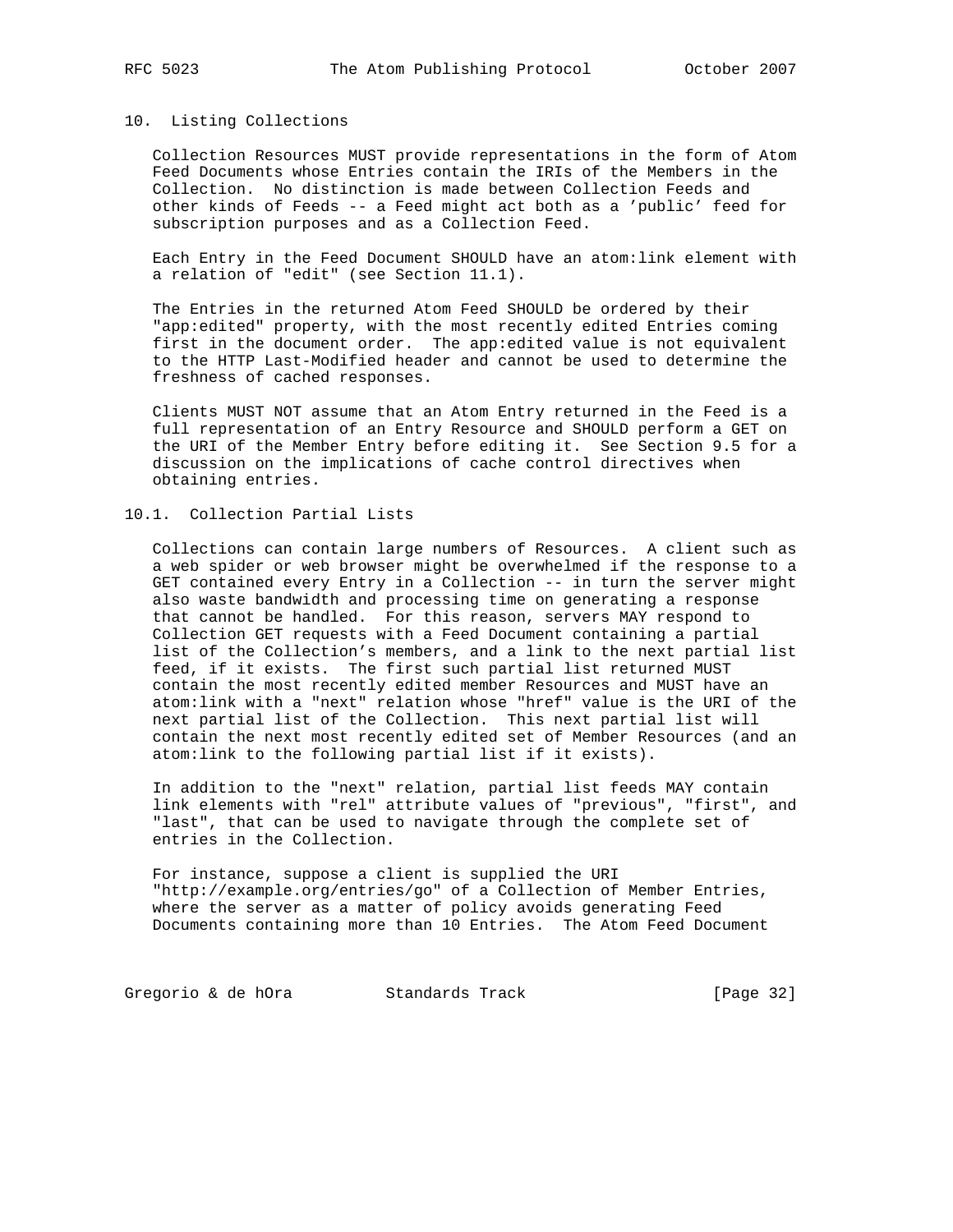for the Collection will then represent the first partial list of a set of 10 linked Feed Documents. The "first" relation references the initial Feed Document in the set and the "last" relation references the final Feed Document in the set. Within each document, the "previous" and "next" link relations reference the preceding and subsequent documents.

```
 <feed xmlns="http://www.w3.org/2005/Atom">
   <link rel="first"
         href="http://example.org/entries/go" />
   <link rel="next"
        href="http://example.org/entries/2" />
   <link rel="last"
        href="http://example.org/entries/10" />
   ...
 </feed>
```
 The "previous" and "next" link elements for the partial list feed located at "http://example.org/entries/2" would look like this:

```
 <feed xmlns="http://www.w3.org/2005/Atom">
   <link rel="first"
         href="http://example.org/entries/go" />
   <link rel="previous"
         href="http://example.org/entries/go" />
   <link rel="next"
         href="http://example.org/entries/3" />
   <link rel="last"
         href="http://example.org/entries/10" />
   ...
 </feed>
```

```
10.2. The "app:edited" Element
```
 The "app:edited" element is a Date construct (as defined by [RFC4287]), whose content indicates the last time an Entry was edited. If the entry has not been edited yet, the content indicates the time it was created. Atom Entry elements in Collection Documents SHOULD contain one app:edited element, and MUST NOT contain more than one.

appEdited = element app:edited ( atomDateConstruct )

 The server SHOULD change the value of this element every time an Entry Resource or an associated Media Resource has been edited.

Gregorio & de hOra Standards Track [Page 33]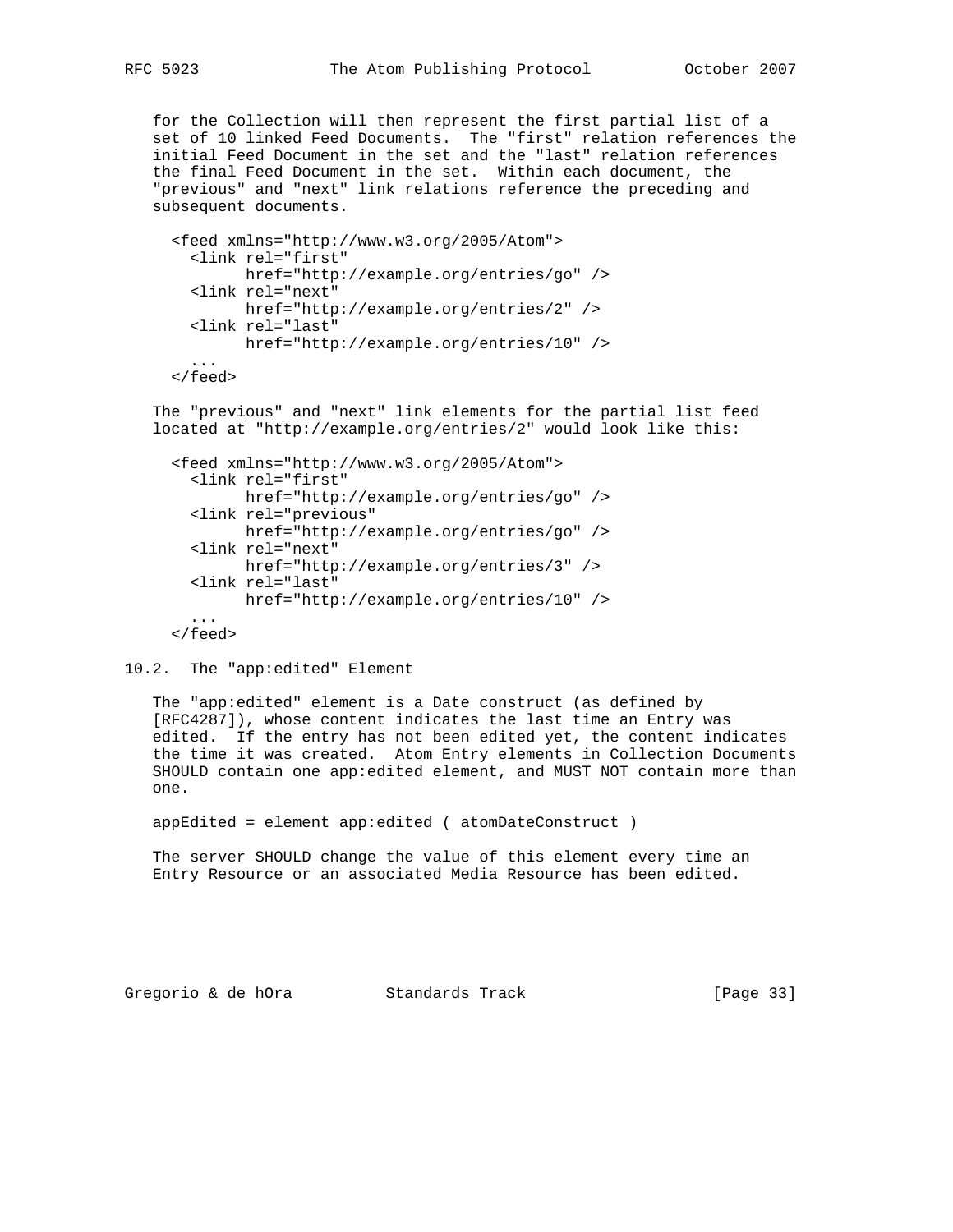11. Atom Format Link Relation Extensions

11.1. The "edit" Link Relation

 This specification adds the value "edit" to the Atom Registry of Link Relations (see Section 7.1 of [RFC4287]). The value of "edit" specifies that the value of the href attribute is the IRI of an editable Member Entry. When appearing within an atom:entry, the href IRI can be used to retrieve, update, and delete the Resource represented by that Entry. An atom:entry MUST NOT contain more than one "edit" link relation.

## 11.2. The "edit-media" Link Relation

 This specification adds the value "edit-media" to the Atom Registry of Link Relations (see Section 7.1 of [RFC4287]). When appearing within an atom:entry, the value of the href attribute is an IRI that can be used to modify a Media Resource associated with that Entry.

 An atom:entry element MAY contain zero or more "edit-media" link relations. An atom:entry MUST NOT contain more than one atom:link element with a "rel" attribute value of "edit-media" that has the same "type" and "hreflang" attribute values. All "edit-media" link relations in the same Entry reference the same Resource. If a client encounters multiple "edit-media" link relations in an Entry then it SHOULD choose a link based on the client preferences for "type" and "hreflang". If a client encounters multiple "edit-media" link relations in an Entry and has no preference based on the "type" and "hreflang" attributes then the client SHOULD pick the first "edit media" link relation in document order.

12. The Atom Format Type Parameter

 The Atom Syndication Format [RFC4287] defines the "application/ atom+xml" media type to identify both Atom Feed and Atom Entry Documents. Implementation experience has demonstrated that Atom Feed and Entry Documents can have different processing models and that there are situations where they need to be differentiated. This specification defines a "type" parameter used to differentiate the two types of Atom documents.

12.1. The "type" parameter

 This specification defines a new "type" parameter for use with the "application/atom+xml" media type. The "type" parameter has a value of "entry" or "feed".

Neither the parameter name nor its value are case sensitive.

Gregorio & de hOra Standards Track [Page 34]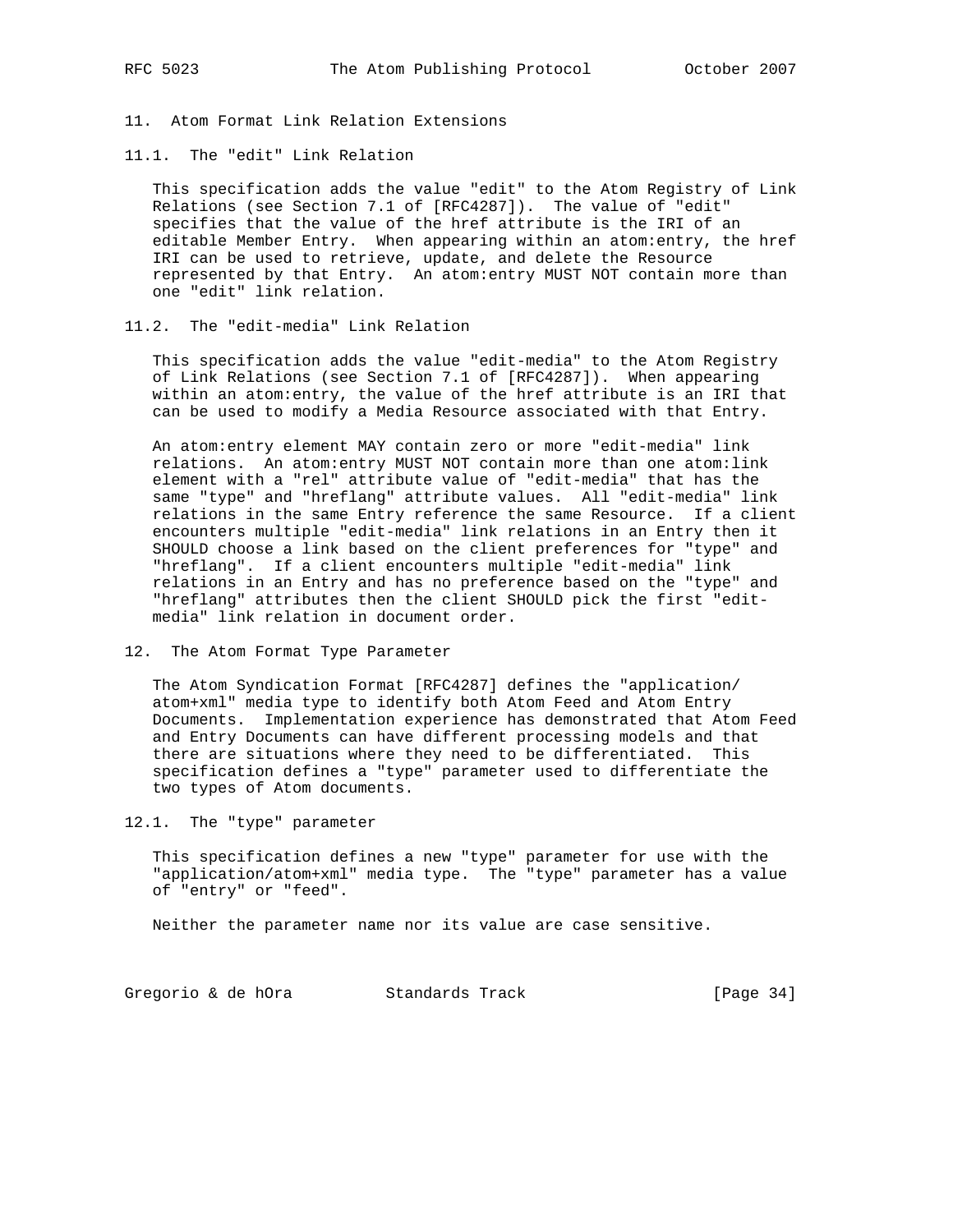The value "entry" indicates that the media type identifies an Atom Entry Document. The root element of the document MUST be atom:entry.

 The value "feed" indicates that the media type identifies an Atom Feed Document. The root element of the document MUST be atom:feed.

 If not specified, the type is assumed to be unspecified, requiring Atom processors to examine the root element to determine the type of Atom document.

12.1.1. Conformance

 New specifications MAY require that the "type" parameter be used to identify the Atom Document type. Producers of Atom Entry Documents SHOULD use the "type" parameter regardless of whether or not it is mandatory. Producers of Atom Feed Documents MAY use the parameter.

 Atom processors that do not recognize the "type" parameter MUST ignore its value and examine the root element to determine the document type.

 Atom processors that do recognize the "type" parameter SHOULD detect and report inconsistencies between the parameter's value and the actual type of the document's root element.

13. Atom Publishing Controls

 This specification defines an Atom Format Structured Extension, as defined in Section 6 of [RFC4287], for publishing control within the "http://www.w3.org/2007/app" namespace.

13.1. The "app:control" Element

```
 namespace app = "http://www.w3.org/2007/app"
  pubControl =
    element app:control {
     atomCommonAttributes,
     pubDraft?
     & extensionElement
  }
  pubDraft =
    element app:draft { "yes" | "no" }
```
Gregorio & de hOra Standards Track [Page 35]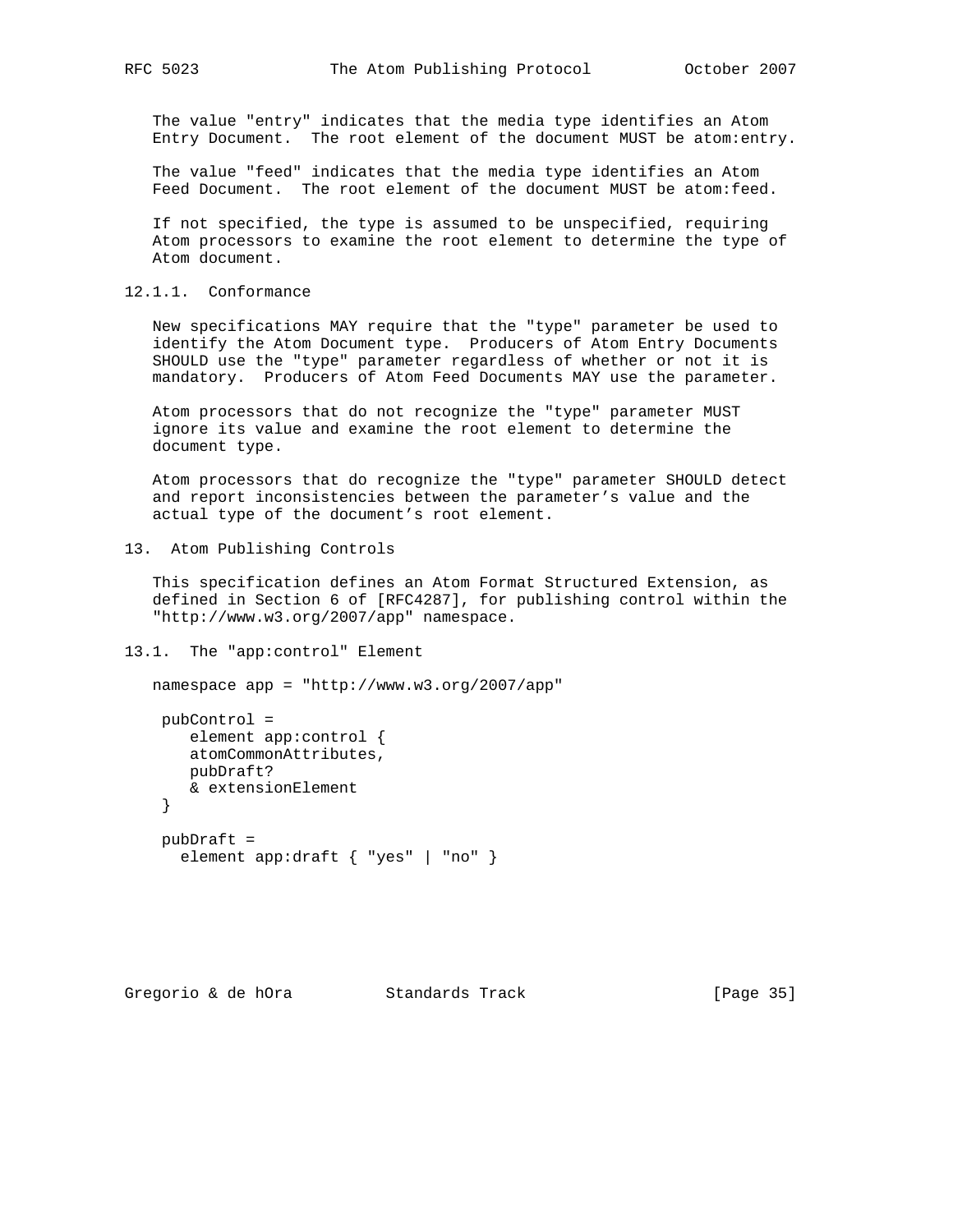The "app:control" element MAY appear as a child of an atom:entry that is being created or updated via the Atom Publishing Protocol. The app:control element MUST appear only once in an Entry. The app: control element is considered foreign markup as defined in Section 6 of [RFC4287].

 The app:control element and its child elements MAY be included in Atom Feed or Entry Documents.

 The app:control element can contain an "app:draft" element as defined below, and it can contain extension elements as defined in Section 6 of [RFC4287].

13.1.1. The "app:draft" Element

 The inclusion of the "app:draft" element represents a request by the client to control the visibility of a Member Resource. The app:draft element MAY be ignored by the server.

 The number of app:draft elements in app:control MUST be zero or one. The content of an app:draft element MUST be one of "yes" or "no". If the element contains "no", this indicates a client request that the Member Resource be made publicly visible. If the app:draft element is not present, then servers that support the extension MUST behave as though an app:draft element containing "no" was sent.

14. Securing the Atom Publishing Protocol

 The Atom Publishing Protocol is based on HTTP. Authentication requirements for HTTP are covered in Section 11 of [RFC2616].

 The use of authentication mechanisms to prevent POSTing or editing by unknown or unauthorized clients is RECOMMENDED but not required. When authentication is not used, clients and servers are vulnerable to trivial spoofing, denial-of-service, and defacement attacks. However, in some contexts, this is an acceptable risk.

 The type of authentication deployed is a local decision made by the server operator. Clients are likely to face authentication schemes that vary across server deployments. At a minimum, client and server implementations MUST be capable of being configured to use HTTP Basic Authentication [RFC2617] in conjunction with a connection made with TLS 1.0 [RFC2246] or a subsequent standards-track version of TLS (such as [RFC4346]), supporting the conventions for using HTTP over TLS described in [RFC2818].

Gregorio & de hOra Standards Track [Page 36]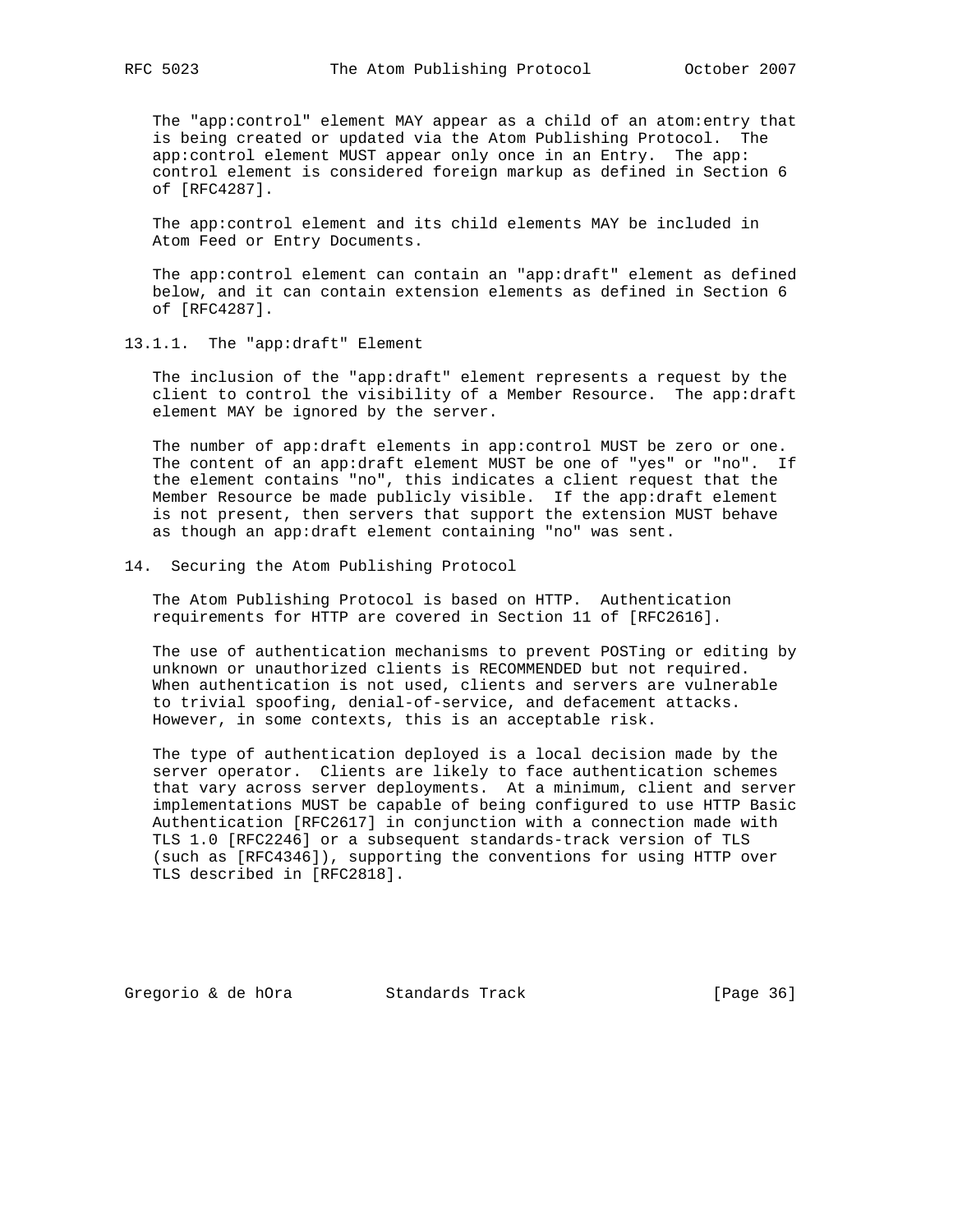The choice of authentication mechanism will impact interoperability. The minimum level of security referenced above (Basic Authentication with TLS) is considered good practice for Internet applications at the time of publication of this specification and sufficient for establishing a baseline for interoperability. Implementers are encouraged to investigate and use alternative mechanisms regarded as equivalently good or better at the time of deployment. It is RECOMMENDED that clients be implemented in such a way that new authentication schemes can be deployed.

 Because this protocol uses HTTP response status codes as the primary means of reporting the result of a request, servers are advised to respond to unauthorized or unauthenticated requests using an appropriate 4xx HTTP response code (e.g., 401 "Unauthorized" or 403 "Forbidden") in accordance with [RFC2617].

#### 15. Security Considerations

 The Atom Publishing Protocol is based on HTTP and thus subject to the security considerations found in Section 15 of [RFC2616].

 The threats listed in this section apply to many protocols that run under HTTP. The Atompub Working Group decided that the protection afforded by running authenticated HTTP under TLS (as described in Section 14) was sufficient to mitigate many of the problems presented by the attacks listed in this section.

#### 15.1. Denial of Service

 Atom Publishing Protocol server implementations need to take adequate precautions to ensure malicious clients cannot consume excessive server resources (CPU, memory, disk, etc.).

15.2. Replay Attacks

 Atom Publishing Protocol server implementations are susceptible to replay attacks. Specifically, this specification does not define a means of detecting duplicate requests. Accidentally sent duplicate requests are indistinguishable from intentional and malicious replay attacks.

## 15.3. Spoofing Attacks

 Atom Publishing Protocol implementations are susceptible to a variety of spoofing attacks. Malicious clients might send Atom Entries containing inaccurate information anywhere in the document.

Gregorio & de hOra Standards Track [Page 37]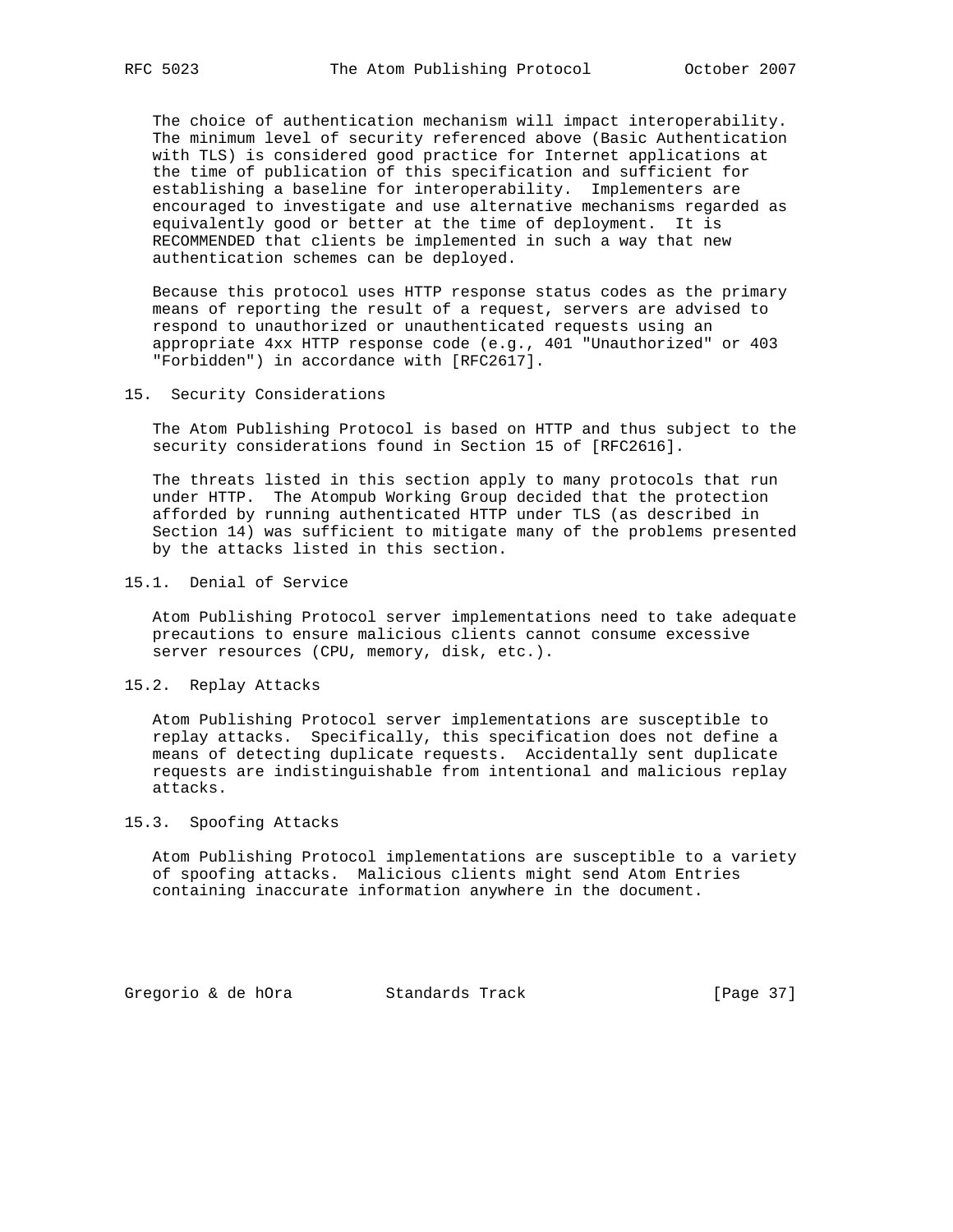## 15.4. Linked Resources

 Atom Feed and Entry Documents can contain XML External Entities as defined in Section 4.2.2 of [REC-xml]. Atom implementations are not required to load external entities. External entities are subject to the same security concerns as any network operation and can alter the semantics of an Atom document. The same issues exist for Resources linked to by Atom elements such as atom:link and atom:content.

## 15.5. Digital Signatures and Encryption

 Atom Entry and Feed Documents can contain XML Digital Signatures [REC-xmldsig-core] and can be encrypted using XML Encryption [REC-xmlenc-core] as specified in Section 5 of [RFC4287]. Handling of signatures and encrypted elements in Atom documents is discussed in Sections 5 and 6.3 of [RFC4287].

 Neither servers nor clients are under any obligation to support encryption and digital signature of Entries or Feeds, although it is certainly possible that in some installations, clients or servers might require signing or encrypting of the documents exchanged in the Atom Protocol.

 Because servers are allowed (and in some cases, expected) to modify the contents of an Entry Document before publishing it, signatures within an entry are only likely to be useful to the server to which the entry is being sent. Clients cannot assume that the signature will be valid when viewed by a third party, or even that the server will publish the client's signature.

 A server is allowed to strip client-applied signatures, to strip client-applied signatures and then re-sign with its own public key, and to oversign an entry with its own public key. The meaning to a third party of a signature applied by a server is the same as a signature from anyone, as described in [RFC4287]. It is RECOMMENDED that a server that is aware that it has changed any part of an Entry Document that was signed by the client should strip that signature before publishing the entry in order to prevent third parties from trying to interpret a signature that cannot be validated.

15.6. URIs and IRIs

 Atom Publishing Protocol implementations handle URIs and IRIs. See Section 7 of [RFC3986] and Section 8 of [RFC3987] for security considerations related to their handling and use.

Gregorio & de hOra Standards Track [Page 38]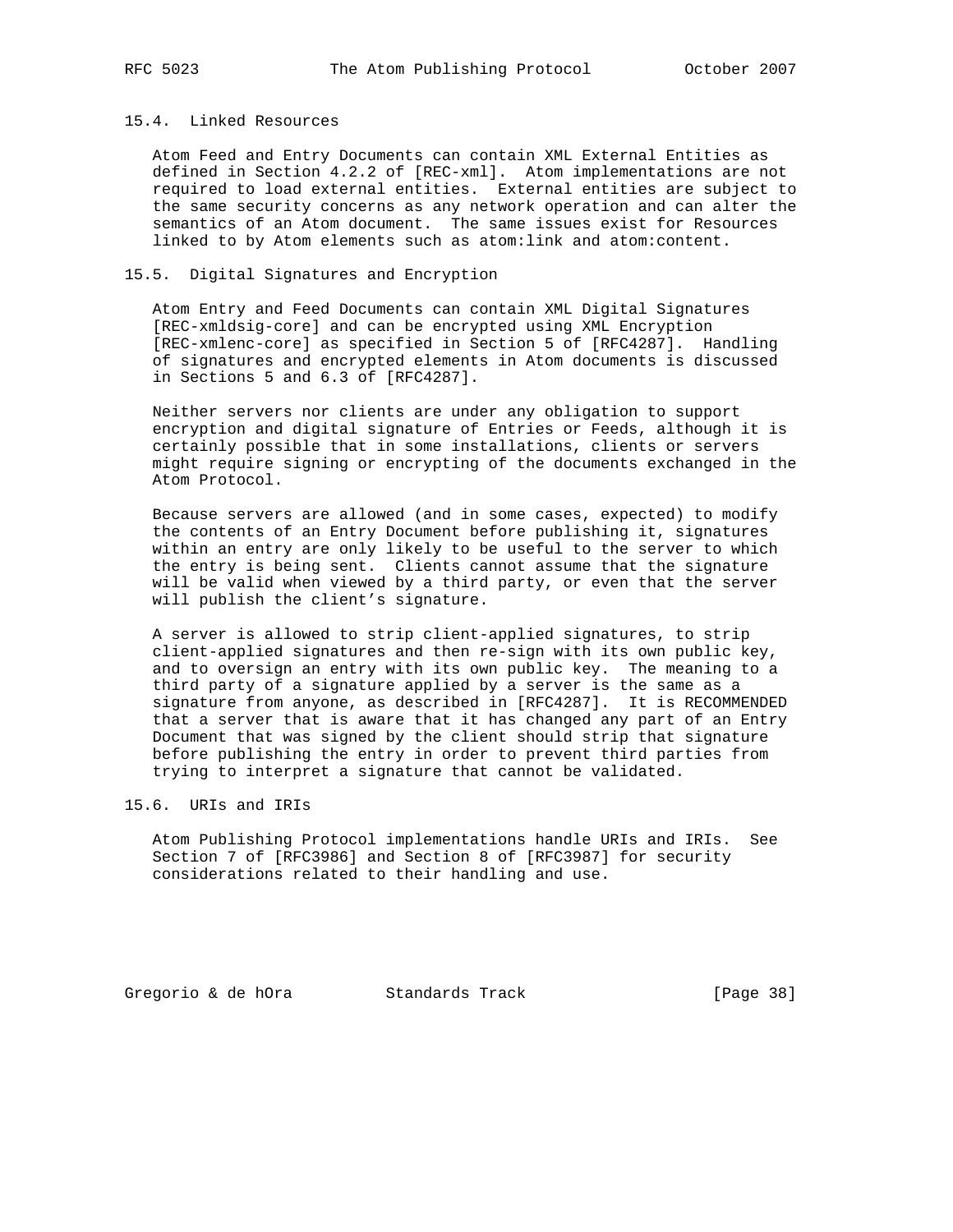The Atom Publishing Protocol leaves the server in control of minting URIs. The use of any client-supplied data for creating new URIs is subject to the same concerns as described in the next section.

15.7. Code Injection and Cross Site Scripting

 Atom Feed and Entry Documents can contain a broad range of content types including code that might be executable in some contexts. Malicious clients could attempt to attack servers or other clients by injecting code into a Collection Document's Entry or Media Resources.

 Server implementations are strongly encouraged to verify that client supplied content is safe prior to accepting, processing, or publishing it. In the case of HTML, experience indicates that verification based on a white list of acceptable content is more effective than a black list of forbidden content.

 Additional information about XHTML and HTML content safety can be found in Section 8.1 of [RFC4287].

16. IANA Considerations

 This specification uses two new media types that conform to the registry mechanism described in [RFC4288], a new message header that conforms to the registry mechanism described in [RFC3864], and two new link relations that conform to the registry mechanism described in [RFC4287].

16.1. Content-Type Registration for 'application/atomcat+xml'

 An Atom Publishing Protocol Category Document, when serialized as XML 1.0, can be identified with the following media type:

MIME media type name: application

MIME subtype name: atomcat+xml

Required parameters: None.

Optional parameters:

 "charset": This parameter has identical semantics to the charset parameter of the "application/xml" media type as specified in [RFC3023].

 Encoding considerations: Identical to those of "application/xml" as described in [RFC3023], Section 3.2.

Gregorio & de hOra Standards Track [Page 39]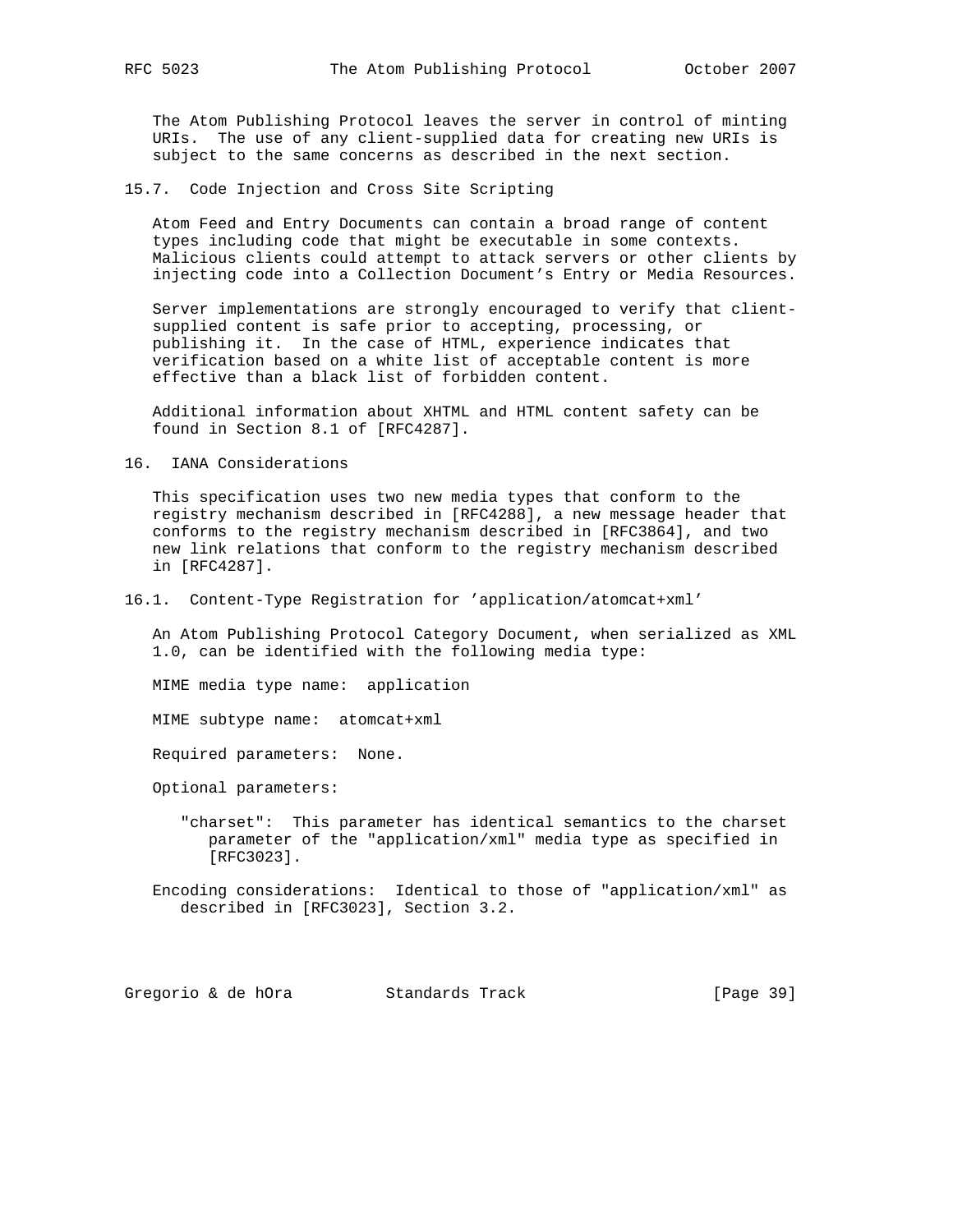Security considerations: As defined in RFC 5023.

 In addition, as this media type uses the "+xml" convention, it shares the same security considerations as described in [RFC3023], Section 10.

 Interoperability considerations: There are no known interoperability issues.

Published specification: RFC 5023.

 Applications that use this media type: No known applications currently use this media type.

Additional information:

 Magic number(s): As specified for "application/xml" in [RFC3023], Section 3.2.

File extension: .atomcat

 Fragment identifiers: As specified for "application/xml" in [RFC3023], Section 5.

Base URI: As specified in [RFC3023], Section 6.

Macintosh file type code: TEXT

 Person & email address to contact for further information: Joe Gregorio <joe@bitworking.org>

Intended usage: COMMON

 Author/Change controller: IETF (iesg@ietf.org) Internet Engineering Task Force

16.2. Content-Type Registration for 'application/atomsvc+xml'

 An Atom Publishing Protocol Service Document, when serialized as XML 1.0, can be identified with the following media type:

MIME media type name: application

MIME subtype name: atomsvc+xml

Required parameters: None.

Gregorio & de hOra  $S$ tandards Track [Page 40]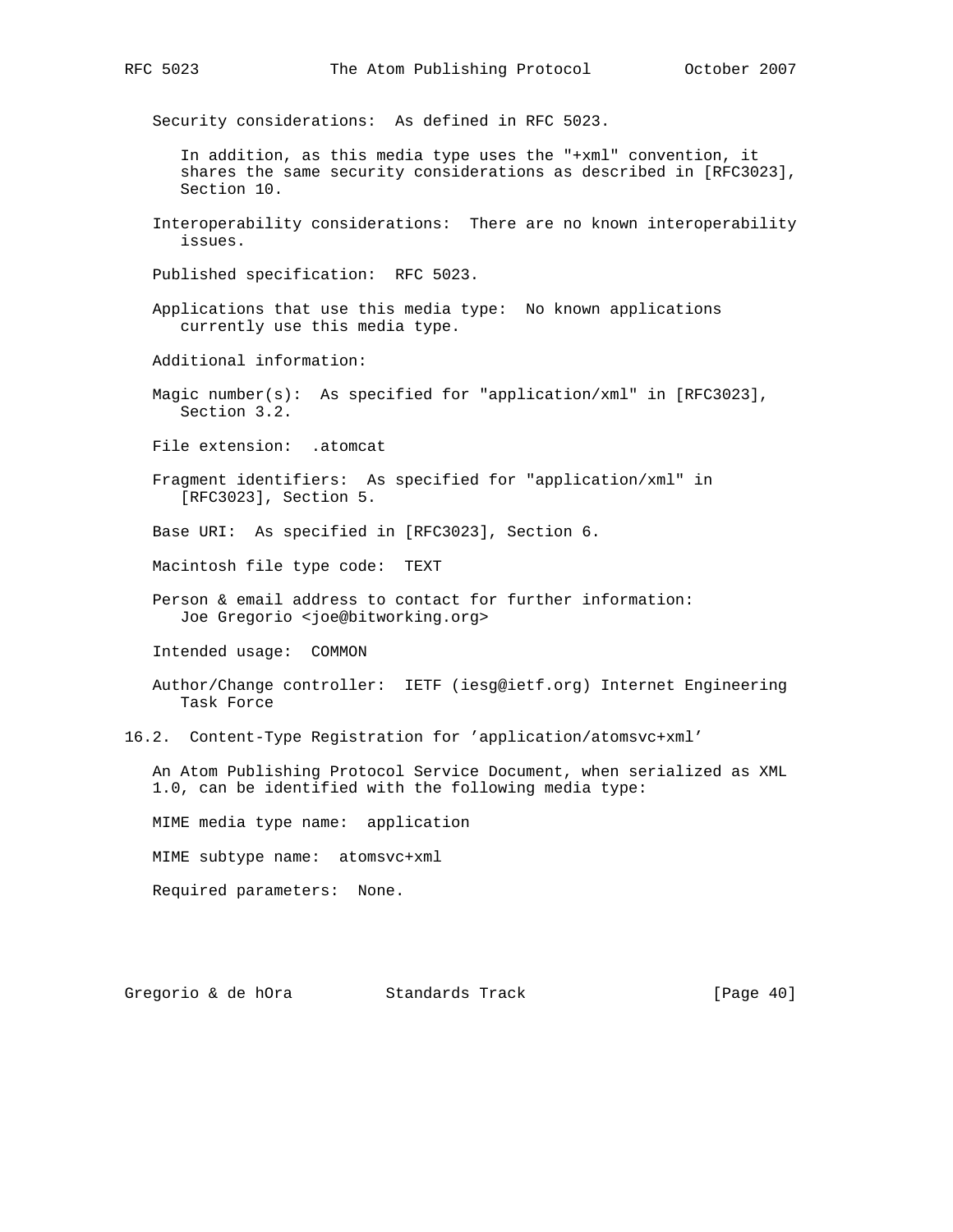Optional parameters:

- "charset": This parameter has identical semantics to the charset parameter of the "application/xml" media type as specified in [RFC3023].
- Encoding considerations: Identical to those of "application/xml" as described in [RFC3023], Section 3.2.

Security considerations: As defined in RFC 5023.

 In addition, as this media type uses the "+xml" convention, it shares the same security considerations as described in [RFC3023], Section 10.

 Interoperability considerations: There are no known interoperability issues.

Published specification: RFC 5023.

- Applications that use this media type: No known applications currently use this media type.
- Additional information:
- Magic number(s): As specified for "application/xml" in [RFC3023], Section 3.2.
- File extension: .atomsvc
- Fragment identifiers: As specified for "application/xml" in [RFC3023], Section 5.

Base URI: As specified in [RFC3023], Section 6.

Macintosh file type code: TEXT

 Person and email address to contact for further information: Joe Gregorio <joe@bitworking.org>

Intended usage: COMMON

 Author/Change controller: IETF (iesg@ietf.org) Internet Engineering Task Force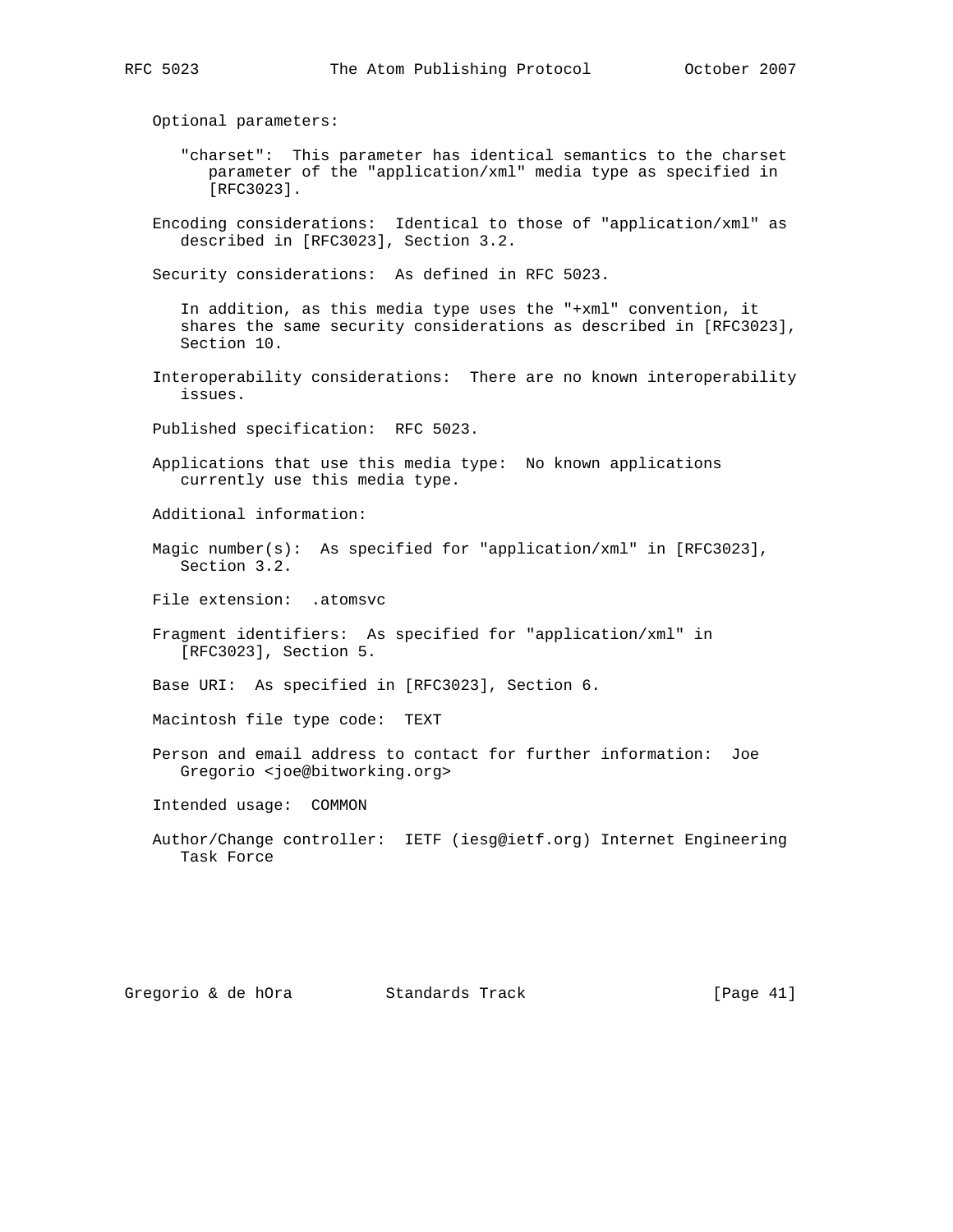16.3. Header Field Registration for 'SLUG'

Header field name: SLUG

Applicable protocol: http [RFC2616]

Status: standard.

 Author/Change controller: IETF (iesg@ietf.org) Internet Engineering Task Force

Specification document(s): RFC 5023.

Related information: None.

16.4. The Link Relation Registration "edit"

Attribute Value: edit

- Description: An IRI of an editable Member Entry. When appearing within an atom:entry, the href IRI can be used to retrieve, update, and delete the Resource represented by that Entry.
- Expected display characteristics: Undefined; this relation can be used for background processing or to provide extended functionality without displaying its value.
- Security considerations: Automated agents should take care when this relation crosses administrative domains (e.g., the URI has a different authority than the current document).

16.5. The Link Relation Registration "edit-media"

Attribute Value: edit-media

- Description: An IRI of an editable Media Resource. When appearing within an atom:entry, the href IRI can be used to retrieve, update, and delete the Media Resource associated with that Entry.
- Expected display characteristics: Undefined; this relation can be used for background processing or to provide extended functionality without displaying its value.
- Security considerations: Automated agents should take care when this relation crosses administrative domains (e.g., the URI has a different authority than the current document).

Gregorio & de hOra Standards Track [Page 42]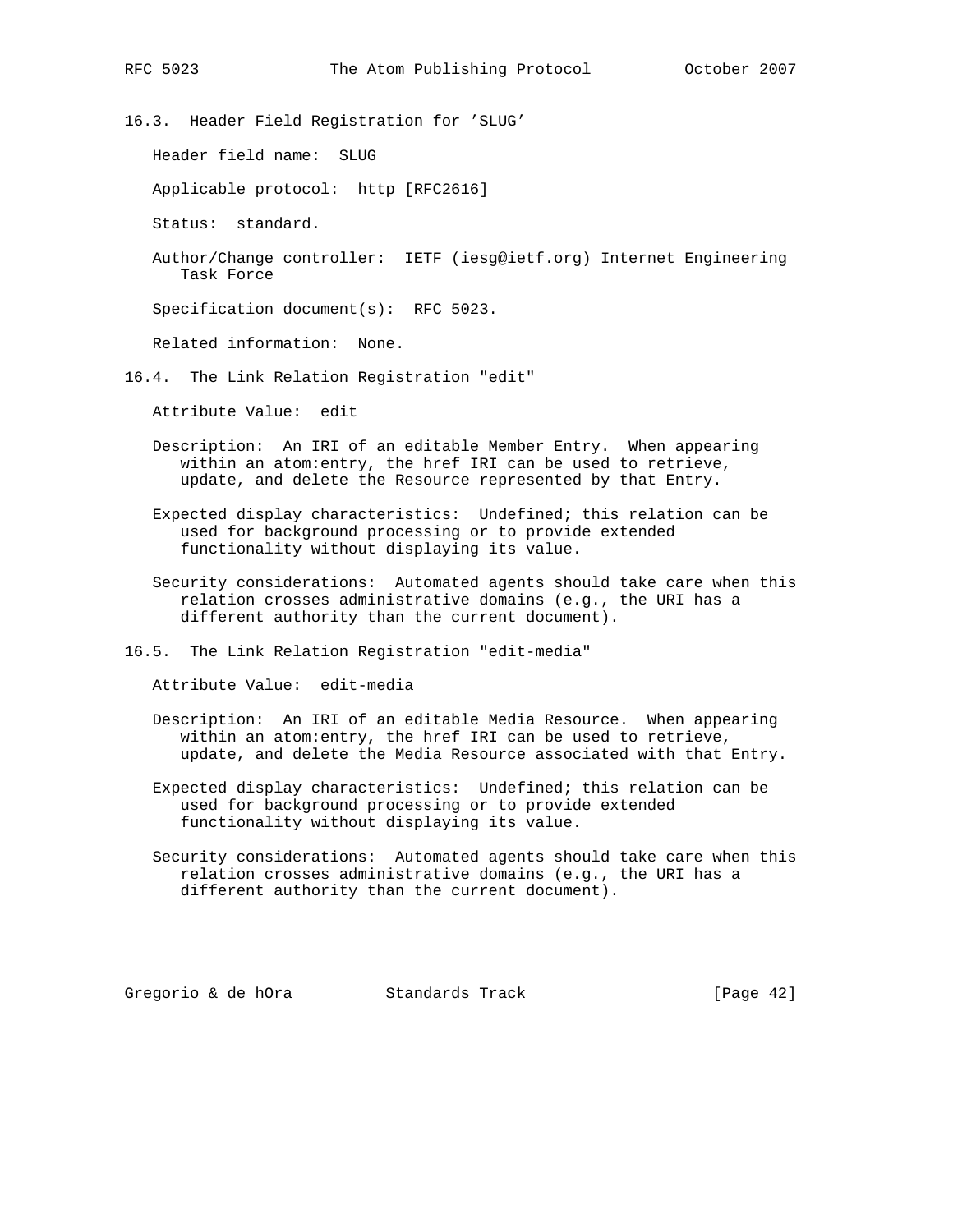16.6. The Atom Format Media Type Parameter

 IANA has added a reference to this specification in the 'application/atom+xml' media type registration.

- 17. References
- 17.1. Normative References
	- [REC-xml] Yergeau, F., Paoli, J., Bray, T., Sperberg-McQueen, C., and E. Maler, "Extensible Markup Language (XML) 1.0 (Fourth Edition)", World Wide Web Consortium Recommendation REC-xml-20060816, August 2006, <http://www.w3.org/TR/2006/REC-xml-20060816>.

[REC-xml-infoset]

 Cowan, J. and R. Tobin, "XML Information Set (Second Edition)", World Wide Web Consortium Recommendation REC xml-infoset-20040204, February 2004, <http://www.w3.org/TR/2004/REC-xml-infoset-20040204>.

#### [REC-xml-names]

 Hollander, D., Bray, T., Tobin, R., and A. Layman, "Namespaces in XML 1.0 (Second Edition)", World Wide Web Consortium Recommendation REC-xml-names-20060816, August 2006, <http://www.w3.org/TR/2006/REC-xml-names-20060816>.

[REC-xmlbase]

 Marsh, J., "XML Base", W3C REC W3C.REC-xmlbase-20010627, June 2001, <http://www.w3.org/TR/2001/REC-xmlbase-20010627>.

[REC-xmldsig-core]

 Solo, D., Reagle, J., and D. Eastlake, "XML-Signature Syntax and Processing", World Wide Web Consortium Recommendation REC-xmldsig-core-20020212, February 2002, <http://www.w3.org/TR/2002/REC-xmldsig-core-20020212>.

[REC-xmlenc-core]

 Eastlake, D. and J. Reagle, "XML Encryption Syntax and Processing", World Wide Web Consortium Recommendation REC xmlenc-core-20021210, December 2002, <http://www.w3.org/TR/2002/REC-xmlenc-core-20021210>.

 [RFC2119] Bradner, S., "Key words for use in RFCs to Indicate Requirement Levels", BCP 14, RFC 2119, March 1997.

Gregorio & de hOra Standards Track [Page 43]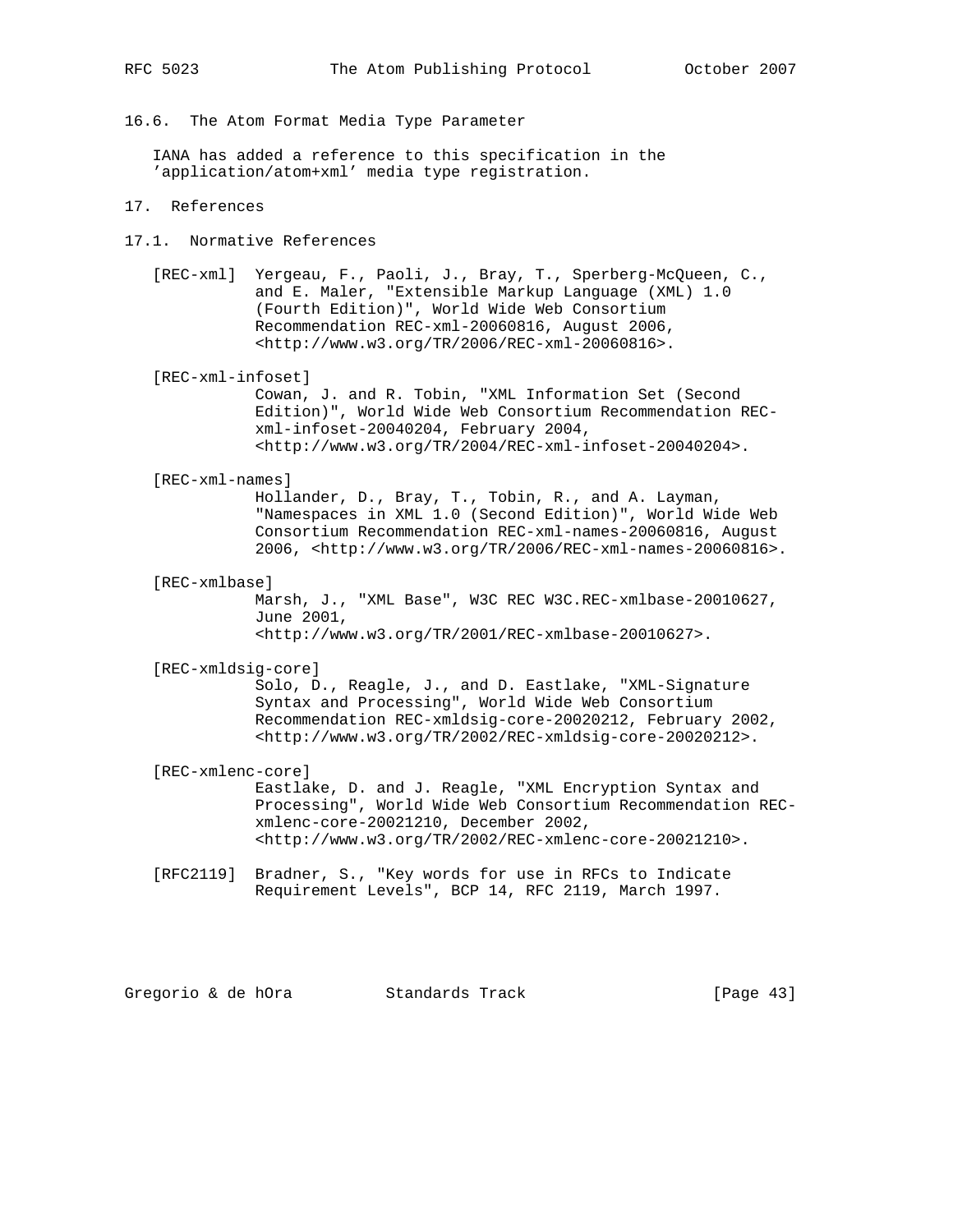- [RFC2246] Dierks, T. and C. Allen, "The TLS Protocol Version 1.0", RFC 2246, January 1999.
- [RFC2616] Fielding, R., Gettys, J., Mogul, J., Frystyk, H., Masinter, L., Leach, P., and T. Berners-Lee, "Hypertext Transfer Protocol -- HTTP/1.1", RFC 2616, June 1999.
- [RFC2617] Franks, J., Hallam-Baker, P., Hostetler, J., Lawrence, S., Leach, P., Luotonen, A., and L. Stewart, "HTTP Authentication: Basic and Digest Access Authentication", RFC 2617, June 1999.
- [RFC2818] Rescorla, E., "HTTP Over TLS", RFC 2818, May 2000.
- [RFC3023] Murata, M., St. Laurent, S., and D. Kohn, "XML Media Types", RFC 3023, January 2001.
- [RFC3629] Yergeau, F., "UTF-8, a transformation format of ISO 10646", STD 63, RFC 3629, November 2003.
- [RFC3864] Klyne, G., Nottingham, M., and J. Mogul, "Registration Procedures for Message Header Fields", BCP 90, RFC 3864, September 2004.
- [RFC3986] Berners-Lee, T., Fielding, R., and L. Masinter, "Uniform Resource Identifier (URI): Generic Syntax", STD 66, RFC 3986, January 2005.
- [RFC3987] Duerst, M. and M. Suignard, "Internationalized Resource Identifiers (IRIs)", RFC 3987, January 2005.
- [RFC4287] Nottingham, M. and R. Sayre, "The Atom Syndication Format", RFC 4287, December 2005.
- [RFC4288] Freed, N. and J. Klensin, "Media Type Specifications and Registration Procedures", BCP 13, RFC 4288, December 2005.
- [RFC4346] Dierks, T. and E. Rescorla, "The Transport Layer Security (TLS) Protocol Version 1.1", RFC 4346, April 2006.
- 17.2. Informative References

 [NOTE-detect-lost-update] Nielsen, H. and D. LaLiberte, "Editing the Web: Detecting the Lost Update Problem Using Unreserved Checkout", World Wide Web Consortium NOTE NOTE-detect-lost-update, May 1999, <http://www.w3.org/1999/04/Editing/>.

Gregorio & de hOra Standards Track [Page 44]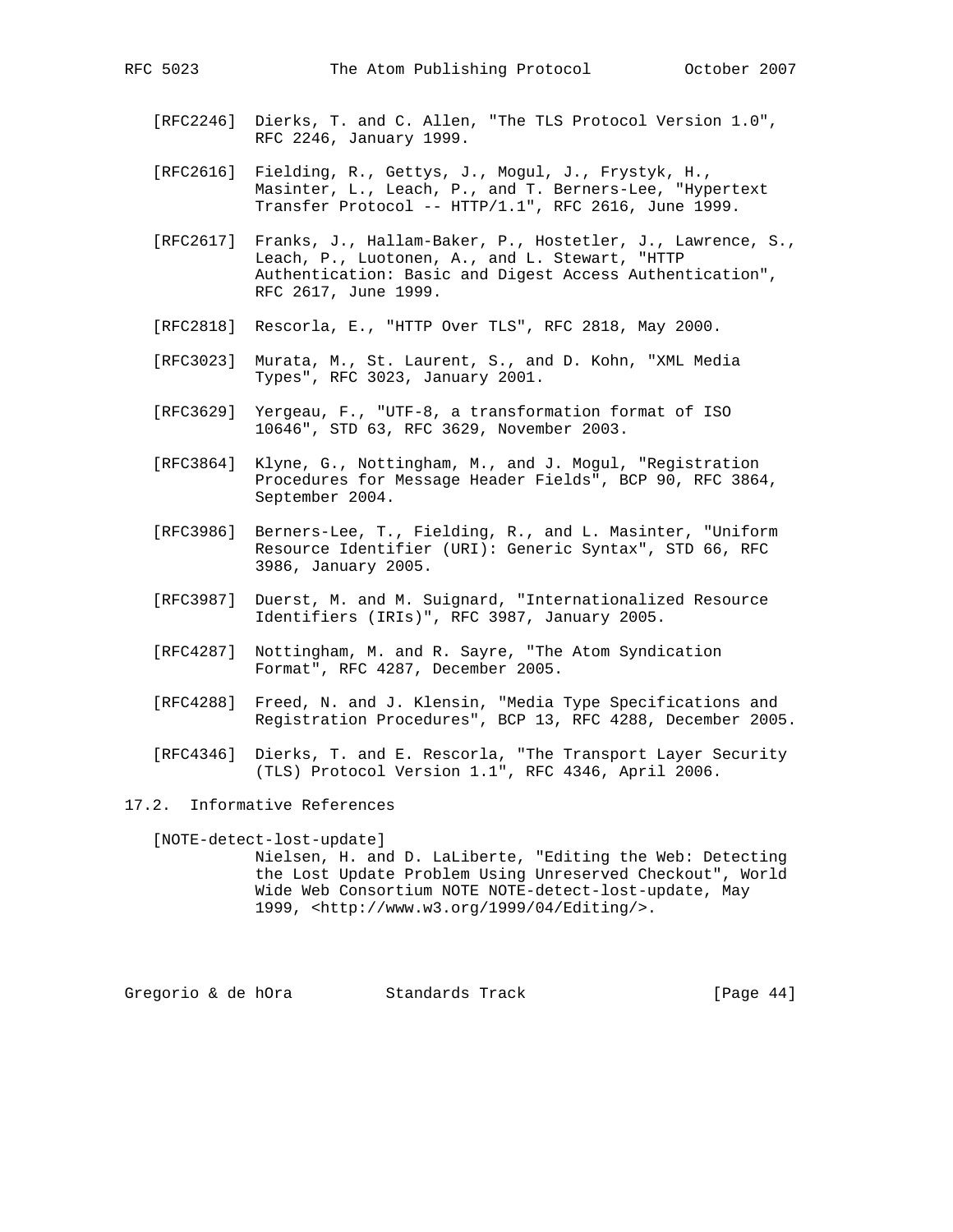[REC-webarch]

- Walsh, N. and I. Jacobs, "Architecture of the World Wide Web, Volume One", W3C REC REC-webarch-20041215, December 2004, <http://www.w3.org/TR/2004/REC-webarch-20041215>.
	- [RNC] Clark, J., "RELAX NG Compact Syntax", December 2001, <http://www.oasis-open.org/committees/relax-ng/ compact-20021121.html>.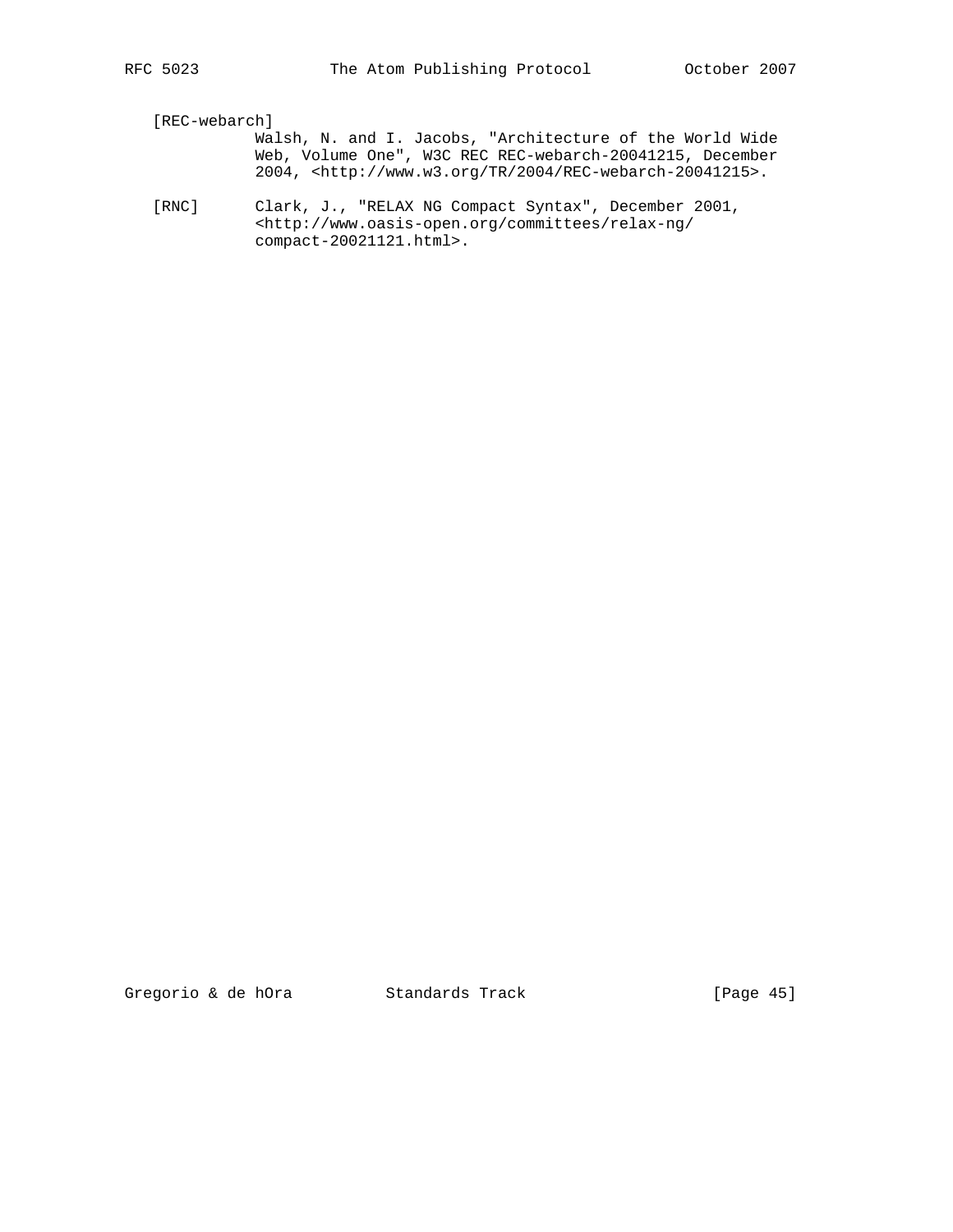```
Appendix A. Contributors
    The content and concepts within are a product of the Atom community
    and the Atompub Working Group.
Appendix B. RELAX NG Compact Schema
    This appendix is informative.
   The Relax NG schema explicitly excludes elements in the Atom Protocol
   namespace that are not defined in this revision of the specification.
   Requirements for Atom Protocol processors encountering such markup
   are given in Sections 6.2 and 6.3 of [RFC4287].
   The Schema for Service Documents:
    # -*- rnc -*- # RELAX NG Compact Syntax Grammar for the Atom Protocol
   namespace app = "http://www.w3.org/2007/app"
   namespace atom = "http://www.w3.org/2005/Atom"
   namespace xsd = "http://www.w3.org/2001/XMLSchema"
   namespace xhtml = "http://www.w3.org/1999/xhtml"
   namespace local = ""
   start = appService
    # common:attrs
   atomURI = text
   appCommonAttributes =
      attribute xml:base { atomURI }?,
      attribute xml:lang \{ atomLanguageTag\}?,
       attribute xml:space {"default"|"preserved"}?,
       undefinedAttribute*
    atomCommonAttributes = appCommonAttributes
  undefinedAttribute = attribute * - (xm1:base | xm1:space | xm1:lang) | local:*) { text }
   atomLanguageTag = xsd:string {
      pattern = "([A-Za-z]{1,8}(-[A-Za-z0-9]{1,8})*)?"
    }
```
RFC 5023 The Atom Publishing Protocol October 2007

```
Gregorio & de hOra               Standards Track                     [Page 46]
```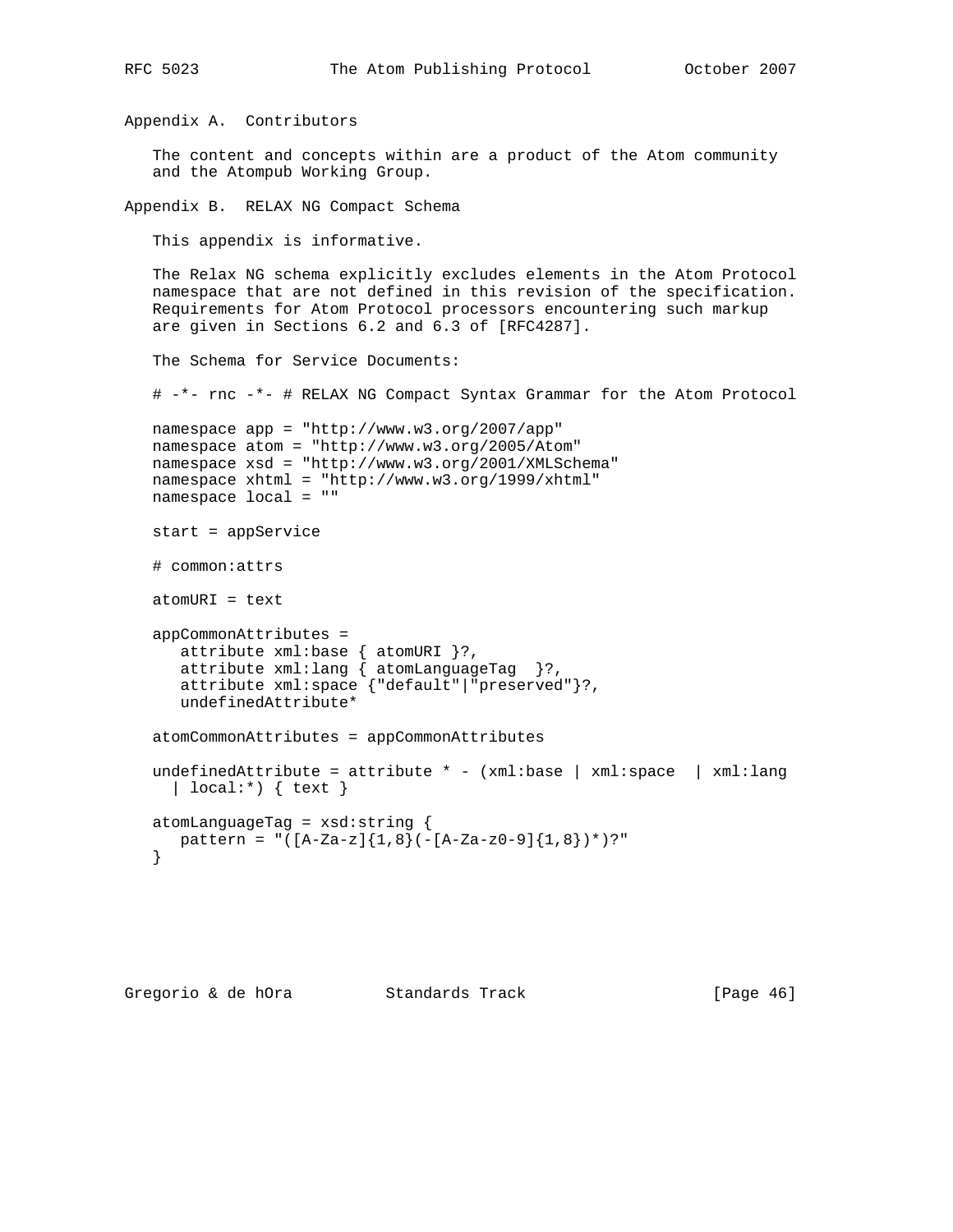```
 atomDateConstruct =
     appCommonAttributes,
     xsd:dateTime
 # app:service
 appService =
    element app:service {
       appCommonAttributes,
       ( appWorkspace+
         & extensionElement* )
    }
 # app:workspace
 appWorkspace =
    element app:workspace {
       appCommonAttributes,
       ( atomTitle
         & appCollection*
         & extensionSansTitleElement* )
    }
atomTitle = element atom:title { atomic atomTextConstruct }
 # app:collection
 appCollection =
    element app:collection {
       appCommonAttributes,
       attribute href { atomURI },
       ( atomTitle
         & appAccept*
         & appCategories*
         & extensionSansTitleElement* )
    }
 # app:categories
 atomCategory =
     element atom:category {
        atomCommonAttributes,
        attribute term { text },
        attribute scheme { atomURI }?,
        attribute label { text }?,
        undefinedContent
     }
```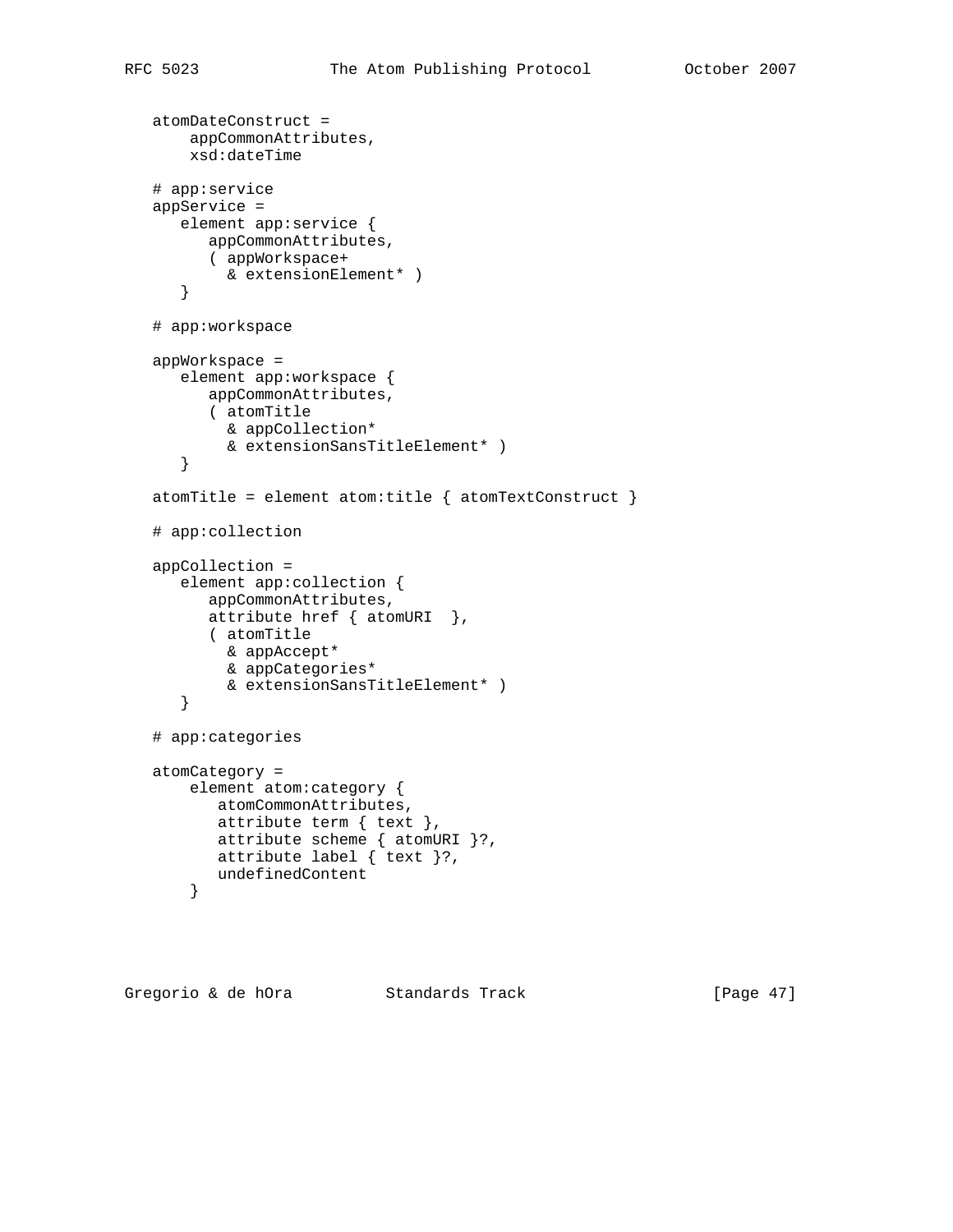```
 appInlineCategories =
       element app:categories {
 attribute fixed { "yes" | "no" }?,
 attribute scheme { atomURI }?,
           (atomCategory*,
           undefinedContent)
        }
   appOutOfLineCategories =
       element app:categories {
           attribute href { atomURI },
           undefinedContent
        }
   appCategories = appInlineCategories | appOutOfLineCategories
   # app:accept
   appAccept =
      element app:accept {
            appCommonAttributes,
            ( text? )
      }
   # Simple Extension
   simpleSansTitleExtensionElement =
      element * - (app:*|atom:title) {
         text
      }
   simpleExtensionElement =
     element * - (app:*) {
         text
      }
   # Structured Extension
   structuredSansTitleExtensionElement =
      element * - (app:*|atom:title) {
        (attribute * { text }+,
            (text|anyElement)*)
      | (attribute * { text }*,
          (text?, anyElement+, (text|anyElement)*))
       }
```
Gregorio & de hOra Standards Track [Page 48]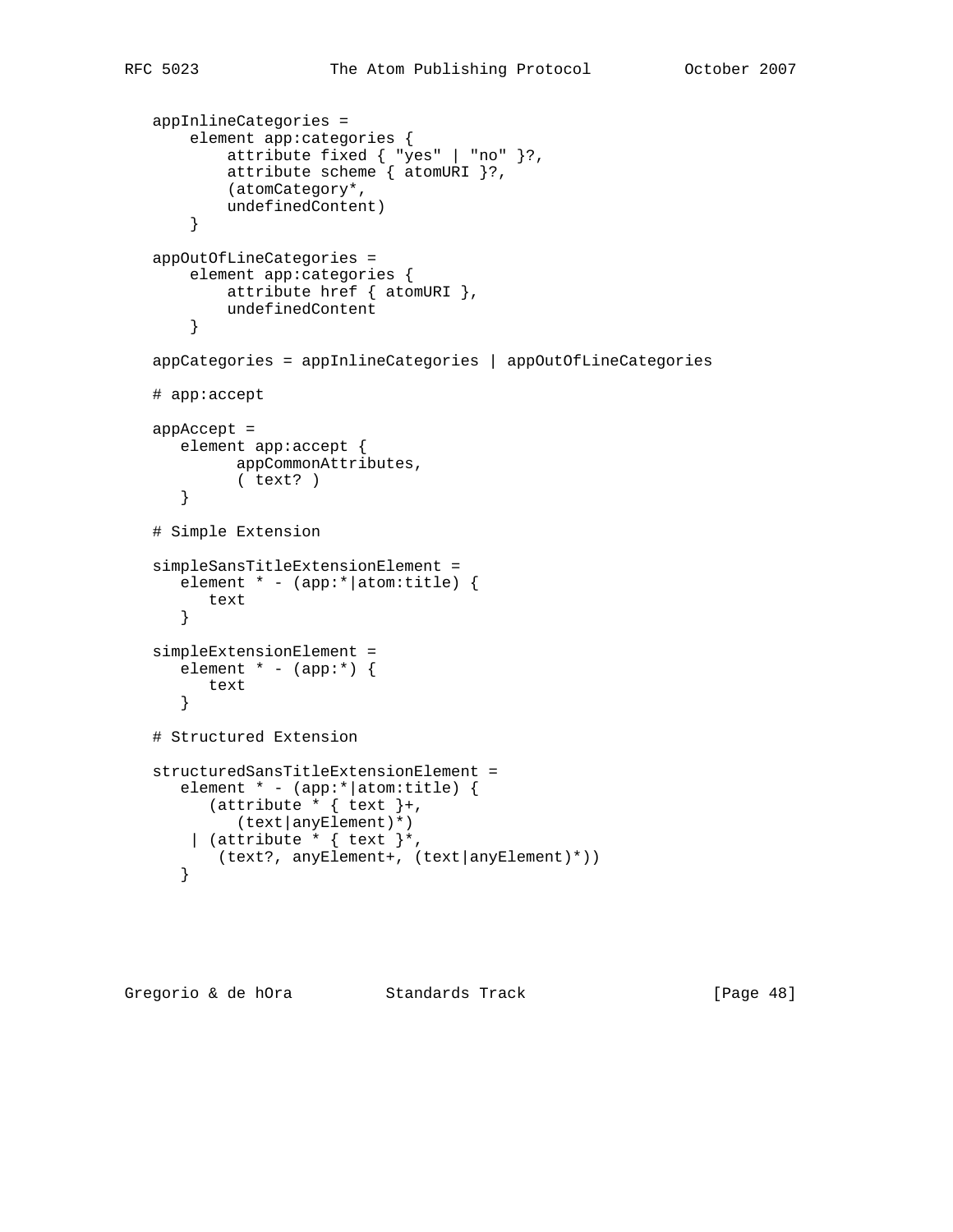```
 structuredExtensionElement =
   element * - (app:*) {
     (attribute * { text }+,
          (text|anyElement)*)
     | (attribute * { text }*,
       (text?, anyElement+, (text|anyElement)*))
    }
 # Other Extensibility
 extensionSansTitleElement =
 simpleSansTitleExtensionElement|structuredSansTitleExtensionElement
extensionElement = simpleExtensionElement |
    structuredExtensionElement
undefinedContent = (text|anyForeignElement)* # Extensions
 anyElement =
    element * {
       (attribute * { text }
       | text
        | anyElement)*
    }
 anyForeignElement =
    element * - app:* {
       (attribute * { text }
         | text
         | anyElement)*
     }
 atomPlainTextConstruct =
     atomCommonAttributes,
     attribute type { "text" | "html" }?,
     text
 atomXHTMLTextConstruct =
     atomCommonAttributes,
     attribute type { "xhtml" },
     xhtmlDiv
 atomTextConstruct = atomPlainTextConstruct | atomXHTMLTextConstruct
```
Gregorio & de hOra Standards Track [Page 49]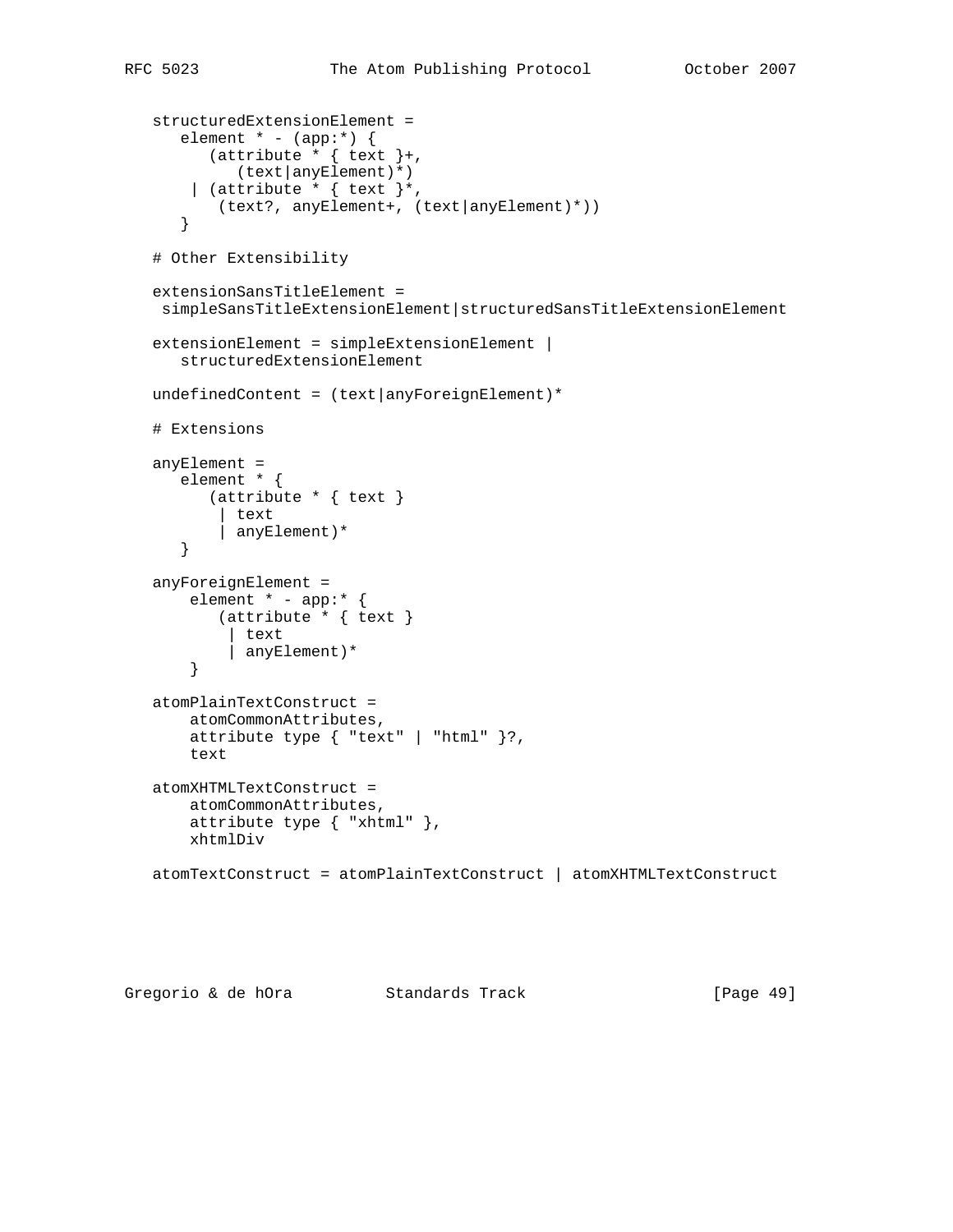```
 anyXHTML = element xhtml:* {
    (attribute * { text }
      | text
      | anyXHTML)*
 }
 xhtmlDiv = element xhtml:div {
  (attribute * { text }
    | text
    | anyXHTML)*
 }
 # EOF
 The Schema for Category Documents:
 # -*- rnc -*- # RELAX NG Compact Syntax Grammar for the Atom Protocol
 namespace app = "http://www.w3.org/2007/app"
 namespace atom = "http://www.w3.org/2005/Atom"
 namespace xsd = "http://www.w3.org/2001/XMLSchema"
 namespace local = ""
 start = appCategories
 atomCommonAttributes =
    attribute xml:base { atomURI }?,
    attribute xml:lang { atomLanguageTag }?,
    undefinedAttribute*
undefinedAttribute = attribute * - (xml:base | xml:lang | local:*) {
  text }
 atomURI = text
 atomLanguageTag = xsd:string {
  pattern = "([A-Za-z]\{1,8\}(-[A-Za-z0-9]\{1,8\})*)?"
 }
 atomCategory =
     element atom:category {
       atomCommonAttributes,
        attribute term { text },
       attribute scheme { atomURI }?,
       attribute label { text }?,
        undefinedContent
     }
```
Gregorio & de hOra Standards Track [Page 50]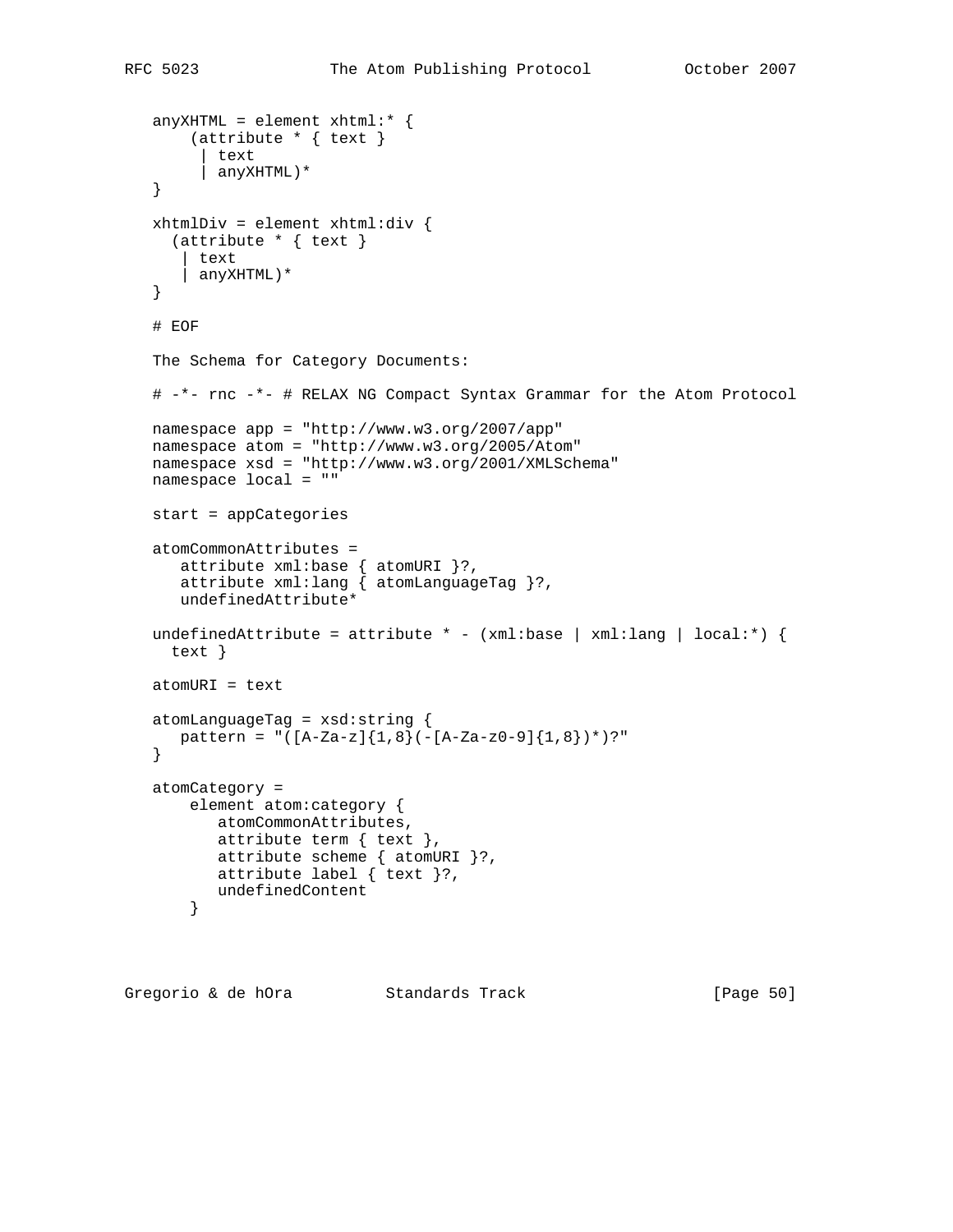```
 appInlineCategories =
       element app:categories {
 attribute fixed { "yes" | "no" }?,
 attribute scheme { atomURI }?,
           (atomCategory*,
           undefinedContent)
       }
   appOutOfLineCategories =
       element app:categories {
           attribute href { atomURI },
           (empty)
       }
   appCategories = appInlineCategories | appOutOfLineCategories
   # Extensibility
  undefinedContent = (text|anyForeignElement)* anyElement =
      element * {
         (attribute * { text }
          | text
           | anyElement)*
      }
   anyForeignElement =
       element * - atom:* {
          (attribute * { text }
           | text
            | anyElement)*
       }
```
# EOF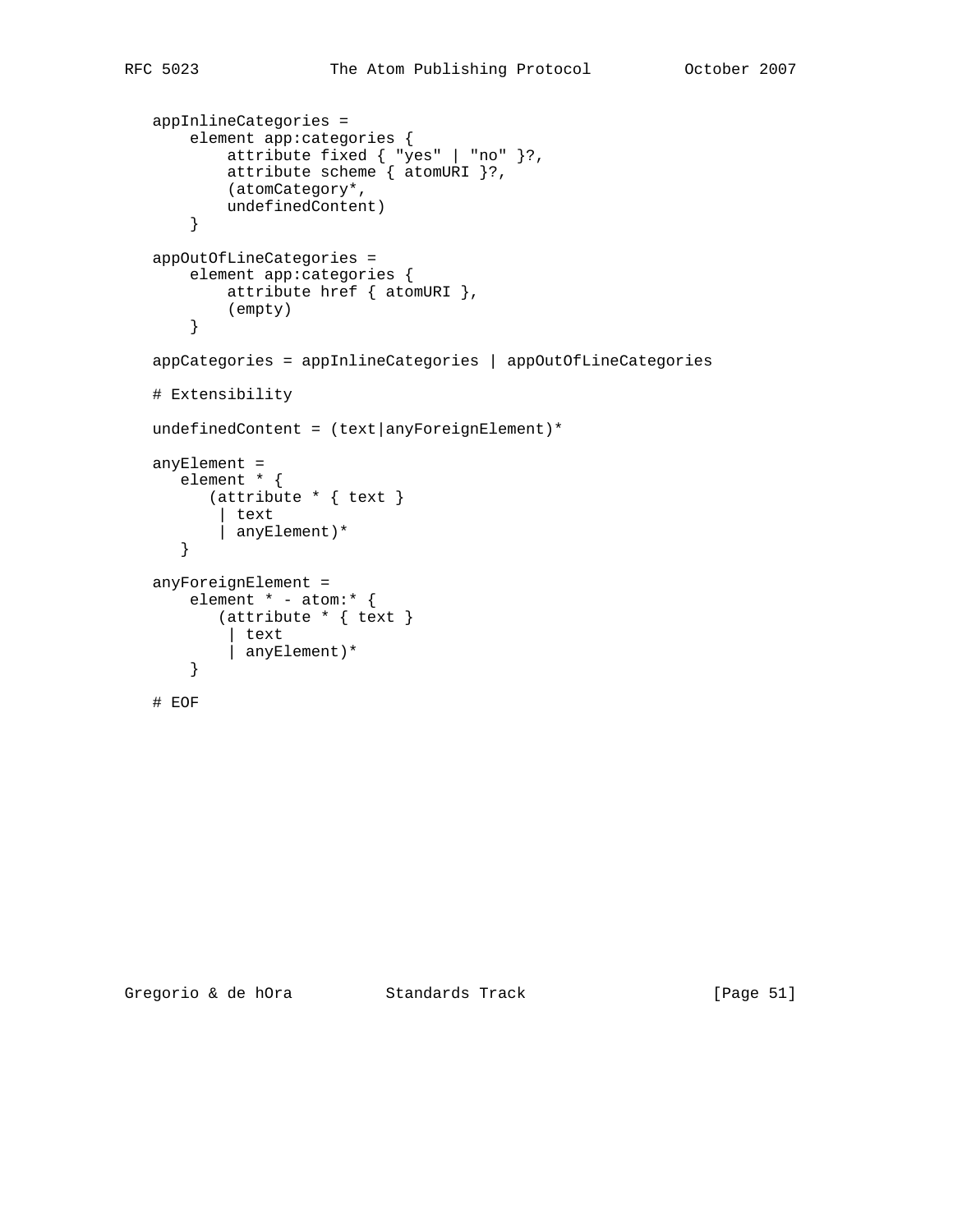Authors' Addresses

 Joe Gregorio (editor) Google

 EMail: joe@bitworking.org URI: http://bitworking.org/

 Bill de hOra (editor) NewBay Software

 EMail: bill@dehora.net URI: http://dehora.net/